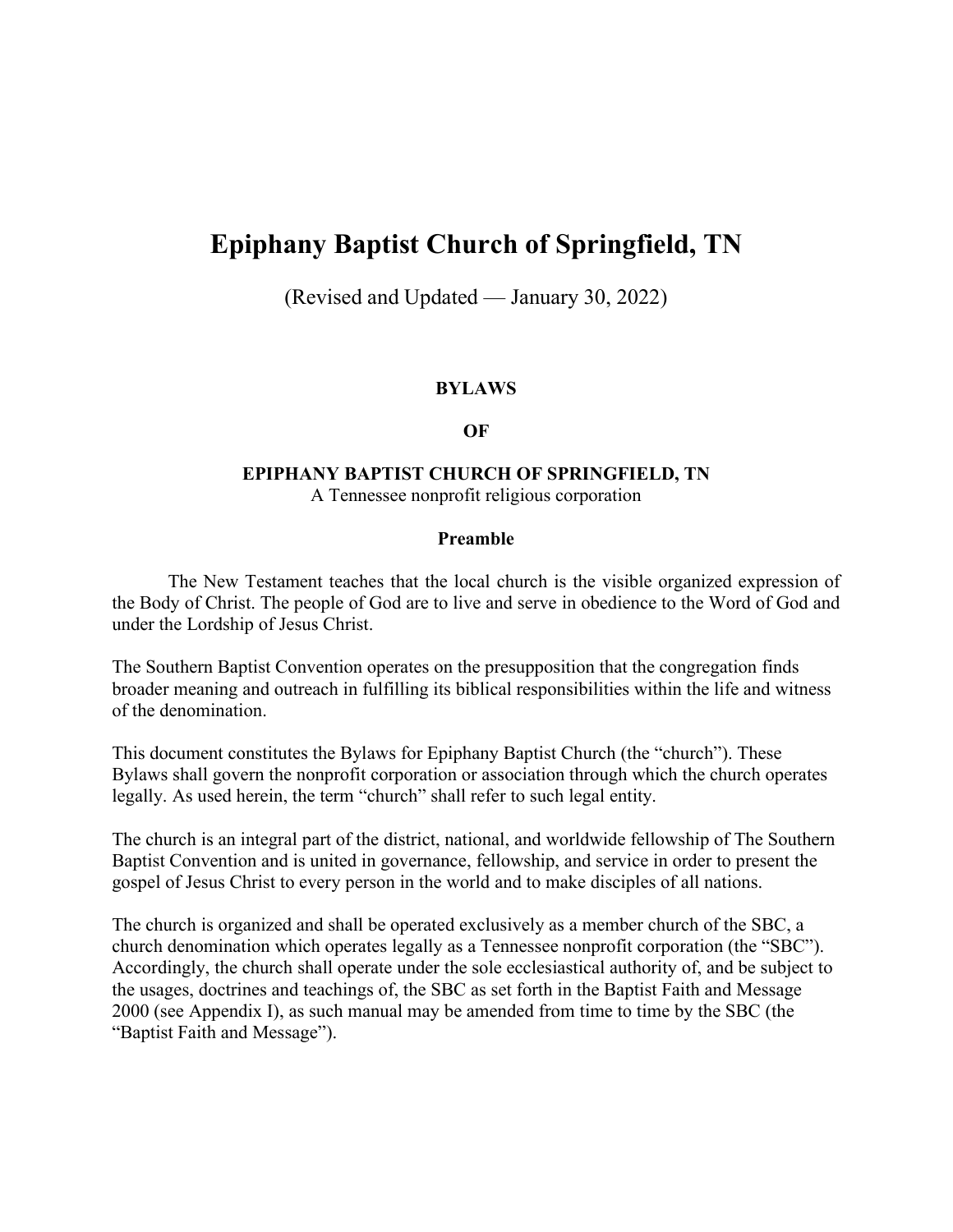2<br>Epiphany Baptist Church is governed and led by the ideals set out in the Holy Bible. When a<br>disagreement arises, or clarity is needed concerning an issue, then the Epiphany Baptist Church<br>Membership Covenant is the next <sup>2</sup><br>Epiphany Baptist Church is governed and led by the ideals set out in the Holy Bible. When a<br>disagreement arises, or clarity is needed concerning an issue, then the Epiphany Baptist Church<br>Membership Covenant is the nex 2<br>Epiphany Baptist Church is governed and led by the ideals set out in the Holy Bible. When a<br>disagreement arises, or clarity is needed concerning an issue, then the Epiphany Baptist Church<br>Membership Covenant is the next 2<br>Epiphany Baptist Church is governed and led by the ideals set out in the Holy Bible. When a<br>disagreement arises, or clarity is needed concerning an issue, then the Epiphany Baptist Church<br>Membership Covenant is the next 2 Epiphany Baptist Church is governed and led by the ideals set out in the Holy Bible. When a disagreement arises, or clarity is needed concerning an issue, then the Epiphany Baptist Church Membership Covenant is the next Epiphany Baptist Church is governed and led by the ideals set out in the Holy Bible. When a disagreement arises, or clarity is needed concerning an issue, then the Epiphany Baptist Church Membership Covenant is the next do 2<br>Epiphany Baptist Church is governed and led by the ideals set out in the Holy Bible. When a<br>disagreement arises, or clarity is needed concerning an issue, then the Epiphany Baptist Church<br>Membership Covenant is the next <sup>2</sup><br>
Epiphany Baptist Church is governed and led by the ideals set out in the Holy Bible. When a disagrement arises, or clarity is needed concerning an issue, then the Epiphany Baptist Church will stand for clarity. These 2<br>
al led by the ideals set out in the Holy Bible. When a<br>
concerning an issue, then the Epiphany Baptist Church<br>
ent of consideration. If more clarity is necessary, then<br>
ill stand for clarity. These bylaws have been adop Note that the state of Elementary and Serbian and Islam Serbian and Islam Serbian and Serbian and Serbian and Serbian and Serbian and Serbian and Serbian and Serbian and Serbian and Serbian and Serbian and Serbian and Serb N Baptist Church is governed and led by the ideals set out in the Holy Bible. When a<br>ment arises, or clarity is needed concerning an issue, then the Epiphany Baptist Church<br>ship Covenant is the next document of considerati Stapitic Church is governed and led by the ideals set out in the Holy Bible. When a<br>nent arises, or clarity is needed concerning an issue, then the Epiphany Baptist Church<br>hip Covenant is the next document of consideration ment arises, or clarity is needed concerning an issue, then the Epiphany Baptist Church<br>
ship Covenant is the next document of consideration. If more clarity is necessary, then<br>
sus of Epiphany Baptist Church will stand fo ship Covenant is the next document of consideration. If more clarity is necessary, then<br>we of Epiphany Baptist Church will stand for clarity. These bylaws have been adopted as<br>by the Tennessee Nonprofit Corporation Act. Ho We so f Epiphany Baptist Church will stand for clarity. These bylaws have been ad by the Tennessec Nonprofit Corporation Act. However, when the religious genue affirs of Epiphany Baptist Church is inconsistent with the pro

# BYLAWS

# **OFFICES**

1<sup>st</sup> Avenue West Springfield, TN 37172 in Robertson County, Tennessee. The ist Church is inconsistent with the provisions of the<br>sus doctrine shall take precedence and shall control the<br>**BYLAWS**<br>**ARTICLE 1**<br>**OFFICES**<br>ation in the state of Tennessee shall be located at 211<br>TN 37172 in Robertson Co **BYLAWS**<br> **BYLAWS**<br> **ARTICLE 1**<br> **OFFICES**<br> **1.1 Location**<br>
The principal office of the corporation in the state of Tennessee shall<br>
1<sup>st</sup> Avenue West Springfield, TN 37172 in Robertson County,<br>
corporation may have such o

## MEMBERS

**BYLAWS**<br> **ARTICLE 1**<br> **OFFICES**<br> **I.I Location**<br> **The principal office of the corporation in the state of Tennessee shall be located at 211<br>
T<sup>th</sup> Avenus West Springfield, TN 37172 in Robertson County, Tennessec. The<br>
co** Jesus Christ as personal Savior, who give evidence of regeneration by living consistent **EXECT ANDET ANDET ANDET ANDET AND THE PROFECT AND THE PROFECT ON THE PROPORTION THE PROPORTION THE AVENUE OF A SUPPORT AND WEATHEM AND WEATHEM AND WEATHEM AND WEATHEM AND WEATHEM AND WEATHEM AND WEATHEM AND THE VIEWS OF SET ALT LOCATE CONDUCT CONDUCT:**<br>
The principal office of the corporation in the state of Tennessee shall be located at 211<br>
1<sup>14</sup> Avenue West Springfield, TN 37172 in Robertson County, Tennessee. The<br>
corporation may ha **CONTENT CONTENT CONTENT CONTENT CONTENT CONTENT AND A STATE TO A THE AN ANTION CONTENT AND A STATE IN CONTENT CONTENT CONTENT AND CONTENT CONTENT CONTENT CONTENT CONTENT CONTENT CONTENT CONTENT AND AN ANTION CONTENT CONTE 1.1 Location**<br>
The principal office of the corporation in the state of Tennessee shall be located at 211<br>  $I^{\text{st}}$  Avenue West Springfield, TN 37172 in Robertson County, Tennessee. The<br>
corporation may have such other o The principal office of the corporation in the state of Tennessee shall be located at 211<br>
<sup>1st</sup> Avenue West Springfield, TN 37172 in Robertson County, Tennessee. The<br>
corporation may have such other offices, either within 2. A personal commitment of faith in Jesus Christ for salvation and connect the State of Tennessee, Hoard of Elders may designate or as the business of the corporation may require me to time.<br>
ARTICLE 2<br> **ARTICLE 2**<br> **ART** 2. Baptism, by immersion, as a believer, as a testimony of salvation function, and sensitive methods of persons who confess faith in the Lord<br>methods in the Sharehof shall consist of persons who confess faith in the Lord<br>m **EXECT MEXAMUSE ANTICLE 2**<br> **SECURE THEOTE MEMBERS**<br> **SECURE THEOTE SECURE THEOTE SECURE THEOTE SECURE THEOTE SECURE THEOTE THEOTE THEOTE THEOTE THEOTE THEOTE THEOTE THEOTE THEOTE OF THEOTE AND and an affirmative vote from MEMBERS**<br> **EXECUTE:** THE SURVERT THE SURVERT THE SURVERT THE SPECIES THE THE SPECIES THE THE SPECIES THE THE SPECIES THE THE THE SURVER CONDICT USE CONDICT USE CONDICT ON FIGURE OF this Church, the veives of this Church, in the Lord persons who confess faith in the Lord<br>personal Savior, who give evidence of regeneration by living consistent<br>ession and with the views of faith, doctrine and practice of this Church,<br>h baptized, and who have m ip<br>nip of this Church shall consist of persons who confess faith in the Lord<br>ne personal Savior, who give evidence of regeneration by living consistent<br>ession and with the views of faith, doctrine and practice of this Chur

- 
- 
- 
-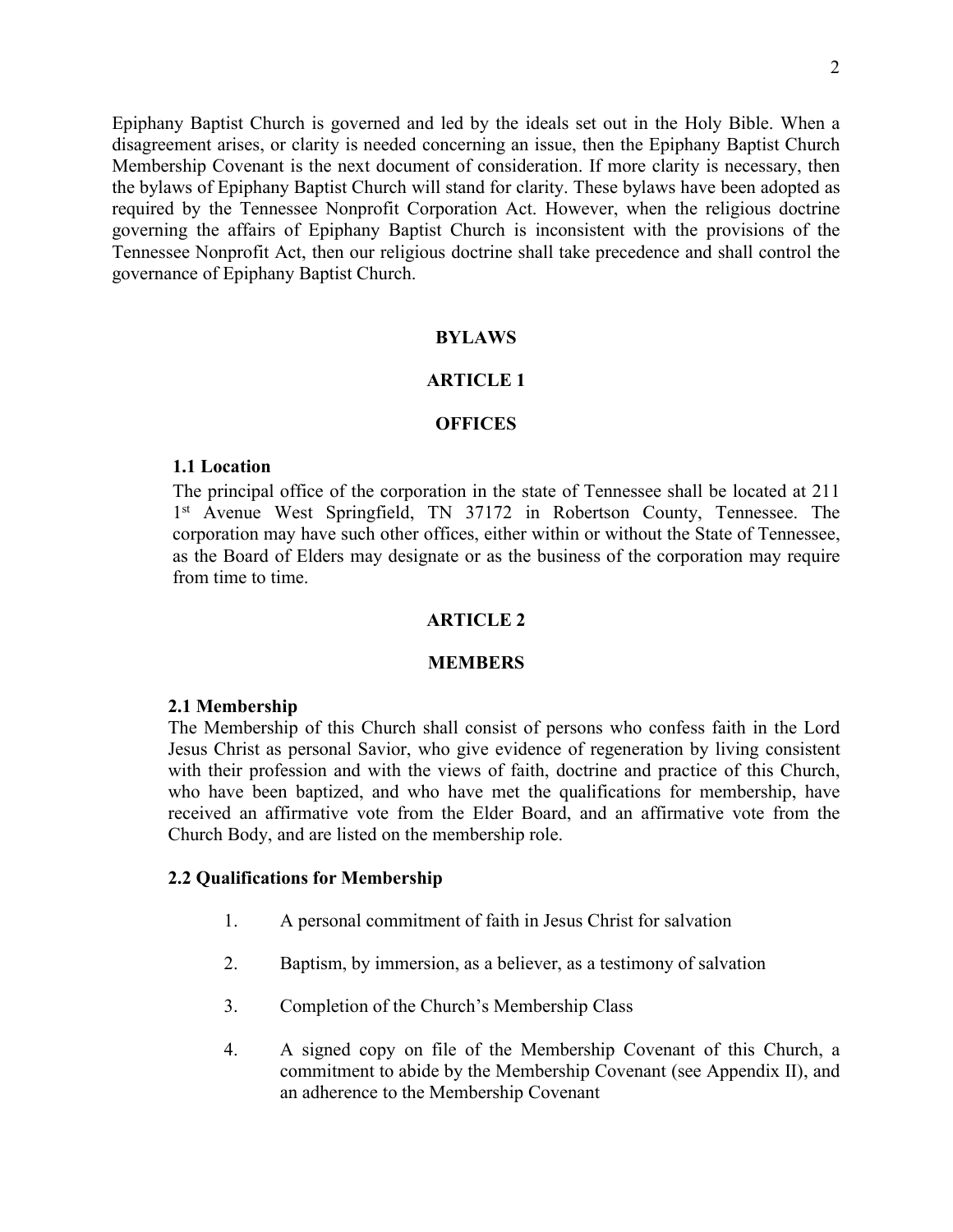3<br>5. Affirmative votes by the Elder Board (3.2) and Church Body (2.1).<br> **S. Affirmative votes by the Elder Board (2.1).**<br> **S. Affirmative votes by the Elder Board, the Membership Roll**<br> **S. Affirmative whole are members of** 5. Affirmative votes by the Elder Board (3.2) and Church Body (2.1).<br> **2.3 Designation of Membership**<br>
In order to properly identify those who are members of the Church, the Membership Ro<br>
shall be updated biannually as de 3<br> **In order to proper to proper to proper to proper to proper to proper to properly identify those who are members of the Church, the Membership Roll<br>
In order to properly identify those who are members of the Church, the** 3<br>S. Affirmative votes by the Elder Board (3.2) and Church Body (2.1).<br>2.3 Designation of Membership<br>In order to properly identify those who are members of the Church, the Membership Roll<br>shall be updated biannually as det 3<br>discretion, and Church Board (3.2) and Church Body (2.1).<br>**2.3 Designation of Membership**<br>In order to properly identify those who are members of the Church, the Membership Roll<br>shall be updated biannually as determined b 5. Affirmative votes by the Elder Board (3.2) and Church Body (2.1).<br> **2.3 Designation of Membership**<br>
In order to properly identify those who are members of the Church, the Membership Roll<br>
shall be updated bianually as d 5. Affirmative votes by the Elder Board (3.2) and Church Body (2.1).<br> **2.3 Designation of Membership**<br>
In order to properly identify those who are members of the Church, the Membership Roll<br>
shall be updated biamually as d 5. Affirmative votes by the Elder Board (3.2) and Church Body (2.1).<br>
2.3 Designation of Membership<br>
In order to properly identify those who are members of the Church, the Membership Ro<br>
shall be updated biannually as dete 3<br>
5. Affirmative votes by the Elder Board (3.2) and Church Body (2.1).<br> **ignation of Membership**<br>
to properly identify those who are members of the Church, the Membership Roll<br>
e updated biannually as determined by the El 3.3<br>
2.4.1 Transfer of Membership<br>
2.4.1 Signation of Membership<br>
2.1.1.<br>
2.4.1 to properly identify those who are members of the Church, the Membership Roll<br>
2.1 updated biannually as determined by the Elders. The Elder 5. Affirmative votes by the Elder Board (3.2) and Church Body (2.1).<br> **ignation of Membership**<br>
to to properly identify those who are members of the Church, the Membership Roll<br>
to properly identify those who are members 2.4.4 When determined by the Elders to have fallen into a pattern of Membership Roll<br>is gradino of Membership Role updated biannually as determined by the Elders. The Elder Board, in its sole<br>on, and according to the votin **n of Membership**<br>perly identify those who are members of the Church, the Membership Roll<br>according to a bia sole according to the voting percentages listed in 3.2, reserves the right to<br>bership of a member at any time, if requiring formal church discipline, E.g., going to another church in Discipline, Discipline, the Elders another another between the state of the Scheminal by the Elders. The Elder Board, in its sole according to the violin

- 2.4.1 Death
- 
- 
- From section and non-participation and non-participation of the Elders. The Elder Board, in its sole according to the voting percentages listed in 3.2, reserves the right to besting of a member at any time, if it is the de increases listed in 3.2, reserves the right to leader and the metal of a coording to the voting percentages listed in 3.2, reserves the right to bership of a member at any time, if it is the decision of the Board of Elders 2.4.5 Dismissal by the Elders according to the following conditions:<br>
2.4.1 Death<br>
2.4.2 Transfer of membership<br>
2.4.2 Transfer of membership to another church<br>
2.4.2 Transfer of membership to another church<br>
2.4.2 Transfe **a.** When the membership was the conduction of Membership to another church Roll for the following reasons:<br>
Death<br>
Transfer of membership to another church<br>
By personal request of the member<br>
When determined by the Elders The membership coverant (thus not in accordance with the member and following the membership to another church<br>
By personal request of the member<br>
When determined by the Elders to have fallen into a pattern of non-<br>
attend rs shall be removed from the Church Roll for the following reasons:<br>Death<br>Transfer of membership to another church<br>By personal request of the member<br>When determined by the Elders to have fallen into a pattern of non-<br>atten Death<br>
Death<br>
Transfer of membership to another church<br>
By personal request of the member<br>
When determined by the Elders to have fallen into a pattern of non-<br>
attendance and non-participation in the life of the Church Bod Transfer of membership to another church<br>By personal request of the member<br>When determined by the Elders to have fallen into a pattern of non-<br>attendance and non-participation in the life of the Church Body not<br>requesting Transfer of membership to another church<br>By personal request of the member<br>When determined by the Elders to have fallen into a pattern of non-<br>attendance and non-participation in the life of the Church Body not<br>requiring f Framine of intertuotally to the member<br>By personal request of the member<br>When determined by the Elders to have fallen into a pattern of non-<br>attendance and non-participation in the life of the Church Body not<br>requiring fo 2.4.4 When determined by the Elders to have fallen into a pattern of non-<br>attentance and non-participation in the life of the Church Body not<br>requiring formal church discipline, E.g., going to another church but not<br>requi
-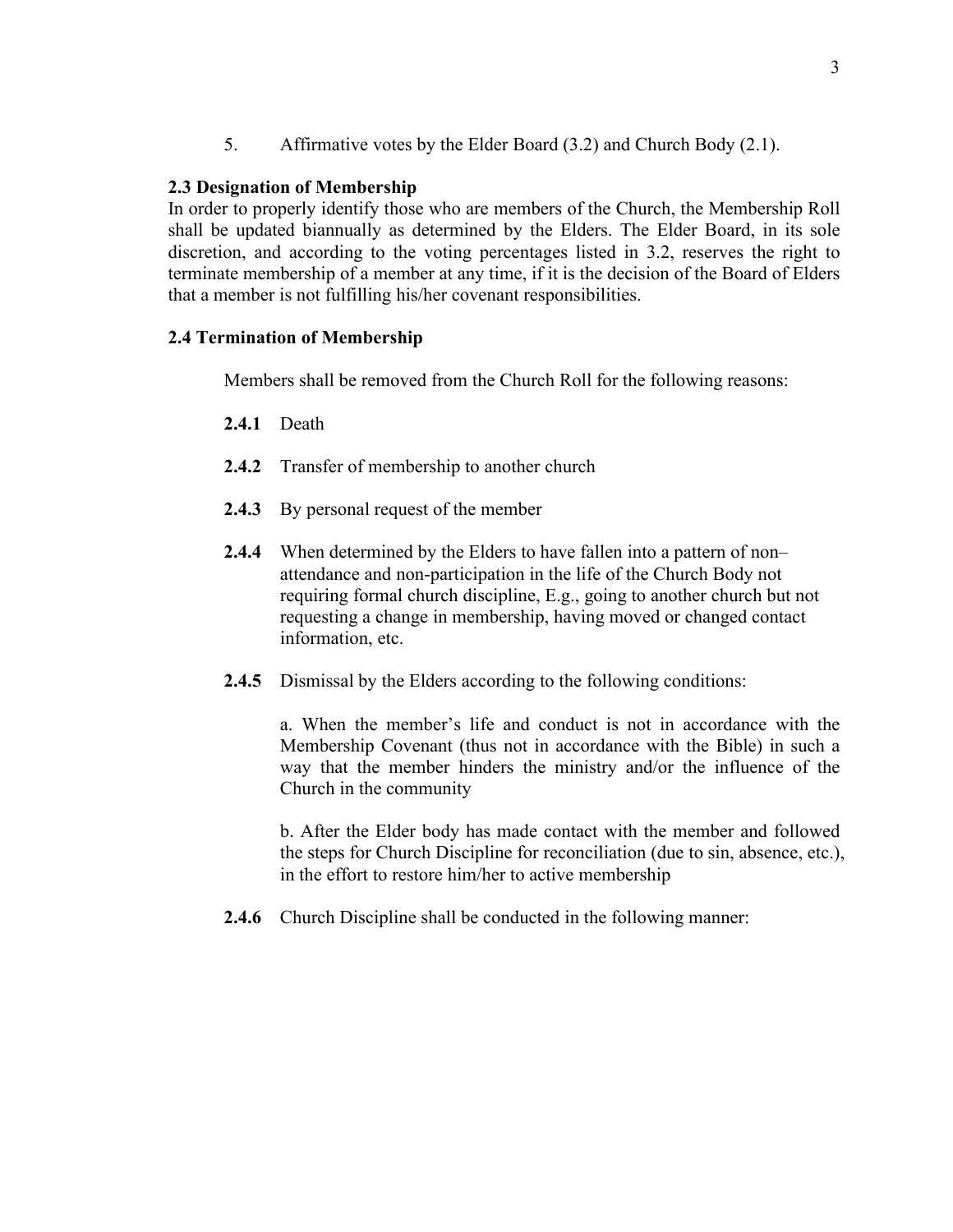| Who                                  |   | Steps Action | Description                                                                                                                                                                                                                                                                                                                                                                                                                                                                                                                                                                                                                                                   | Scripture                                        |
|--------------------------------------|---|--------------|---------------------------------------------------------------------------------------------------------------------------------------------------------------------------------------------------------------------------------------------------------------------------------------------------------------------------------------------------------------------------------------------------------------------------------------------------------------------------------------------------------------------------------------------------------------------------------------------------------------------------------------------------------------|--------------------------------------------------|
| Witness(s)                           | 1 | Privately    | Privately show the fault of the sinful individual                                                                                                                                                                                                                                                                                                                                                                                                                                                                                                                                                                                                             | Matthew 18: 15                                   |
|                                      | 2 | Witnesses    | If sinful individual refuses to repent, take<br>another witness with you.                                                                                                                                                                                                                                                                                                                                                                                                                                                                                                                                                                                     | Matthew 18: 16                                   |
|                                      | 3 | Notify       | If sinful individual refuses to repent, take<br>the matter to the church leadership.                                                                                                                                                                                                                                                                                                                                                                                                                                                                                                                                                                          | Matthew 18: 17                                   |
| Church<br>Leadership                 | 4 | Remove       | Remove sinful individual from ministry<br>position(s), Bible Studies and fellowship. The<br>sinful individual is to only participate in<br>counseling with church leadership.                                                                                                                                                                                                                                                                                                                                                                                                                                                                                 | 1 Corinthians 5: 2 - 13                          |
|                                      | 5 | Forgiveness  | A place of forgiveness and comfort should be<br>created for the sinful individual if he/she<br>decides to repent.                                                                                                                                                                                                                                                                                                                                                                                                                                                                                                                                             | 2 Corinthians 2: 5 - 8                           |
|                                      | 6 | Warning      | Do not associate with sinful individual. If you<br>have contact with the sinful individual, then<br>warn them as a brother.                                                                                                                                                                                                                                                                                                                                                                                                                                                                                                                                   | Romans 16: 17 - 18;<br>2 Thessalonians 3: 14, 15 |
|                                      | 7 | Reject       | Reject the sinful individual from the church<br>body.                                                                                                                                                                                                                                                                                                                                                                                                                                                                                                                                                                                                         | Titus 3: 10, 11;<br>Matthew 18: 17b              |
| <b>2.5 Restoration of Membership</b> |   |              | <b>2.5.1</b> Members dismissed by the Elders shall be restored by the Elders according<br>to the spirit of 2 Corinthians 2:7-8, when their lifestyles are judged to be in<br>accordance with the Membership Covenant.                                                                                                                                                                                                                                                                                                                                                                                                                                         |                                                  |
|                                      |   |              | 2.5.2 The members of this church understand that Epiphany Baptist Church is an<br>autonomous church comprised of members who have voluntarily joined together<br>to carry out the vision for Epiphany Baptist Church as given by God and led by<br>the Elders. All members covenant and agree that any appeal of a termination of<br>membership or any request for restoration of membership shall be made, in<br>writing, to the Elders. If approved by an affirmative vote of the Elders as<br>determined by sec. 3.2 and affirmed by a simple majority of the church body in a<br>$M = 1 - 1$ $M = 1$ $1 - 1 - 1$ $1 - 1 - 1$ $11 - 1 - 1$ $1 - 1 - 1 - 1$ |                                                  |

For the Elders. All members and continue through the statement and a termination of the members of a termination of Reject of a term is a term of a term of a term of a term of a term of a term of a termination of  $\frac{1}{10$ **Example 1.1**<br> **Example 1.1 Contrasts for the main of the main of the main of the main of the main of the main of the main of the main of the main of the main of the main of the main of the main of the main of the main** We separate with sintuli individual. If you<br> **6** Warning Do not associate with sintul individual, then<br>
We contact with the sintul individual from the church<br> **7** Reject<br> **1998** Reject the sintul individual from the churc **Example 19** and a simple major methods and simple major states.<br>
The restorted by the Elders shall be restorted by the Elders according<br>
The restort of Membership<br> **Example may** be the simulation of Membership<br> **Example** wann them as a brother.<br>
Thus 3: 0. 11<br>
Reject  $\frac{1}{1000}$  Reject the sinful individual from the church<br>
Thus 3: 0. 11<br> **Condition** of **Membership**<br> **Condition**<br> **Condition**<br> **Condition**<br> **Condition**<br> **Condition**<br> **Condi Example 18.1** Reject we sindulmided from the church Thus 3.10.11,<br> **Accordance with sections 2.1–2.5.** When their lifestyles are judged to be in<br>
accordance with the Membership Covenant.<br> **Accordance with the Membership** The restoration of Membership<br>
toration of Membership<br>
2.5.1 Members dismissed by the Elders shall be restored by the Elders according<br>
2.5.2 The members of this church understand that Epiphany Baptist Church is an<br>
accord **contaion of Membership**<br> **2.5.1** Members dismissed by the Elders shall be restored by the Elders according<br>
to the spirit of 2 Corinthians 2:7-8, when their lifestyles are judged to be in<br>
accordance with the Membership C **2.5.1** Membership<br> **2.5.1** Members dismissed by the Elders shall be restored by the Elders according<br>
to the spirit of 2 Corinthians 2:7-8, when their lifestyles are judged to be in<br>
accordance with the Membership Covenan system. **2.5.1** Members dismissed by the Elders shall be restored by the Elders according<br>to the spirit of 2 Corinthians 2:7-8, when their lifestyles are judged to be in<br>accordance with the Membership Covenant.<br>**2.5.2** The member From the method of the method of the method of the spirit of 2 Corinthians 2:7-8, when their lifestyles are judged to be in<br>accordance with the Membership Covenant.<br>2.5.2 The members of this church understand that Epiphany 2.5.2 The members of his church moderation procedure and the Epiphany Baptist Chu autonomous church comprised of members who have voluntarily joined to carry out the vision for Epiphany Baptist Church as given by God and 2.5.2 The members of this church understand that Epiphany Baptist Church is an autonomus church comprised of members who have voluntarily joined together to carry out the vision for Epiphany Baptist Church as given by God association of the vision for Epiphany Baptist Church and  $\gamma$ -promation of the Elders. All members overant and agree that any appeal of a termination of the Elders. All members covenant and agree that any appeal of a ter acusomous contained to contain and agree that any one containing yomat upser to carry out the vision for Epiphany Baptist Church as given by God and led by the Elders. All members eventant and agree that any appeal of a te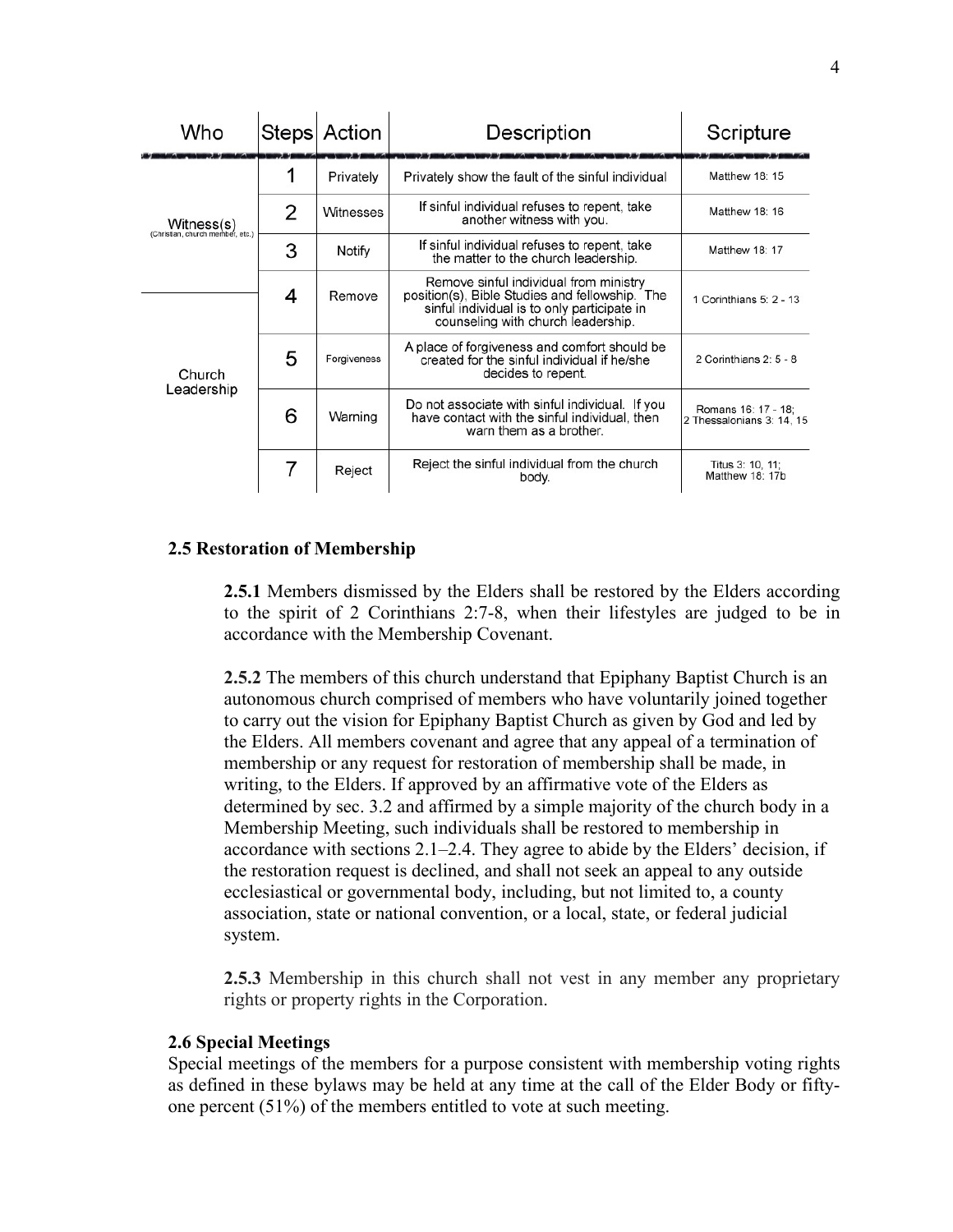2.7 Place of Meeting<br>The Board of Elders may designate any place within Robertson County as a<br>meeting for business meetings called by the Board of Elders. The Board of Eld<br>designate any place within or outside the state of 5<br>2.7 Place of Meeting<br>The Board of Elders may designate any place within Robertson County as a place of<br>meeting for business meetings called by the Board of Elders. The Board of Elders may<br>designate any place within or ou 5<br>2.7 Place of Meeting<br>The Board of Elders may designate any place within Robertson County as a place of<br>meeting for business meetings called by the Board of Elders. The Board of Elders may<br>designate any place within or ou 2.7 Place of Meeting<br>The Board of Elders may designate any place within Robertson County as a place of<br>meeting for business meetings called by the Board of Elders. The Board of Elders may<br>designate any place within or outs 5<br>**2.7 Place of Meeting**<br>The Board of Elders may designate any place within Robertson County as a place of<br>meeting for business meetings called by the Board of Elders. The Board of Elders may<br>designate any place within or **2.7 Place of Meeting**<br>The Board of Elders may designate any place within Robertson County as a place of<br>meeting for business meetings called by the Board of Elders. The Board of Elders may<br>designate any place within or ou 5<br>2.7 Place of Meeting<br>The Board of Elders may designate any place within Robertson County as a place of<br>meeting for business meetings called by the Board of Elders. The Board of Elders may<br>designate any place within or ou 2.7 Place of Meeting<br>
2.7 Place of Meeting<br>
The Board of Elders may designate any place within Robertson County as a<br>
designate any place within or outside the state of Tennessee for the purpose of word<br>
delouship or disci 2.7 Place of Meeting<br>The Board of Elders may designate any place within Robertson County as a place of<br>meeting for business meetings called by the Board of Elders. The Board of Elders may<br>designate any place within or outs 2.7 Place of Meeting<br>The Board of Elders may designate any place within Robertson County as a place of<br>meeting for business meetings called by the Board of Elders. The Board of Elders may<br>designate any place within or out 2.7 **Place of Meeting**<br>
2.7 **Place of Meeting**<br>
The Board of Elders may designate any place within Robertson County as a place of<br>
meeting for business meetings called by the Board of Elders. The Board of Elders may<br>
desi **2.7 Place of Meeting**<br> **2.7 Place of Meeting**<br>
The Board of Elders may designate any place within Robertson County as a place of<br>
Imeeting for business meetings called by the Board of Elders. The Board of Elders may<br>
desi 5<br>
accof Mecting<br>
ared of Elders may designate any place within Robertson County as a place of<br>
for business mectings called by the Board of Elders. The Board of Elders may<br>
bin or discipleship training. If no designation 5<br>
exting<br>
Elders may designate any place within Robertson County as a place of<br>
siness meetings called by the Board of Elders. The Board of Elders may<br>
lace within or outside the state of Tennessee for the purpose of wors **Example 18** and of Elders may designate any place within Robertson County as a place of for business meetings called by the Board of Elders. The Board of Elders may the team y place within or outside the state of Tennesse **Example 16** Elders may designate any place within Robertson County as a place Elders meetings called by the Board of Elders. The Board of Elders since<br>place within or outside the state of Tennessee for the purpose of wors Example the methanon of the methanon control and the called of the state of the band of Elders. The Board of Elders may be the any place within or outside the state of Tennesse for the purpose of worship or the presections

d. Construction and visual denotes the congregation is made, or if the meeting is called<br>the or discipleship training. If no designation is made, or if the meeting is called<br>tenembers or the President, the place of meeting e. The contract of the relationship counterpart of the members of the members of the state of Tennessee.<br>
The of Meeting these place, notice shall be given to members no less<br>
or (2) weeks prior to a meeting. Notification **Alternation**<br> **Alternation**<br> **Meeting**<br> **Membership Meeting takes place, notice shall be given to members no less<br>
eveeks prior to a meeting. Notification of Membership Meetings shall be<br>
f the following manners (minimum** Fraction Microsoftey and Microsoftey and the serve of Membership Meeting takes place, notice shall be given to members no less<br>o (2) weeks prior to a meeting. Notification of Membership Meetings shall be<br>all on any of the

- 
- 
- 
- 
- 
- 

2.9 Members Entitled to Notice and Vote<br>
2.9 Members Entitled to Note and Vote and Vote and Vote and Vote and Vote and Vote and Testamable method of calling a Membership Meeting:<br>
2.9 Members Entitled to Note and Vote and The record date for determining the members entitled to the members of the members entitled to the members entitled of calling a Membership Meeting:<br>
a. Distribution of written material to the congregation in attendance a denotes method of written material to the congregation in attendance at a<br>regular weekend service<br>b. Announcement of the meeting in the Church newsletter, either electronic<br>or printed<br>c. Telephone call, or text messaging<br> a. Distribution of written material to the congregation in attendance at a<br>regular weekend service<br>b. Announcement of the meeting in the Church newsletter, either electronic<br>or printed<br>c. Telephone call, or text messaging which the water and the meeting in the Church newsletter, either electronic<br>
or printed<br>
c. Telephone call, or text messaging<br>
d. Oral amouncement to the congregation at a weekend service<br>
c. Delivery by United States mail the moment of the meeting in the Church newsletter, either electronic<br>or printed<br>c. Telephone call, or text messaging<br>d. Oral announcement to the congregation at a weekend service<br>e. Delivery by United States mail to each or printed<br>
or printed<br>
or printed<br>
c. Telephone call, or text messaging<br>
d. Oral announcement to the congregation at a weekend service<br>
c. Delivery by United States mail to cach member identified on the<br>
membership roll<br>

A list of Man Manuscen and the congregation at a weekend service<br> **E** complement of the congregation at a weekend service<br> **E** complement of membership roll<br> **E** condition through e-mail or other internet-based communicat c. Telephone call, or text messaging<br>
d. Oral amouncement to the congregation at a weekend service<br>
e. Delivery by United States mail to each member identified on the<br>
membership roll<br>
f. Distribution through e-mail or ot et all the right to the control of the control of members. In the right of the right of the right of the membership roll.<br>
1. Distribution through e-mail or other internet-based communication<br>
1. Distribution through e-mai d. Oral announcement to the congregation at a weekend service<br>
e. Delivery by United States mail to each member identified on the<br>
membership roll<br>
f. Distribution through e-mail or other internet based communication<br>
2.9 volumerate at the bag of the subsect of the right of the registration of the right of the members in pole and Vote The record date for determining the members entitled to notice of a meeting shade which is 60 calendar days 2.11 Voting Rights of Membership<br>
2.11 Voting Rights of Membership<br>
2.9 Members Entitled to Notice and Vote<br>
2.9 Members Entitled to Notice and Vote<br>
2.9 Members conditate for determining the members control date of the re Every Members and The Theorem and Theorem and Theorem and Yote<br>
The record date for determining the members entitled to notice of a meeting shall be the<br>
The record date for determining the members of record as of the day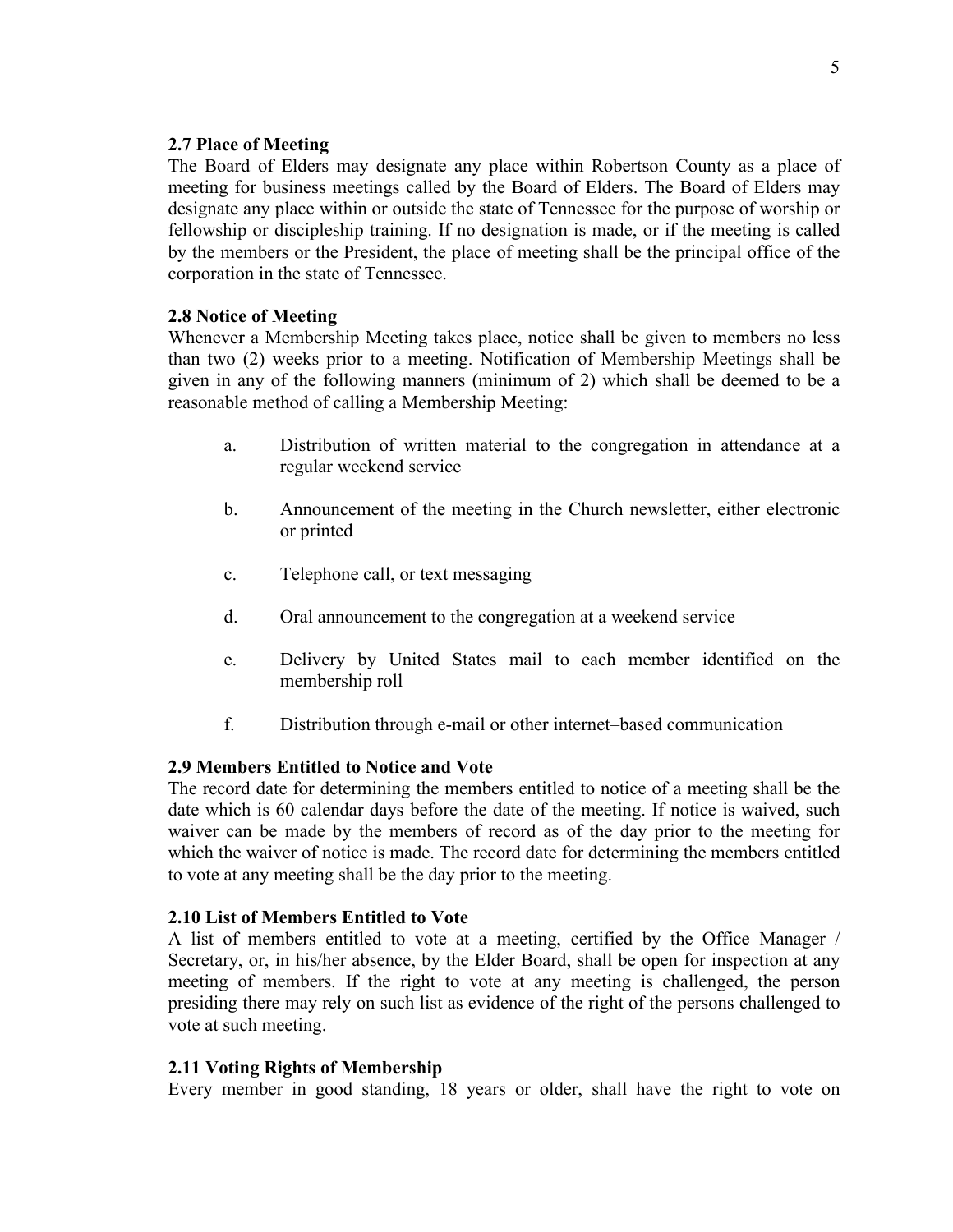|                    |                                          | 6                                                                                                                                                                                                                                                                                                                                                                    |
|--------------------|------------------------------------------|----------------------------------------------------------------------------------------------------------------------------------------------------------------------------------------------------------------------------------------------------------------------------------------------------------------------------------------------------------------------|
| specified matters. |                                          |                                                                                                                                                                                                                                                                                                                                                                      |
|                    |                                          | 2.11.1 Members have the right to vote on the following matters:                                                                                                                                                                                                                                                                                                      |
|                    | 2.11.1.1                                 | <b>Annual Budget</b>                                                                                                                                                                                                                                                                                                                                                 |
|                    | 2.11.1.2                                 | Decisions involving building or real estate purchases                                                                                                                                                                                                                                                                                                                |
|                    | 2.11.1.3                                 | The calling of an Elder                                                                                                                                                                                                                                                                                                                                              |
|                    | 2.11.1.4                                 | Purchases by the Church of \$5000 or greater                                                                                                                                                                                                                                                                                                                         |
|                    | 2.11.1.5                                 | Church membership of those who have met the<br>requirements of sections 2.1, 2.2, and 2.5                                                                                                                                                                                                                                                                            |
|                    | 2.11.1.6                                 | Changes to the Church Membership Covenant,<br>Constitution, and Bylaws                                                                                                                                                                                                                                                                                               |
|                    |                                          | 2.11.2 All other matters of the church shall be decided by the ministry leaders of<br>the teams for which the items are concerned, while being overseen by the<br>Elders of the church, unless the Elder Board feels it necessary to bring it<br>back to the active membership of Epiphany Baptist Church.                                                           |
| 2.12 Quorum        |                                          |                                                                                                                                                                                                                                                                                                                                                                      |
|                    |                                          | Fifty-one (51%) percent of the members in good standing that cast a vote by being<br>physically present for said meeting or by a member that casts an absentee vote within a<br>week of said meeting shall constitute a quorum.                                                                                                                                      |
|                    | <b>2.13 Proxies and Absentee Ballots</b> | Proxies and Absentee Ballots shall be permitted. All Proxies shall be written in writing<br>and specifically state the issue and how the proxy is to be voted. Proxies shall be<br>presented to Office Manager/Secretary within seven (7) days of vote. Likewise, Absentee<br>Ballots may be received within seven days (7) by email or other internet communication |

2.11.1.5 Church membership of those who have met the requirements of sections 2.1, 2.2, and 2.5<br>2.11.1.6 Changes to the Church Membership Covenant,<br>Constitution, and Bylaws<br>2.11.2 All other matters of the church shall be **Example 19.11.1.6** Changes to the Church Membership Covenant, Constitution, and Bylaws<br> **2.11.1.6** Changes to the Church Membership Covenant, Constitution, and Bylaws<br> **2.11.2** All other matters of the church shall be dec **2.11.1.6** Changes to the Church Membership Covenant,<br>Constitution, and Bylaws<br>**2.11.2** All other matters of the church shall be decided by the ministry leaders of<br>the teams for which the items are concerned, while being 2.11.1.6 Changes to the Church Membership Covenant,<br>
Constitution, and Bylaws<br>
2.11.2 All other matters of the church shall be decided by the ministry leaders of<br>
the teams for which the items are concerned, while being o Constitution, and Bylaws<br>
2.11.2 All other matters of the church shall be decided by the ministry leaders of the teams for which the items are concerned, while being overseen by the<br>
Elders of the church, unless the Elder 2.11.2 M onder matters of the church siant of evented by the fillms of the teams for which the items are concerned, while being oversean by the Eldcrs of the church, unless the Eldcr Board feels it necessary to bring it ba 2.13.2 Member being too sick to travel to meeting location. norum<br>
2.19%) percent of the members in good standing that cast a vote by being<br>
2.19%) present for said meeting or by a member that casts an absentee vote within a<br>
3.15 said meeting shall constitute a quorum.<br>
2.13 said

- 
- 
-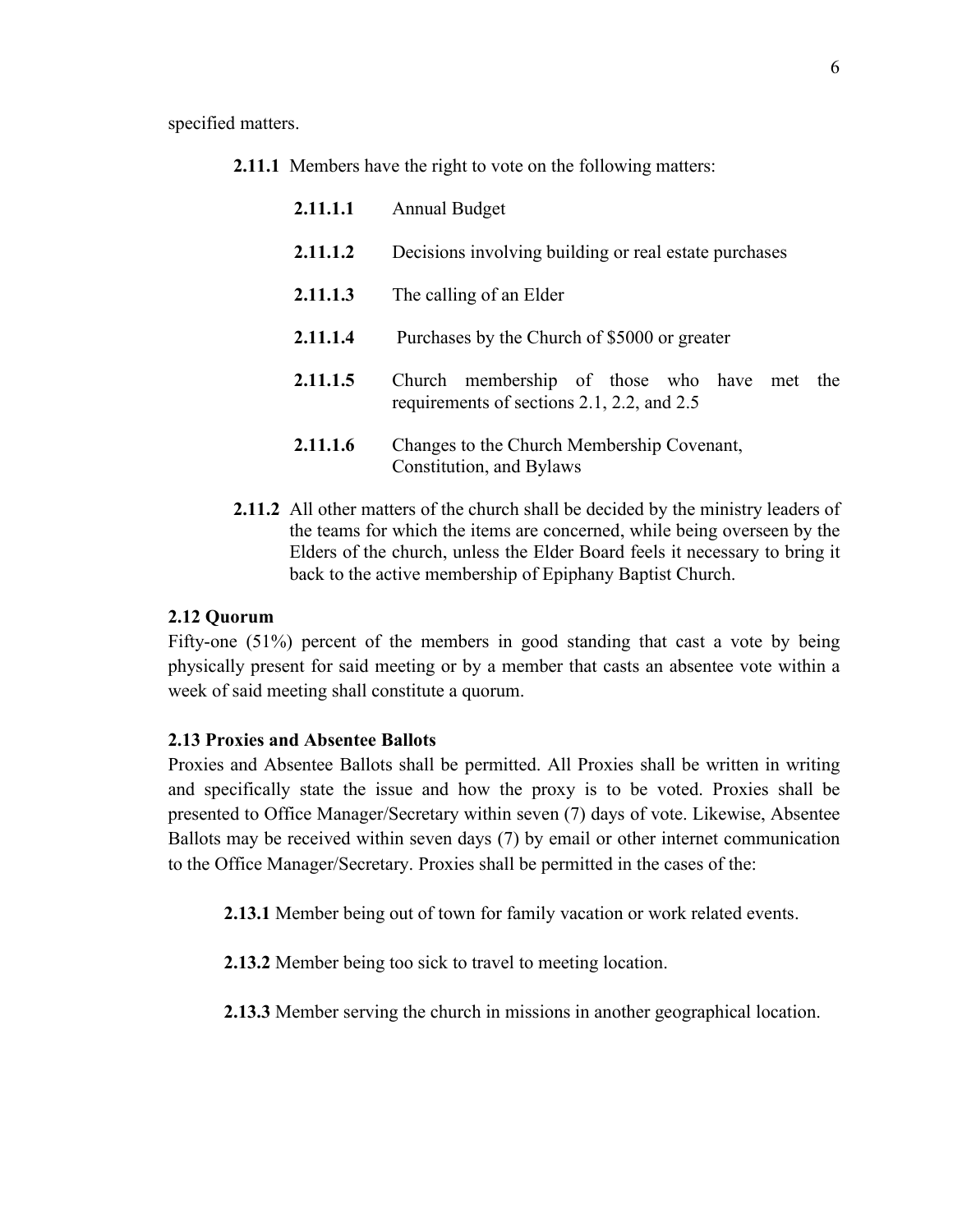7<br> **ARTICLE 3**<br> **RD OF ELDERS**<br> **Example 12 by memoral and assume by the Board** THE STRAIN OF ELDERS<br>
BOARD OF ELDERS<br>
the corporation shall be managed and overseen by the Board<br>
church shall be the managers of the corporation and shall be<br>  $\frac{1}{2}$ **ARTICLE 3**<br>**BOARD OF ELDERS**<br>**3.1 Board of Elders**<br>The business and affairs of the corporation shall be managed and overseen by the<br>of Elders. The Elders of the church shall be the managers of the corporation and<br>known as The business and affairs of the corporation shall be managed and overseen by the Board<br>The business and affairs of the corporation shall be managed and overseen by the Board<br>of Elders. The Elders of the church shall be the **Example 18 Solution Shall be Common Shall be church shall be managed and overseen by the Board of Elders.**<br>The business and affairs of the corporation shall be managers of the corporation and shall be known as the Board o ARTICLE 3<br> **BOARD OF ELDERS**<br> **BOARD OF ELDERS**<br> **REP** business and affairs of the corporation shall be managed and overseen by the Board<br>
of Elders. The Elders of the church shall be the managers of the corporation and sh **EXECT ATTELT AND ARTICLE 3**<br> **EXECT BOARD OF ELDERS**<br> **EXECT SHALL ROW SET ASSES AND ARTIFY SHALL PRESERVE SHALL ROW SPACE SHALL SHALL OF Elders. The Elders of the church shall be the managers of the corporation and shall EXECTS:**<br> **EXECTS:**<br> **EXECTS BOARD OF ELDERS**<br> **EXECTS THE DUSINESS**<br> **EXECTS THE BOARD OF ELDERS**<br> **EXECTS**<br> **EXECTS**<br> **EXECTS**<br> **EXECTS**<br> **EXECTS**<br> **EXECTS**<br> **EXECTS**<br> **EXECTS**<br> **EXECTS**<br> **EXECTS**<br> **EXECTS**<br> **EXECTS**<br> **ARTICLE 3**<br> **BOARD OF ELDERS**<br> **ALL BOARD OF ELDERS**<br> **ALL DECISES**<br> **ALL DECISES**<br> **ALL DECISES**<br> **ALL DECISES**<br> **EXECUTE AND SHALL REFORE AND SECT AND SECT AND SECT BOARD AFTOM BY CHOPER AFTOM AND HERE TO AFTOM THANGES. EXECTS ANTICLE 3**<br> **EXECUTE: BOARD OF ELDERS**<br> **EXECUTE: SAMP OF ELDERS**<br>
The business and affairs of the corporation shall be managed and over<br>
of Elders. The Elders of the church shall be the managers of the corpora

|                                 | 7                                                                                                                                                                                                                                                                                                                                                               |
|---------------------------------|-----------------------------------------------------------------------------------------------------------------------------------------------------------------------------------------------------------------------------------------------------------------------------------------------------------------------------------------------------------------|
|                                 | <b>ARTICLE 3</b>                                                                                                                                                                                                                                                                                                                                                |
|                                 | <b>BOARD OF ELDERS</b>                                                                                                                                                                                                                                                                                                                                          |
|                                 |                                                                                                                                                                                                                                                                                                                                                                 |
| <b>3.1 Board of Elders</b>      | The business and affairs of the corporation shall be managed and overseen by the Board<br>of Elders. The Elders of the church shall be the managers of the corporation and shall be<br>known as the Board of Epiphany Baptist Church. Any reference to the terms "Board,"<br>"Managers," or "Elder Board" shall refer to the Elders of Epiphany Baptist Church. |
| 3.2 Voting of Board<br>to pass. | All decisions by the Elder Board shall require an affirmative vote percentage listed below                                                                                                                                                                                                                                                                      |
| Number of Elders:               | Minimum percentage of affirmative votes<br>needed for passage:                                                                                                                                                                                                                                                                                                  |
| $1 - 2$                         | Unanimous vote needed                                                                                                                                                                                                                                                                                                                                           |
| $\mathfrak{Z}$                  | $2/3 - 67\%$                                                                                                                                                                                                                                                                                                                                                    |
| $\overline{4}$                  | $3/4 - 75%$                                                                                                                                                                                                                                                                                                                                                     |
| $\mathfrak{S}$                  | $3/5 - 60\%$                                                                                                                                                                                                                                                                                                                                                    |
| 6                               | $3/6 - 67%$                                                                                                                                                                                                                                                                                                                                                     |
| $\tau$                          | $5/7 - 71\%$                                                                                                                                                                                                                                                                                                                                                    |
| 8                               | $6/8 - 75%$                                                                                                                                                                                                                                                                                                                                                     |
| 9                               | $6/9 - 67%$                                                                                                                                                                                                                                                                                                                                                     |
| 10                              | $7/10 - 70%$                                                                                                                                                                                                                                                                                                                                                    |
| 11 or more                      | $2/3 - 67\%$                                                                                                                                                                                                                                                                                                                                                    |

 $\frac{3/6-6}{7}$ <br>  $\frac{5/7-11\%}{8}$ <br>
8 6/8-75%<br>
9 6/9-67%<br>
10 7/10-70%<br>
11 or more 223-67%<br>
Elder is absent, it is the absent Elder's responsibility to respond in a timely manner on any<br>
decisions. If any Elder is incapacitat  $\frac{5/7-71\%}{8}$ <br>  $\frac{6/8-75\%}{7/10-70\%}$ <br>
10  $\frac{6/9-67\%}{7/10-70\%}$ <br>
11 or more<br>
2/3-67%<br>
Elder is absent, it is the absent Elder's responsibility to respond in a timely manner on any<br>
decisions. If any Elder is incap  $\frac{6}{9}$   $\frac{6}{9}$   $\frac{6}{9}$   $\frac{6}{9}$   $\frac{6}{9}$   $\frac{6}{9}$   $\frac{7}{10}$   $\frac{7}{10}$   $\frac{7}{10}$   $\frac{7}{10}$   $\frac{7}{10}$   $\frac{7}{10}$   $\frac{7}{10}$   $\frac{7}{10}$   $\frac{7}{10}$   $\frac{7}{10}$   $\frac{7}{10}$   $\frac{7}{10}$   $\frac{7}{10}$   $\frac{7}{10}$   $\frac{7}{1$ **9**<br> **10**<br> **10**<br> **11** or more<br> **11** or more<br> **12**  $\frac{1}{2}$   $\frac{1}{2}$   $\frac{1}{6}$  and Elder's responsibility to respond in a timely manner on any<br>
decisions. If any Elder is incapacitated, by physical or mental disability,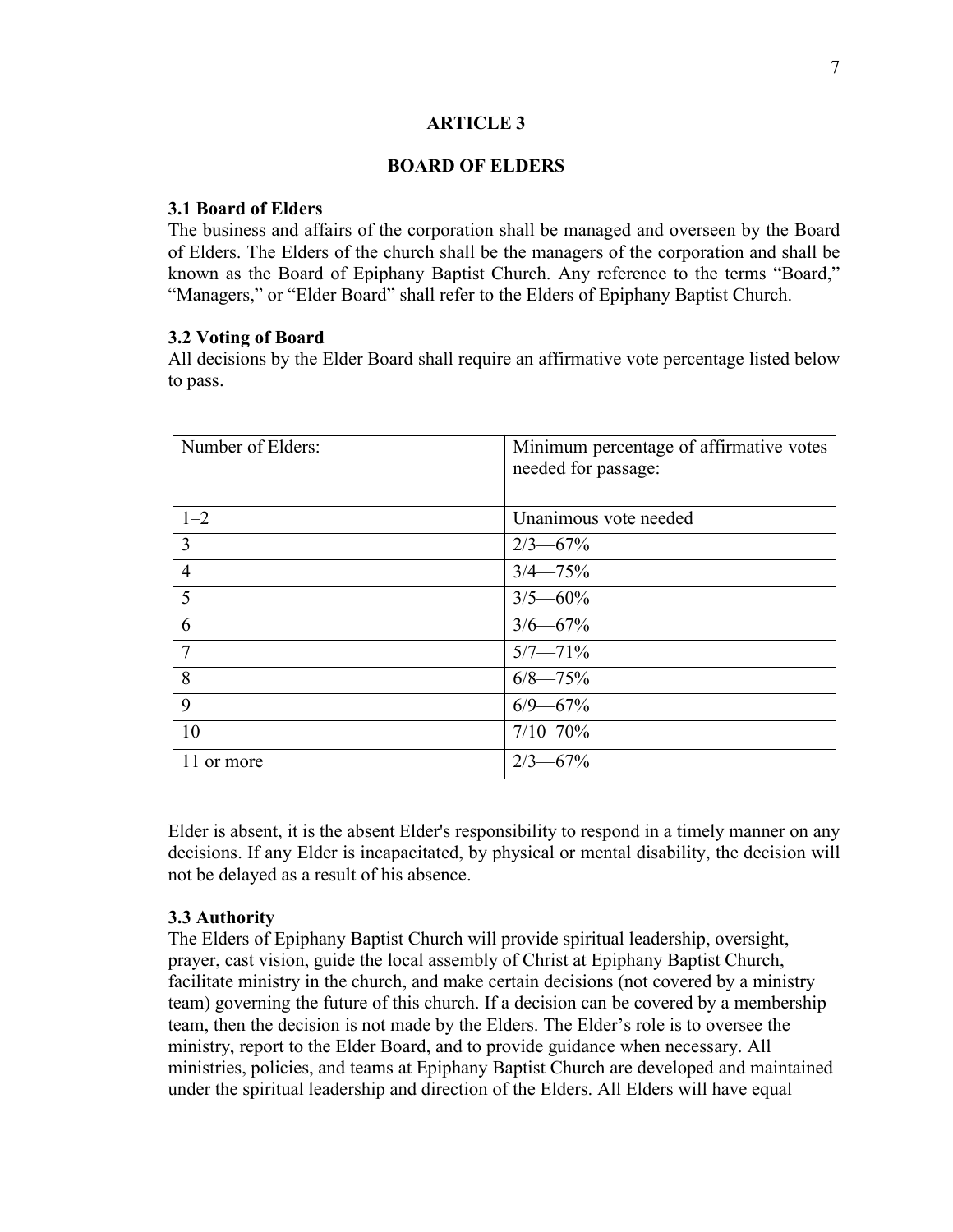8<br>oversight and each has one vote on all matters on which to be voted. Elder<br>responsibilities are not limited to, but will include the following:<br>a. Shepherding (Greek: *episkopeō*, to shepherd, 1 Peter 5:1-2)<br>b. Managing 8<br>oversight and each has one vote on all matters on which to be voted. Elder<br>responsibilities are not limited to, but will include the following:<br>a. Shepherding (Greek: *poimainō*, to shepherd, 1 Peter 5:1-2)<br>b. Managing (

- 
- 8<br>ach has one vote on all matters on which to be voted. Elder<br>are not limited to, but will include the following:<br>a. Shepherding (Greek: *poimainō*, to shepherd, 1 Peter 5:1-2)<br>b. Managing (Greek: *episkopeō*, to oversee / <sup>8</sup><br>
ach has one vote on all matters on which to be voted. Elder<br>
are not limited to, but will include the following:<br>
a. Shepherding (Greek: *episkopeō*, to oversee / care for, 1 Peter 5:2)<br>
b. Managing (Greek: *episkopeō* <sup>3.</sup><br>
8.<br>
3.1 Ministry teams are mot limited to, but will include the following:<br>
3.3.1 Ministry teams are made up of members decided upon by spiritual<br>
3.3.1 Ministry teams are made up of members decided upon by spiritual 8<br>ach has one vote on all matters on which to be voted. Elder<br>are not limited to, but will include the following:<br>a. Shepherding (Greek: *poimainō*, to shepherd, 1 Peter 5:1-2)<br>b. Managing (Greek: *episkopeō*, to oversee 8<br>
ach has one vote on all matters on which to be voted. Elder<br>
are not limited to, but will include the following:<br>
a. Shepherding (Greek: *episkopeō*, to oversee / care for, 1 Peter 5:1-2)<br>
b. Managing (Greek: *episkopeō*

oversight and each has one vote on all matters on which to be voted. Elder<br>responsibilities are not limited to, but will include the following:<br>a. Shepherding (Greek: *epishopeō*, to oversee / care for, 1 Peter 5:1-2)<br>b. Solution and each has one vote on all matters on which to be voted. Elder<br>responsibilities are not limited to, but will include the following:<br>a. Shepherding (Greek: *poimainō*, to shepherd, 1 Peter 5:1-2)<br>b. Managing (Gr Epidem and each has one vote on all matters on which to be voted. Elder<br>
responsibilities are not limited to, but will include the following:<br>
a. Shepherding (Greek: *episkopeō*, to oversee / care for, 1 Peter 5:1-2)<br>
b. Soversight and each has one vote on all matters on which to be voted. Elder<br>
responsibilities are not limited to, but will include the following:<br>
a. Shepherding (Greek: *episkopeõ*, to oversee / care for, 1 Peter 5:1-2)<br> exponsibilities are not limited to, but will include the following:<br>
as Shepherding (Greek: *pointainō*, to shepherd, 1 Peter 5:1-2)<br>
b. Managing (Greek: *epishopeō*, to oversee / care for, 1 Peter 5:2)<br> **3.3.1** Ministry 8<br>wersight and each has one vote on all matters on which to be voted. Elder<br>responsibilities are not limited to, but will include the following:<br>a. Shepherding (Greek: *episkopeō*, to oversee / care for, 1 Peter 5:2)<br>b. M 8<br>
syncessiplities are not limited to, but will include the following:<br>
a. Shepherding (Greek: *poimainō*, to shepherd, 1 Peter 5:1-2)<br>
b. Managing (Greek: *epishopeō*, to oversee / care for, 1 Peter 5:2)<br> **3.3.1** Ministr <sup>8</sup><br>
8<br>
Noversight and each has one vote on all matters on which to be voted. Elder<br>
responsibilities are not limited to, but will include the following:<br>
a Shephedring (Greck: *epishopeō*, to oversec / care for, 1 Peter 5 oversight and each has one vote on all matters on which to be voted. Elder<br>responsibilities are not limited to, but will include the following:<br>a. Shepherding (Greek: *episkopeō*, to oversee / care for, 1 Peter 5:1-2)<br>b. M oversight and each has one vote on all matters on which to be voted. Elder<br>responsibilities are not limited to, but vill include the following:<br>a. Shepherding (Greek: *epishapeā*, to eversee / care for, 1 Peter 5:1-2)<br>b. M **Example 18.1** and the medal (Greek: *poimainō*, to shepherd, 1 Peter 5:1-2)<br> **a.** Shepherding (Greek: *poimainō*, to shepherd, 1 Peter 5:2)<br> **b.** Managing (Greek: *episkopeō*, to oversec / care for, 1 Peter 5:2)<br> **3.3.1 Example 10 Example 1 Constraine**, someonlay to suppose the constrained and spiritual giftedness as deduced by prayer and spiritual giftedness resources found in the Membership Covenant/ Membership Class Materials.<br> **3.3.1** Minitary teams are made up of members decided upon by spiritual<br>giftedness as deduced by prayer and spiritual giftedness resources found in<br>the Membership Covenant/ Membership Class Materials.<br>**3.4 Day to Day Oper** 3.3.1 Ministry teams are made up of members decided upon by spiritual<br>giftedness as deduced by prayer and spiritual giftedness resources found in<br>the Membership Covenant/ Membership Class Materials.<br>3.4 **Day to Day Operat** nominated and server and spiritual giftedness as deduced by prayer and spiritual giftedness resources found in<br>the Membership Covenant/ Membership Class Materials.<br>
3.4 Day Operations<br>
The Elders will provide oversight to 3.4 Day to Deperation well be the day-to-day operations<br>The Elders will provide oversight to those that conduct the day-to-day operations of<br>The Elders will provide oversight to those that conduct the day-to-day operations **3.4 Day to Day Operations**<br>The Elders will provide oversight to those that conduct the day-to-day operations of<br>Epiphany Baptist Church. That team may include: Administrative Staff, Cleaning Crew,<br>Grounds Crew and other p 3.5 Now to Day operations<br>
we have the Elders will provide oversight to those that conduct the day-to-day operations of<br>
Epiphany Baptist Church. That team may include: Administrative Staff, Cleaning Crew,<br>
Grounds Crew a Incelais wir provide oversign to unsee in at conduct une vap-to-any perianos of Epiphany Baptist Church. That team may include: Administrative Staff, Cleaning Crew, Grounds Crew and other paid Ministry Staff as may be need Epplany Daptist Cutatic and the mean may method to the main may method of the size of the size of the size of the size of the size of the size of the size of the size of the size of the size of the size of the size of the Ensue por tesponsibilities are complement and under the ostes for the minimal consisted and the well as the general job responsibilities. The Elders are empowered to assist in the development and assignment of teaching res

We are stellered in S.7, the church mental of teratios are emplowed to assist in the endeady of exponsibilities of any pastoral staff, which may include a youth minister or role similar in nature. The Elders will have the development and assegument of teaching responsibility include a youth minister or role similar in nature. The Elders will have the responsibility to facilitate the day-to-day financial decisions up to \$5,000.00 for items n nothede a your mimster of to es similar in matter. The classes win have the sesponsionly to facilitate the day-to-day financial decisions up to \$5,000.00 for items not covered under the annual budget, without having to ne o adminate the day-to-usy mannear decisions up to 3,5,000,00 of theirs into covered under the amual budget, without having to receive approval from the membership.<br>
3.5 Tenure of Elders<br>
The term of service for any Elder s 3.7 Fluerter and the reading to receive approvant nontine ineminessing.<br>
3.5 Tenure of Elders for any Elder shall be three years. Being sensitive to the potential for<br>
burnout, stagnation, and the re-direction of the perso **3.5 Tenure of Elders**<br>The term of service for any Elder shall be three years. Being sensitive to the potential for<br>burnout, stagnation, and the re-direction of the person by the Holy Spirit, each elder is<br>burnout, stagna 3.7 Felaction of Elder Share Board will be three years. Being sensitive to the potential for burnout, stagnation, and the re-direction of the person by the Holy Spirit, each elder is encouraged to take at least a one year The term or sevole to that plates same the three years, henny scheme the phembership of the model in the model in the model in the model in the model in the model in the model in the model in the Helper Scheme The model in outhout, sagnator, and the re-concerno of the peasar of the peace of a first steal is the concerning and serve an indefinite number of terms. An electromated and serve an indefinite number of terms.<br>
3.6 **Number of Elders** encouraged to acke at least a done year break and two consecutive terms. An eder may be noninated and serve an inchinite number of terms.<br> **3.6 Number of Elders**<br>
The Elder Board is made up of whatever number of biblically mber of Elders<br>der Board is made up of whatever number of biblically-qualified men, as<br>der ban 3.7, the church membership shall set aside to serve as Elders. The Elder<br>hangy, in any Membership Meeting, bring a recommendati more of biblically-qualified men, as<br>der Board is made up of whatever number of biblically-qualified men, as<br>d in 3.7, the church membership shall set aside to serve as Elders. The Elder<br>or of exercase the size of the Elde ear Loudin The children is made to the momental of the children's that the children's that is and the may, in any Membership Meeting, bring a recommendation to the Membership to er decrease the size of the Elder Board base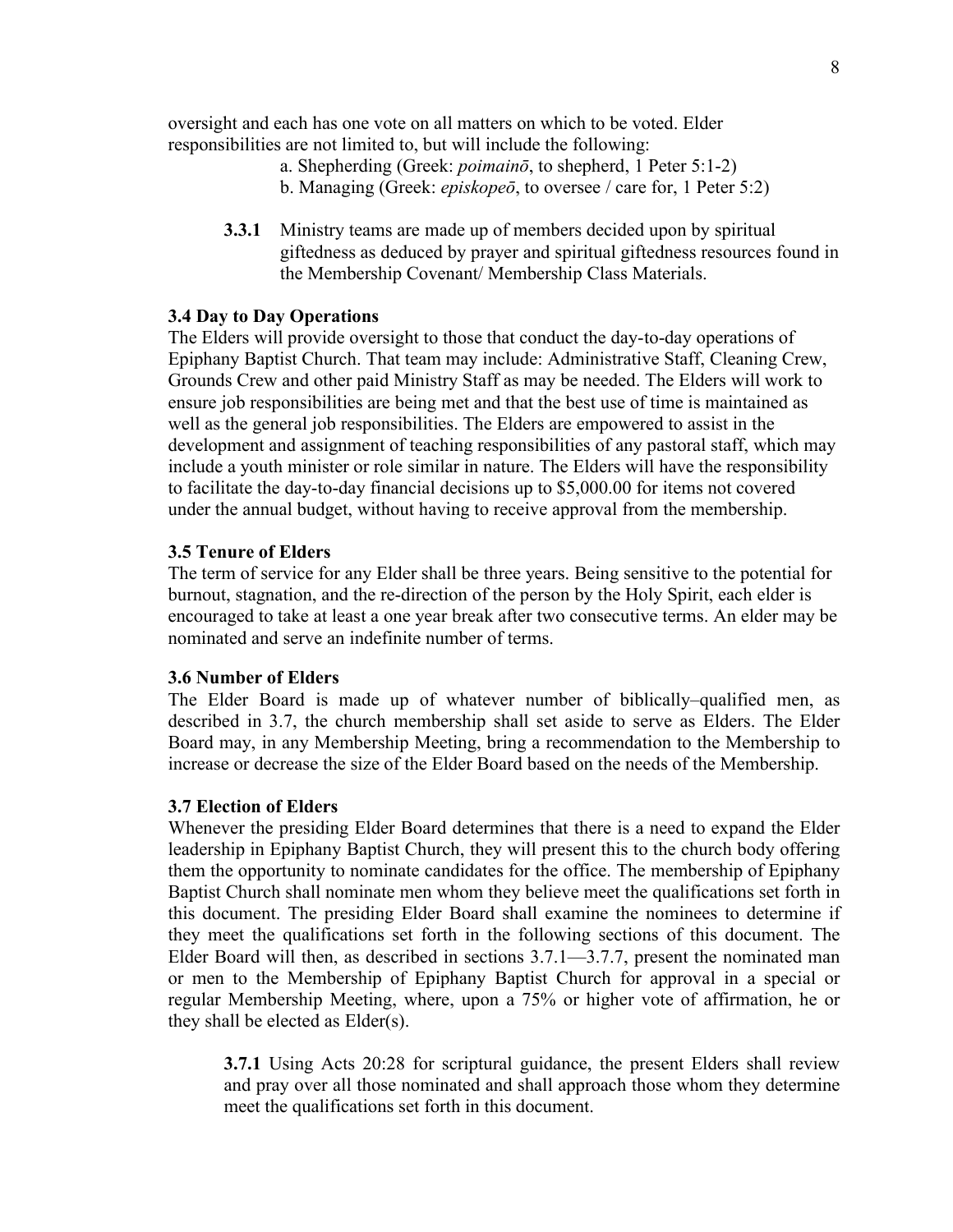3.7.2 Those men who are determined to meet the qualifications of an Elder will<br>be asked if they would consider the position. The candidate will complete the<br>Elder Leadership Course developed by the Elder Board. After he ha 3.7.2 Those men who are determined to meet the qualifications of an Elder will<br>be asked if they would consider the position. The candidate will complete the<br>Elder Leadership Course developed by the Elder Board. After he ha 3.7.2 Those men who are determined to meet the qualifications of an Elder will<br>be asked if they would consider the position. The candidate will complete the<br>Elder Leadership Course developed by the Elder Board. After he ha 9<br>3.7.2 Those men who are determined to meet the qualifications of an Elder will<br>be asked if they would consider the position. The candidate will complete the<br>Elder Leadership Course developed by the Elder Board. After he 3.7.2 Those men who are determined to meet the qualifications of an Elder will be asked if they would consider the position. The candidate will complete the Elder Leadership Course developed by the Elder Board. After he h **3.7.2** Those men who are determined to meet the qualifications of an Elder will be asked if they would consider the position. The candidate will complete the Elder Leadership Course developed by the Elder Board. After he **3.7.2** Those men who are determined to meet the qualifications of an Elder will be asked if they would consider the position. The candidate will complete the Edder Ledership Course developed by the Elder Board. After the 3.7.2 Those men who are determined to meet the qualifications of an Elder will<br>be asked if they would consider the position. The candidate will complete the<br>Elder Leadership Course developed by the Elder Board. After he h 3.7.2 Those men who are determined to meet the qualifications of an Elder will<br>be asked if they would consider the position. The candidate will complete the<br>Elder Leadership Course developed by the Elder Board. After he h 3.7.2 Those men who are determined to meet the qualifications of an Elder will<br>be asked if they would consider the position. The candidate will complete the<br>Elder Leadership Course developed by the Elder Board. After he h 3.7.2 Those men who are determined to meet the qualifications of an Elder will<br>be asked if they would consider the position. The candidate will complete the<br>Elder Leadership Course developed by the Elder Board. After he h 3.7.2 Those men who are determined to meet the qualifications of an Elder will<br>be asked if they would consider the position. The candidate will complete the<br>Elder Leadership Course developed by the Elder Board. After he h 37.2 Those men who are determined to meet the qualifications of an Elder will<br>be asked if they would consider the position. The candidate will complete the<br>Elder Leadership Course developed by the Elder Board. After he ha 3.7.2 Those men who are determined to meet the qualifications of an Elder will<br>be asked if they would consider the position. The candidate will complete the<br>Elder Leadership Course developed by the Elder Board. After he h 3.7.2 Those men who are determined to meet the qualifications of an Elder will consel<br>second if they would consider the position. The candidate will complete the<br>Elder Leadership Course developed by the Elder Board. After 3.7.2 Those men who are determined to meet the qualifications of an Elder will<br>be asked if they would consider the position. The candidate will complete the<br>Elder Leadership Course developed by the Elder Board. After he h 3.7.2 Those men who are determined to meet the qualifications of an Elder will<br>be asked if they would consider the position. The candidate will complete the<br>Elder Leadership Course developed by the Elder Board. After he h not a the course more in the comminator of the Elder Bostion. The candidate will complete the bilder Leadership Course developed by the Elder Board. After he has completed Elder Leadership Course developed by the Elder Bo so cance in the y worse entable the position. The vandance win completed the course successfully, he will then be asked to review, pray over and sign a that the course successfully, he will then be asked to review, pray ov The course successfully, he will then be asked to review, pray over and sign a<br>tatement affirming that he believes he meets the qualifications of an Elder as set<br>forth in this document. He will be interviewed at length, a

statement arimming units of Critical solutions of an inclusion of the interviewed at length, and if after the interview, he believes he still aspires to the position, and if the present Elders is the interview, he believes interview, he believes he still aspires to the position, and if the present Elders<br>interview, he believes he still aspires to the position, and if the present Elders<br>still believe he meets the qualifications set forth in 3.7.3 The new Elder will be assigned specific responsibilities by the Elder Board of this size, the new Elder will have the opportunity to meet with the present Elders, at the next scheduled Meeting of the Elders, to weare in animative voir, as assessived in J. 2, the min of possibled of the position of Elder.<br>
3.7.3 The members of Epiphany Baptist Church will have the opportunity to meet with the present Elders, at the next scheduled Meetin **3.7.3** The members of Epiphamy Baptist Church will have the opportunity to meet with the present Edders, at the next scheduled Meeting of the Elders, to woice any concerns C objections to any man nominated, based on the 3.7.4 The members or supposity bands culton than the displanting for mediation and the member with the present Elders, at the next scheldled Meeting of the Elders, to voice any concerns or objections to any man nominated,

meant of the present External also, in the mean solution of the means of voice any concerns or objections to any man nominated, based on the biblical qualifications set forth in 1 Timothy and Titus. It is the members' res Forth in such Scripture as: Acts 20:28; Romans 12:1–2; I John 3:16–18; Psalm 15; II Corinthian s 5:13–11; Technomic Scripture as: Acts 20:28; Romans 12:1–2; I John 3:16–18; Colosians 3:5–11; II Corinthian s 5:13–16; Colos quantiticalism of the method of the method of the Blatism state is the method of the Blatism state is such cases.<br>
3.7.4 The Members of Epiphany Baptist Church shall vote on the election of any new Elder in accordance with 13.7.4 The Nearly and Homelian is the method of Elders in such cases.<br>
13.7.4 The Members of Epiphany Baptist Church shall vote on the election of any<br>
new Elder in accordance with sections 2.6—2.13 and 3.7 of these bylaws **3.7.4** The Members of Epiphany Baptist Church shall vote on the election of<br>new Elder in accordance with sections 2.6—2.13 and 3.7 of these bylaws.<br>vote shall be taken after the above provisions have been satisfied and<br>c

International method computers and the removed from or the statement or the continue of the removed shall be taken after the above provisions have been satisfied and the candidate have be removed in expections and or clien at a between the statement of the statement and  $\alpha$  or the statement is conditioned and the candidates have been carefully examined, interviewed and prayerfully considered.<br>3.7.5 The responsibility of Ordaining and  $\alpha$  From the matrix of control or mentally examined, interviewed and prayerfully considered.<br>
3.7.5 The responsibility of Ordaining and / or Licensing the new Elder will be the responsibility of the current Elder body.<br>
3.7.6 examples are vector durating varianced, and  $\alpha$  relation in programs and  $\alpha$  responsibility of the current Elder body.<br>
3.7.6 The new Elder will be assigned specific responsibilities by the Elder Board in light of his s 3.7.5 The responsibility of Ordaining and / or Licensing the new Elder will be the responsibility of the current Elder body.<br>
3.7.6 The new Elder will be assigned specific responsibilities by the Elder Board<br>
in light of according the procedure with the assigned specific responsibility of the current Elder bidy.<br>
3.7.6 The new Elder will be assigned specific responsibilities by the Elder Board<br>
in light of his spiritual giftedness, experi 18:15. The new Elder will be assigned specific responsibilities by the Elder Board<br>
in light of his spiritual giftedness, experience and talents. These designations are<br>
not limited to, but will foundationally require 3.3 **3.7.6** The new Elder will be assigned specific responsibilities by the Elder Board<br>in light of his spiritual giftedness, experience and talents. These designations are<br>not imitted to, but will foundationally require 3.3 in light of his spiritual giftedness, experience and talents. These designations are<br>not limited to, but will foundationally require 3.3 or 3.3.1.<br>3.7.7 Qualifications: Elders shall be members in good standing of the chur say or May promotions: Holer say and the members in pool standing of the church.<br>
1 and think to, but will foundationally require 3.3 or 3.3.1.<br>
3.7.7 Qualifications: Elders shall be members in good standing of the church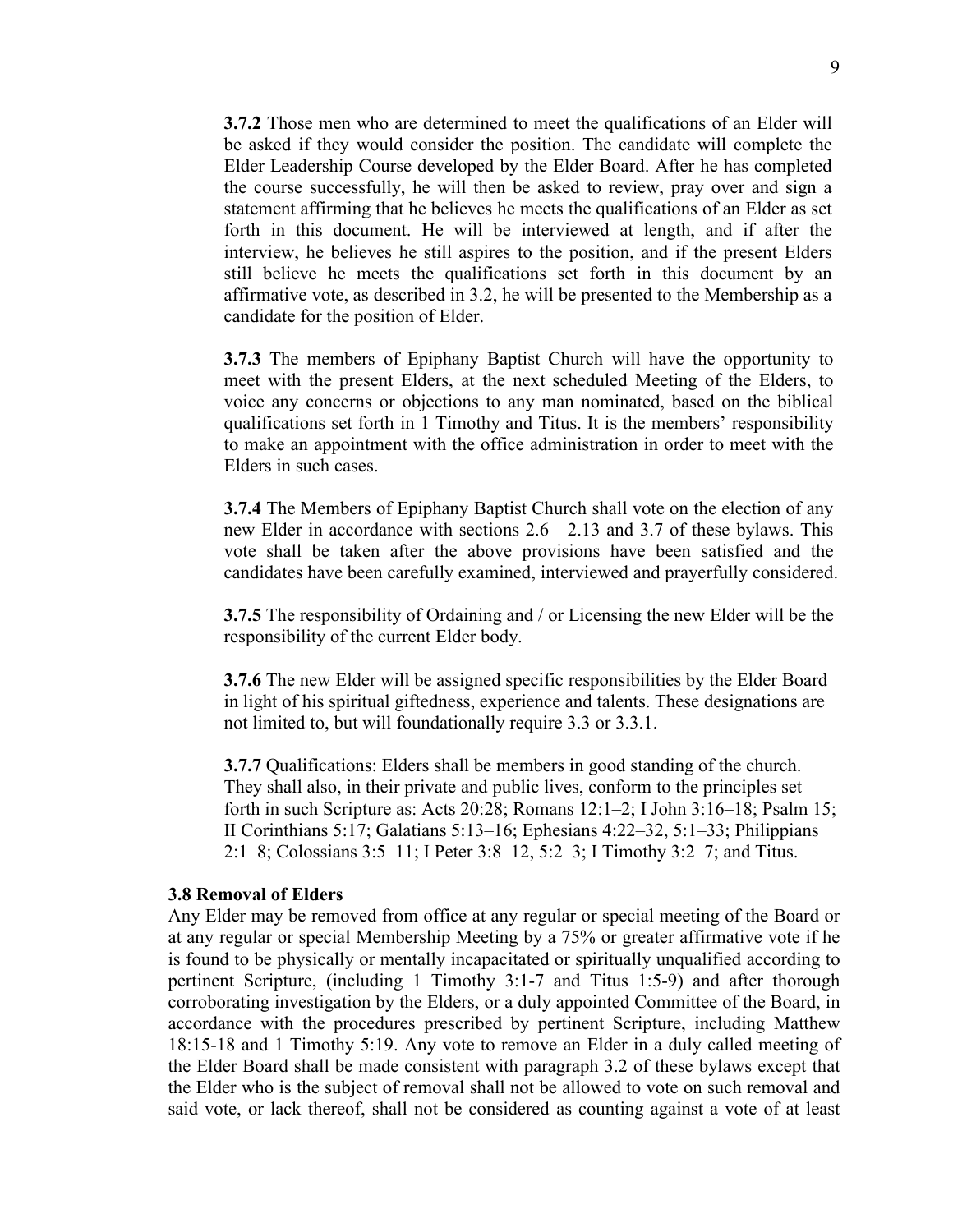10<br>75% affirmation. When an Elder is removed because of sin that is deemed sufficient to<br>disqualify him from shepherding, and if he refuses to repent from that sin, the removal<br>shall be accompanied by a public rebuke, and 10<br>75% affirmation. When an Elder is removed because of sin that is deemed sufficient to<br>disqualify him from shepherding, and if he refuses to repent from that sin, the removal<br>shall be accompanied by a public rebuke, and 10<br>35% affirmation. When an Elder is removed because of sin that is deemed sufficient to<br>disqualify him from shepherding, and if he refuses to repent from that sin, the removal<br>shall be accompanied by a public rebuke, and the congregation thereof at a regularly-scheduled worship service as prescribed in 1 The 100 to the method of the method in the term of the business should be recorded in the term of the disqualify him from shepherding, and if he refuses to repent from that sin, the removal shall be accompanied by a public 75% affirmation. When an Elder is removed because of sin that is deemed suffid<br>isqualify him from shepherding, and if he refuses to repent from that sin, the r<br>shall be accompanied by a public rebuke, and notice shall be m 75% affirmation. When an Elder is removed because of sin that is deemed suf<br>disqualify him from shepherding, and if he refuses to repent from that sin, the<br>shall be accompanied by a public rebuke, and notice shall be made 10<br>
T5% affirmation. When an Elder is removed because of sin that is deemed sufficient to<br>
disqualify him from shepherding, and if he refuses to repent from that sin, the removal<br>
shall be accompanied by a public rebuke, a 10<br>
10<br>
10<br>
10<br>
10<br>
10<br>
10<br>
10<br>
10<br>
disqualify him from shepherding, and if he refuses to repent from that sin, the removal<br>
shall be accompanied by a public rebuke, and notice shall be made before the church and<br>
the cong (19%) 17% affirmation. When an Elder is removed because of sin that is deemed sufficient<br>disqualify him from shepherding, and if he refuses to repent from that sin, the remo<br>shall be accompanied by a public rebuke, and not 75% affirmation. When an Elder is removed because of sin that is deemed suff<br>disqualify him from shepherling, and if he refuses to repent from that sin, the<br>shall be accompanied by a public rebuke, and notice shall be made 10<br>
10<br>
10<br>
10<br>
35% affirmation. When an Elder is removed because of sin that is deemed sufficient to<br>
disqualify him from shepherding, and if he refuses to repent from that sin, the removal<br>
the congregation thereof at a 75% affirmation. When an Elder is removed because of sin that is deemed suffic<br>disquality him from shepherding, and if he refuses to repent from that sin, the re<br>shall be accompanied by a public rebuke, and notice shall be 75% affirmation. When an Elder is removed because of sin that is decidisqualify him from shepherding, and if he refuses to repent from that shall be accompanied by a public rebuke, and notice shall be made before the congr 75% affirmation. When an Elder is removed because of sin that is decemed sufficient to disqualify him from shepherding, and if he refuses to repent from that sin, the removal shall be accompanied by a public rebuke, and no 75% affirmation. When an Elder is removed because of sin that is deemed sufficient to disqualify him from shepherding, and if he refuses to repent from that sin, the removal shall be accompanied by a public rebuke, and not Experimentation and provided by a policy relation of the state of the change of the change of the change of the change of the change of the change of the change of the change of the change of the change of the change of t

nor the method of any special meetings and the purpose of the Elders any state of any special or regular meeting should be recorded in writing and filed in the church and Timothy 5:20. Such meetings should be recorded in w man of decomparated or y point reducts, and noted and or man of the congregation thereof at a regularly-scheduled worship service as prescribe<br>Timothy 5:20. Such meetings should be recorded in writing and filed in the beco Transary of the church.<br> **2.9 Regular Meeting**<br> **3.9 Regular Meeting**<br>
The Elders shall hold a regular mecting at such place and on such day as may be set by<br>
the Elders shall hold a regular mecting at such place and on su **3.9 Regular Meeting**<br> **3.9 Regular Meeting**<br> **3.9 Regular Meeting**<br> **The Elders** shall hold a regular meeting at such place and on such day as may properly be<br>
the Elders, at which time the Elders shall transact any busi 3.12 Regular Meeting<br>The Elders shall hold a regular meeting at such place and on such day as may be set by<br>the Elders, at which time the Elders shall transact any business as may properly be<br>brought before the meeting.<br>3. voted metals are the Elders shall bad a regular meeting at such place and on such day as may be set by the Elders, at which time the Elders shall transact any business as may properly be brought before the meting.<br>
3.10 Sp The Elders, amendment or elegation and the Elders shall constrained unto the mental of the Elders, at which time the Elders shall transact any business as may properly be brought before the meeting.<br>
3.10 Special meetings 3.13 Special meeting.<br>
3.10 Special meetings of the Elders may be called by, or at the request of, the President on<br>
majority of the Elders.<br>
Notice of any special meeting shall be given at least two (2) days before the d

**3.10 Special Meetings**<br>Special meetings of the Elders may be called by, or at the request of, the President or a<br>majority of the Elders.<br>All **Notice**<br>of any special meeting shall be given at least two (2) days before the **EXECT THE SET THE SET THE SET THANGES AND THE SET THANGES OF SPECIAL THEORS OF A CHONGE OF ANY SUCTOR THEORS.** All **Notice** of any special meeting shall be given at least two (2) days before the date of such homeorting b by written by the method of the Elders.<br> **Broken by the subsequent with the subset of any special method by the subset of any special method by wither those present.** With the subset of such analities expected by written and Morel Constraines and Hotel Constraines and Hotel Constraines and Norice of a quorum. A vote in accordance that the set a secondisty provided by these Bylaws, neither the business to be transacted at, the constrained b **3.11 Notice**<br>Notice of any special meeting shall be given at least two (2) days before the date of such<br>meeting by written notice delivered personally, by telephone, by mail, or by email.<br>Except as specifically provided Elders. Except as specifically provided by these Bylaws, neither the business to be transmitted Except as specifically provided by these Bylaws, neither the business to be transmor the purpose of any special or regular meeting of Shops are operator, provided or person of the Elders, the case of the Elders, median to the purpose of such meeting.<br> **3.12 Notice of Special Actions**<br> **3.12 Notice of Special Actions**<br> **Any** meeting of the Elders at whic may be the state of such meeting of the Elders and the state of such meeting.<br>
Any meeting of the Elders at which one or more of the following actions shall be taken motive by recorded by seven (7) days' written notice to S.12 Notice of Special Actions<br>
Any meeting of the Elders at which one or more of the following actions shall be taken<br>
Any meeting of the Elders at which one or more of the following actions shall be taken<br>
must be preced **Example 12.1** Numeron Schem Frequired The Lead Elders of the Elders of expecting of the Elders at which one or more of the following actions hand woted upon, unless notice is waived. Actions requiring such notice are: rem For incensing of the Traderical particles are to serve a server of the Bohroug actions are to the statement of the Elder's memative precided by several (7) days written notice to each Elder that the matter will be voted u move presents of social control of the Charter and member of the Board and the are interest and the Elder; annealment or restatement of the Charter and amendment of the Bylaws.<br> **3.13 Quorum and Voting**<br> **3.13 Quorum and V** Total Elder; annel and Voting Hotel Charter and annel and the Dilater, annel and Voting A majority of the Elders shall constitute a quorum for the transaction of business at any meeting of the Elders. When a quorum is once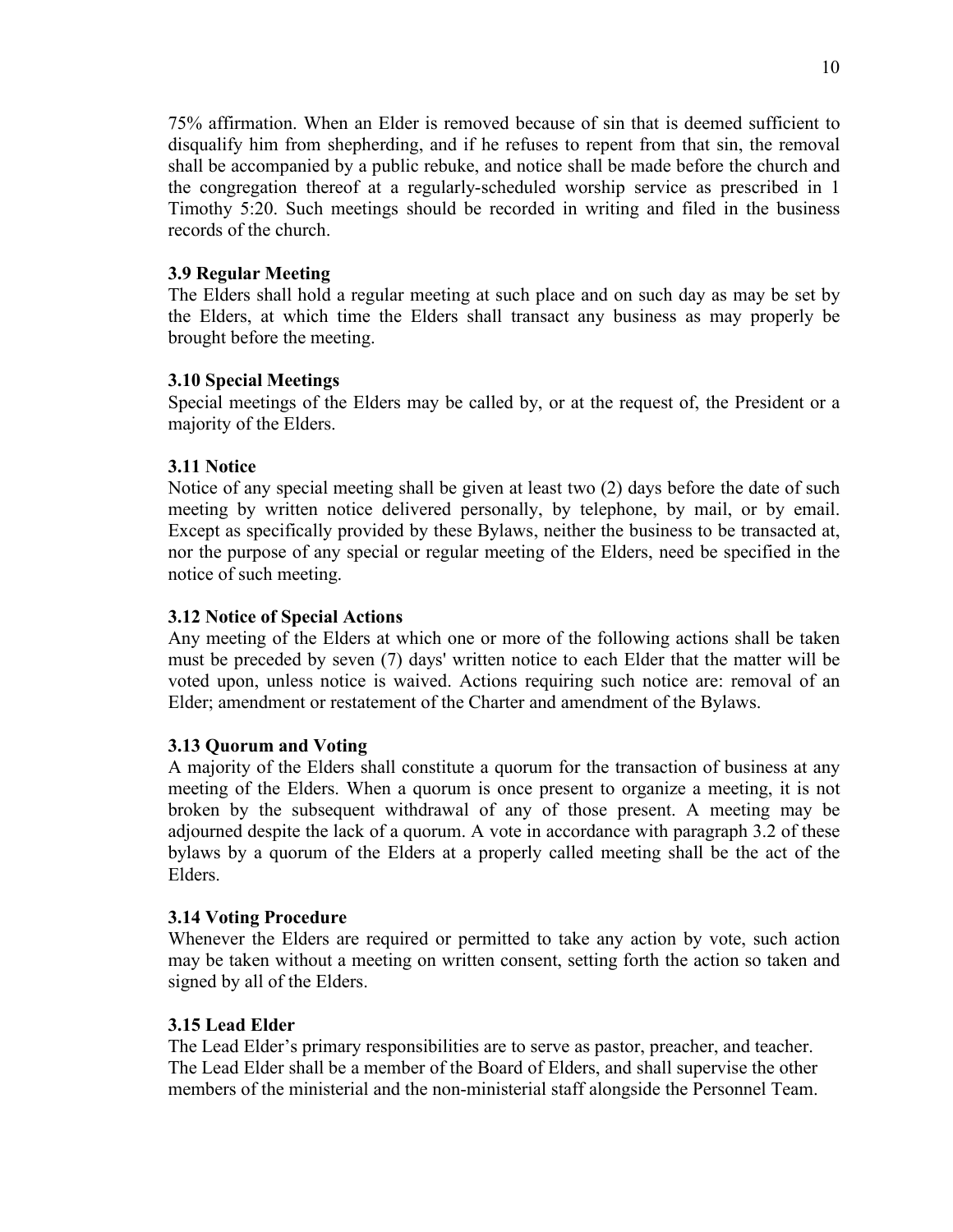11<br>The Lead Elder shall provide job descriptions and responsibilities of other staff members<br>as it is approved by the Personnel Team and Elder Board. He shall also be responsible for<br>acquiring other staff members that will 11<br>
The Lead Elder shall provide job descriptions and responsibilities of other staff members<br>
as it is approved by the Personnel Team and Elder Board. He shall also be responsible for<br>
acquiring other staff members that w 11<br>
The Lead Elder shall provide job descriptions and responsibilities of other staff members<br>
as it is approved by the Personnel Team and Elder Board. He shall also be responsible for<br>
acquiring other staff members that w 11<br>
11<br>
11<br>
The Lead Elder shall provide job descriptions and responsibilities of other staff members<br>
as it is approved by the Personnel Team and Elder Board. He shall also be responsible for<br>
acquiring other staff member

<sup>11</sup><br>3.11 Ad Elder shall provide job descriptions and responsibilities of other staff members<br>approved by the Personnel Team and Elder Board. He shall also be responsible for<br>3.15.1 The vacancy of the Lead Elder position w 11<br>ad Elder shall provide job descriptions and responsibilities of other staff members<br>approved by the Personnel Team and Elder Board. He shall also be responsible for<br>g other staff members that will satisfy the ministry o 11<br>
And Elder shall provide job descriptions and responsibilities of other staff members<br>
approved by the Personnel Team and Elder Board. He shall also be responsible for<br>
g other staff members that will satisfy the minist 11<br>
ad Elder shall provide job descriptions and responsibilities of other staff members<br>
apporoed by the Personnel Team and Elder Board. He shall also be responsible for<br>
apporent staff members that will satisfy the minist 11<br>
ad Elder shall provide job descriptions and responsibilities of other staff members<br>
approved by the Personnel Team and Elder Board. He shall also be responsible for<br>
g other staff members that will satisfy the ministr 11<br>ad Elder shall provide job descriptions and responsibilities of other staff members<br>proved by the Personnel Team and Elder Board. He shall also be responsible for<br>provide by the Personnel Team and Elder Board.<br>**3.15.1** 11<br>
11<br>
11<br>
ad Elder shall provide job descriptions and responsibilities of other staff members<br>
approved by the Personnel Team and Elder Board. He shall also be responsible for<br>
ng other staff members that will satisfy th 11<br>
11<br>
11<br>
11<br>
21 Holder shall provide job descriptions and responsibilities of other staff members<br>
approved by the Personnel Team and Elder Board. He shall also be responsible for<br>
21 Host star members that will satisfy 11<br>
11<br>
11<br>
11 dd Elder shall provide job descriptions and responsibilities of other staff members<br>
approved by the Personnel Team and Elder Board. He shall also be responsible for<br>
11 dotter staff members that will satis 11<br>
11<br>
11<br>
11<br>
and Elder shall provide job descriptions and responsibilities of other staff members<br>
approved by the Personnel Team and Elder Board. He shall also be responsible for<br>
ous approval from the Elder Board.<br>
3. 11<br>
11<br>
11<br>
and Elder shall provide job descriptions and responsibilities of other staff members<br>
ng other staff members that will satisfy the ministry of the church through<br>
ous approval from the Elder Board.<br>
3.15.1 The 11<br>
11<br>
11<br>
and Elder shall provide job descriptions and responsibilities of other staff members<br>
approved by the Personnel Team and Elder Board. He shall also be responsible for<br>
ous approval from the Elder Board.<br>
3.15.1 ad Elder shall provide job descriptions and responsibilities of other staff members<br>approved by the Personnel Team and Elder Board. He shall also be responsible for<br>g other staff members that will satisfy the ministry of t and Elder shall provide job descriptions and responsibilities of other staff mem<br>approved by the Personnel Team and Elder Board. He shall also be responsible<br>gother staff members that will satisfy the ministry of the churc The Bard Content of the Billed in the following<br>
F Board.<br>
The Board.<br>
Lead Elder position will be filled in the following<br>
of Lead Elder becomes vacant, a team, consisting of<br>
or dhree lay members shall be appointed by th he vacancy of the Lead Elder position will be filled in the following<br>
When the position of Lead Elder becomes vacant, a team, consisting of<br>
Simular of three lay members shall be appointed by the Elder<br>
India seck out and mannon are a the control of the Church's Biblical Beliefs and standards to the pointed by the Elder<br>
Board, shall seek out and recommend a candidate for the position of Lead Elder.<br>
Once appointed, committee members will c As described in the Preamble, the Church's and Christian community of faith that acts are proported, committee members will contribute to serve, even though their status as members of the Board of Elders may change, until From the Secretist and Hotel Controllers are the Board of Elders may change, until the team's distance appointed, committee members will continue to serve, even though their<br>status as members of the Board of Elders may ch belief are discussed in a shared in a shared with the team is shared with the team is responsibilities are discharged, or the team is discharged by the Board of Elders. The recommendation of such Lead Elder Scarch Committe and standards solution of such and standards shared the Band of Elders.<br>
The recommendation of such Lead Elder Search Committee shall be submitted to<br>
the Board of Elders. If all of the members of the Board of Elders prese expression of such Lead Elder Search Committee shall be submitted to<br>the Board of Elders If all of the members of the Board of Elders present concur.<br>the recommendation of the committee shall be reported to the Membership. a. As a Community. The Church understands that the local church is the Demonstrate of the recommendation of the committee shall be reported to the Membership. The Personnel Team will then set a time for a Trial Sermon and

- **Expression of the Solution of the Solution** of the Christopher Christopher Christian of the Dilbert of approval by Membership of Epiphany Baptist Church, as described in sections 2.6—2.13<br>
See Bylaws.<br> **ARTICLE 4**<br> **BIBLI** II be nominated and elected through a 75% membership vote of approval by<br>Membership of Epiphany Baptist Church, as described in sections 2.6—2.13<br>hese Bylaws.<br>**ARTICLE 4**<br>**BIBLICAL CHARACTER AND STANDARDS**<br>**ARTICLE 4**<br>**BIB** Membership of Epiphany Baptist Church, as described in sections 2.6—2.13<br>
these Bylaws.<br>
ARTICLE 4<br>
BIBLICAL CHARACTER AND STANDARDS<br>
ie and Expression of the Church's Biblical Beliefs<br>
dim the Preamble, the Church is a Ch **ARTICLE 4**<br>**BIBLICAL CHARACTER AND STANDARDS**<br>**c** and **Expression of the Church**'s **Biblical Beliefs**<br>d in the Preamble, the Church is a Christian community of faith that exists to<br>d express its biblical beliefs within th **EXECT ANTICLE 4**<br>**EXECTS AND STANDARDS**<br>**EXECTS AND STANDARDS**<br>**EXECTS AND EXECTS ABUTE AND STANDARDS**<br>**EXECTS AND ADDISFONS** TRIMITED AND SURVENT TO A THE PROPOSE TO A THE PROPOSE IS is biblical beliefs within the broade **ARTICLE 4**<br>**BIBLICAL CHARACTER AND STANDARDS**<br>ce and Expression of the Church's Biblical Beliefs<br>of in the Precambeic, the Church is a Christian community of faith that exists to<br>d express its biblical beliefs within the **BIBLICAL CHARACTER AND STANDARDS**<br> **Exercise and Expression of the Church**'s **Biblical Beliefs**<br>
din the Preamble, the Church is a Christian community of faith that exists to<br>
de cxpress its biblical beliefs within the br **Example 12** and **Expression of the Church's Biblical Beliefs**<br>
beliefs in the Preamble, the Church is a Christian community of faith that exists to<br>
e and express its biblical beliefs within the broader community of the S ie and Expression of the Church's Biblical Beliefs<br>
di ch in the Preambele, the Church is a Christian community of faith that exists to<br>
di express its biblical beliefs within the broader community of the SBC. These<br>
groun rend in the Preamble, the Church is a Christian community of faith that exists to dexyress its biblical beliefs within the broader community of the SBC. These grounded in a shared understanding of Holy Scripture including
-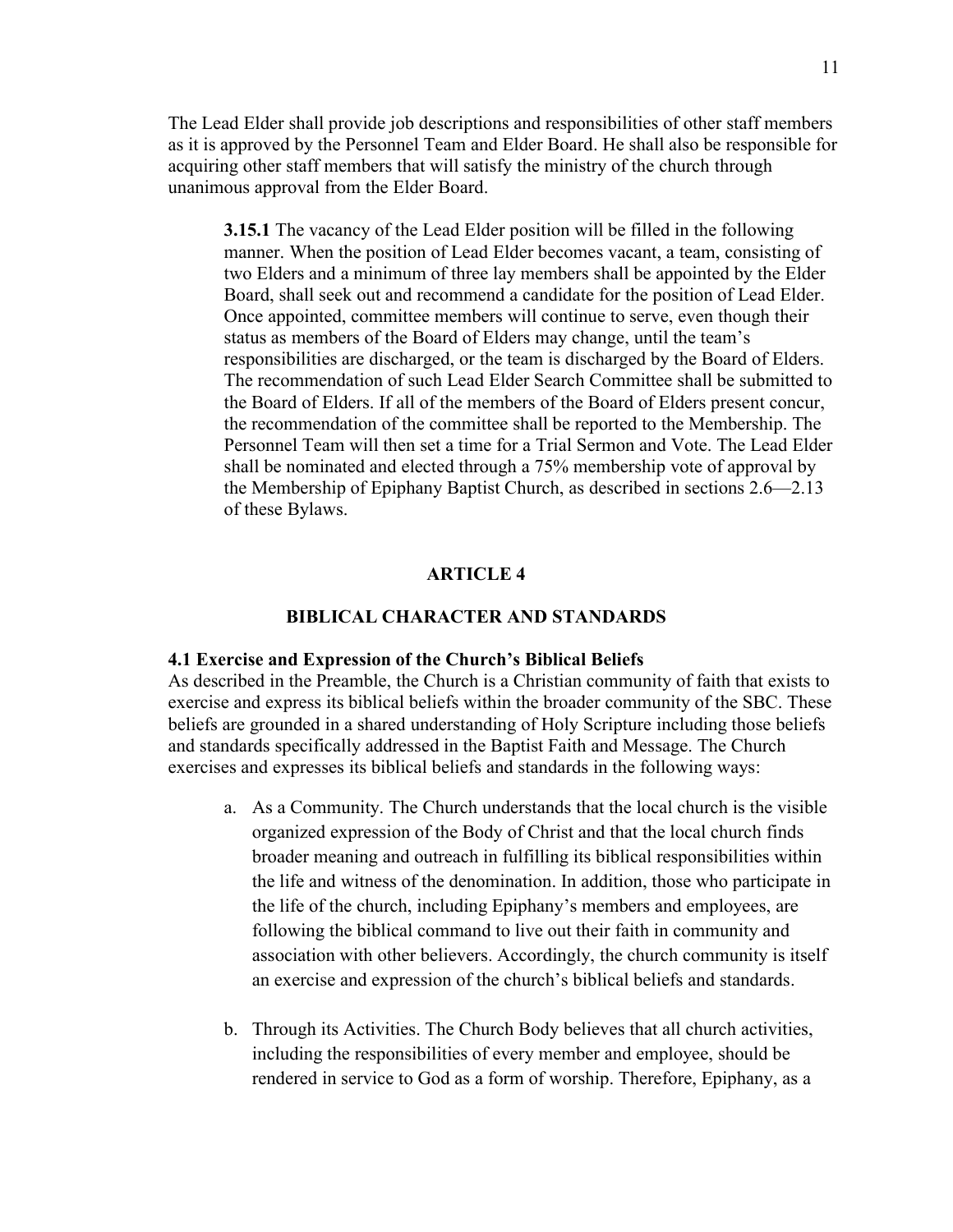12<br>community of faith, exercises and expresses its biblical beliefs and standards<br>in every activity, action, and responsibility.<br>rds for Church Activities and Facilities 12<br>
community of faith, exercises and expresses its biblical beliefs and standards<br>
in every activity, action, and responsibility.<br> **rds for Church Activities and Facilities**<br>
and the state is facilities solely to exercise

4.2 Standards for Church Activities and Facilities The Church shall engage in activities and use its facilities solely to exercise and express the biblical beliefs of Epiphany and the SBC and to further the mission of both. In furtherance of this mission, Epiphany may provide services or goods to, and may allow 12<br>community of faith, exercises and expresses its biblical beliefs and standards<br>in every activity, action, and responsibility.<br>**4.2 Standards for Church Activities and Facilities**<br>The Church Shall engage in activities an 12<br>
12<br>
12<br>
community of faith, exercises and expresses its biblical beliefs and standards<br>
in every activity, action, and responsibility.<br>
14.2 Standards for Church Activities and Facilities<br>
The Church shall engage in ac 12<br>community of faith, exercises and expresses its biblical beliefs and standards<br>in every activity, action, and responsibility.<br>4.2 **Standards for Church Activities and Facilities**<br>The Church shall engage in activities an 12<br>community of faith, exercises and expresses its biblical beliefs and standards<br>in every activity, action, and responsibility.<br>**4.2 Standards for Church Activities and Facilities**<br>The Church shall engage in activities an Epiphany and the SBC. The determination as to whether any particular activity or use of 12<br>community of faith, exercises and expresses its biblical beliefs and standards<br>in every activity, action, and responsibility.<br>The Church shall engage in activities and the site sale is permitted and express<br>the biblical 12<br>
12<br>
12<br>
community of faith, exercises and expresses its biblical beliefs and standards<br>
in every activity, action, and responsibility.<br>
14.2 Standards for Church Activities and Facilities<br>
16. Curche shall engage in ac 12<br>community of faith, exercises and expresses its biblical beliefs and standards<br>in every activity, action, and responsibility.<br>The Church shall engage in activities and use its facilities solely to exercise and express<br>t <sup>12</sup><br>
22<br>
community of faith, exercises and expresses its biblical beliefs and standards<br>
in every activity, action, and responsibility.<br> **4.2 Standards for Church Activities and Facilities**<br>
The Church shall engage in act community of faith, exercises and expresses its biblical beliefs and standards<br>in every activity, action, and responsibility.<br>4.2 Standards for Church Activities and Facilities<br>The Church shall engage in activities and use community of faith, exercises and expresses its biblical beliefs and standards<br>in every activity, action, and responsibility.<br>The Church shall engage in activities and Bac its facilities<br>The Church shall engage in activiti in every activity, action, and responsibility.<br>
4.2 Standards for Church Activities and Facilities<br>
The Church shall engage in activities and use its facilities solely to exercise and express<br>
the biblical beliefs of Epip **4.2 Standards for Church Activities and Facilities**<br>The Church shall engage in activities and use its facilities solely to exercise and express<br>the biblical beliefs of Epiphany and the SBC and to further the mission of b Convention. Even that there has Polyma the Chemical state of the SBC and to further the mission of both. In<br>the SBC and to further the mission of both the same and persons who are not members of Epiphany, but<br>and persons who are not m eptrain, than provide to the total of persons who are not thembers of Epiphany, but<br>groups and persons who are not thembers of Epiphany, but<br>se of Epiphany facilities by another group or person, may be<br>church determines th Solution and the system and solution and suppress the system of Conducted or permitted if the church determines that such activity or use<br>
message of support by the church for any view contrary to the biblical b<br>
Epiphany Example of the SBC. The determination as to whether any principal message of support by the church for any view contrary to the biblical beliefs of Epiphany and the SBC. The determination as to whether any praticular cativ The may be vaived. The values was both the range of the characteristic methanological prophany and the SBC. The determination as to whether any particular activity or use of the church facilities is not permitted requires entiated to the Eaptican and the sense which are the notice and the cherch facilities is not premitted requires both spiritual discorment and an understanding of the Baptis Faith and Message which are applied to each parti In the busine increase the busine increase of any special control method in the matching of the Baptist Faith and Message which are applied to each particular circumstance. Such determinion shall be made in conformance wit Encountainance, Such determination shall be made in conformance with this discernment<br>electuristance. Such determination shall be made in conformance with this discernment<br>and these beliefs and standards in the sole discre The discussion of the solution of the solution of the chindren control of the discussion of the governance authority of the church and elders. With respect uses by other groups or persons, the church may consider without l

Example at a member or Elder at any orientation both the specifical subsets by other groups or persons, the church may consider without limitation both the content of the proposed activities and whether the group or person Example The proposed activities and whether the group or person is generally perceived<br>as advocating views contrary to the biblical beliefs of Epiphany and the Southern Baptist<br>Convention.<br> **ARTICLE 5**<br> **ARTICLE 5**<br> **ARTIC** Express purpose and the biling between the space of an advocating views contrary to the biblical beliefs of Epiphany and the Southern Baptist Convention.<br>
ARTICLE 5<br>
WAIVER OF NOTICE<br>
5.1 Procedure<br>
ARTICLE 5<br>
WAIVER OF N The method of the method of the method of the method of the method of the method or convention.<br> **ARTICLE 5**<br> **WAIVER OF NOTICE**<br>
Any notice required to be given to any Elder under these Bylaws, the Charter, or the law<br>
or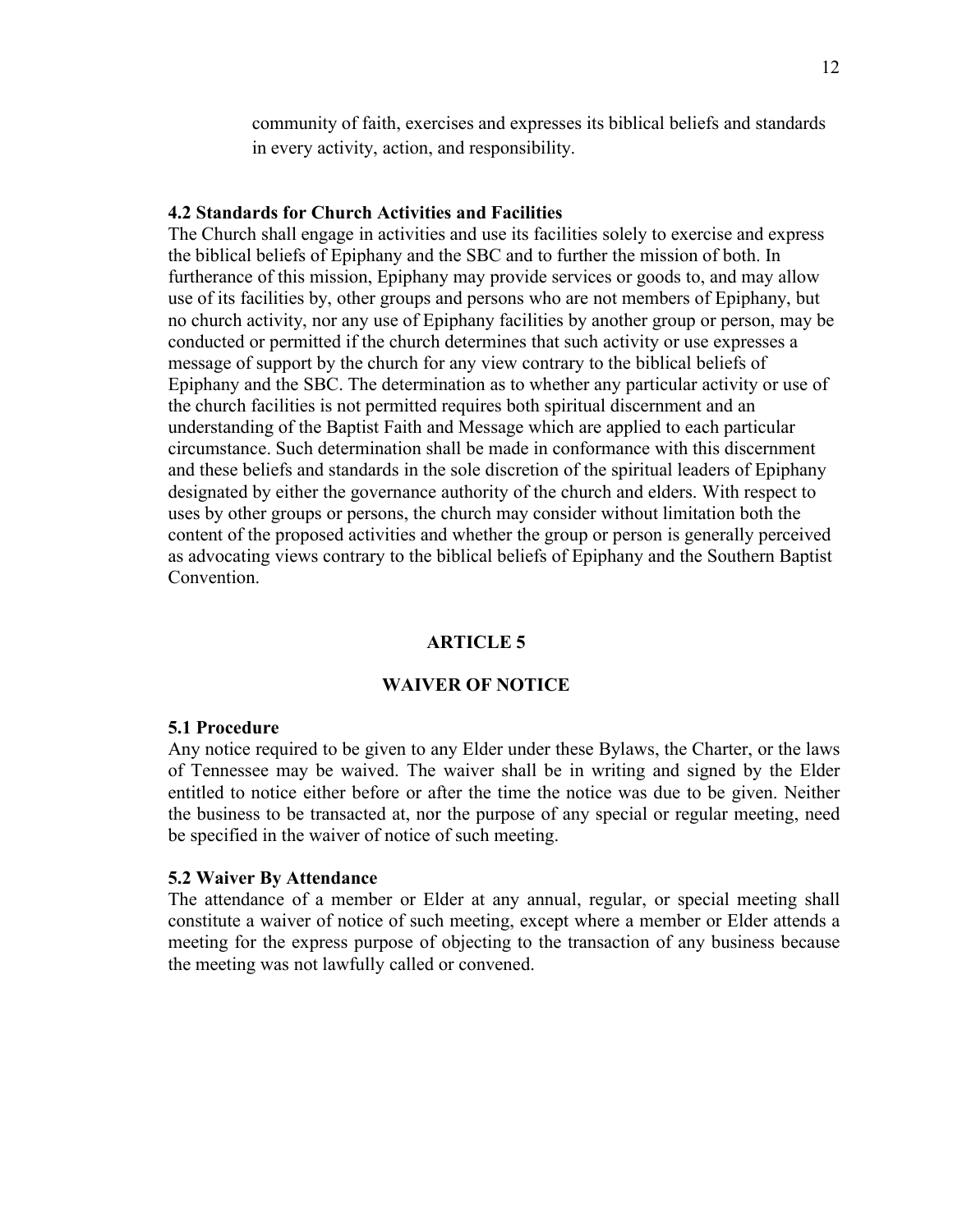# **OFFICERS**

13<br> **ARTICLE 6**<br> **OFFICERS**<br> **CERTICLE 8 ARTICLE 6**<br> **OFFICERS**<br> **6.1 Officers**<br> **6.1 Officers**<br> **6.1 Officers**<br> **6.1 Officers**<br> **6.1 Officers**<br> **6.1 Officers**<br> **6.1 Officers**<br> **6.2 Plattice and Tayy of Officers**<br> **6.2 Plattice and Tayy of Officers** 13<br> **The corporation shall have three officers: a President, a Vice President, a Secretary.** Any<br>
The corporation shall have three officers: a President, a Vice President, a Secretary. Any<br>
two or more offices may be held 13<br> **SARTICLE 6**<br> **SARTICLE 6**<br> **OFFICERS**<br> **SARTICLE 6**<br> **OFFICERS**<br> **SARTICLE 6**<br> **OFFICERS**<br> **SARTICLE 6**<br> **OFFICERS**<br> **OFFICERS**<br> **OFFICERS**<br> **OFFICERS**<br> **OFFICE 5**<br> **OFFICE 5**<br> **OFFICE 5**<br> **OFFICE 5**<br> **OFFICE 5**<br> **OFF** Secretary.

**ARTICLE 6**<br> **CALCE 6**<br> **CALCE CALCE CALCE CALCE CALCE CALCE CALCE CALCE CALCE CALCE CALCE CALCE CALCE CALCE CALCE CALCE CALCE CALCE CALCE CALCE CALCE CALCE CALCE CALCE CALCE CALCE CALCE CALCE CALCE CALCE CALCE CALCE CALCE Solution**<br> **Solution** Solution Shall have three officers: a President, a Vice President, a Secretary. Any<br>
two or more offices may be held by the same person, except the offices of President and<br>
Secretary.<br> **6.2 Election EXECT OF EXECT OF SEAL OF SEAL OF SEAL OF SEAL OF SEAL OF SEAL OF SEAL OF SEAL OF SEAL OF SEAL OF SEAL OF SEAL OF SEAL OF SEAL OF SEAL OF SEAL OF SEAL OF SEAL OF SEAL OF THE OFFICE THE OFFICE THE OFFICE THE OFFICE THE OFF Example 13**<br> **ARTICLE 6**<br> **OFFICERS**<br> **Correction** Shall have three officers: a President, a Vice President, a Secretary. Any<br>
two or more offices may be held by the same person, except the offices of President and<br> **Sec CALCUM**<br> **CALCUM**<br> **CALCUM**<br> **CALCUM**<br> **CALCUM**<br> **CALCUM**<br> **CALCUM**<br> **CALCUM**<br> **CALCUM**<br> **CALCUM**<br> **CALCUM**<br> **CALCUM**<br> **CALCUM**<br> **CALCUM**<br> **CALCUM**<br> **CALCUM**<br> **CALCUM**<br> **CALCUM**<br> **CALCUM**<br> **CALCUM**<br> **CALCUM**<br> **CALCUM**<br> **C** event. **ARTICLE 6**<br> **OFFICERS**<br> **6.1 Officers**<br> **6.1 Officers**<br> **6.2 Election shall have three officers: a President, a Vice President<br>
two or more offices may be held by the same person, except the office<br>
Secretary.<br>
<b>6.2 Elect ARTICLE 6**<br> **OFFICERS**<br>
The corporation shall have three officers: a President, a Vice President, a Secretary. Any<br>
two or more offices may be held by the same person, except the offices of President and<br>
Secretary.<br> **6.2** its judgment, the removal would serve the best interests of the corporation. **SET OFFICERS**<br> **SET OFFICERS**<br> **SET OFFICERS**<br> **SET OFFICES**<br> **SET OFFICES**<br> **SET OFFICES**<br> **SET OFFICES**<br> **SET OFFICES**<br> **SET OFFICES**<br> **SET OFFICES**<br> **SET OFFICES**<br> **SET OFFICES**<br> **SET OFFICES**<br> **SET OFFICES**<br> **SET OFFI** 6.1 Officers<br>The corporation shall have three officers: a President, a Vice President, a Secretary. Any<br>two or more offices may be held by the same person, except the offices of President and<br>Secretary.<br>Ce Election and Ter **6.1 Officers**<br>The corporation shall have three officers: a President, a Vice President, a Secretary. Any<br>two or more offices may be held by the same person, except the offices of President and<br>Secretary.<br>**6.2 Election an** The corporation and Term of Offices may be held by the same person, except the offices<br>Secretary.<br>Secretary.<br>Secretary.<br>Secretary.<br>Secretary.<br>Secretary.<br>Secretary.<br>Secretary.<br>The offices of the comporation shall be elected

Exerciary.<br>
Secretary.<br>
Secretary.<br>
The officers of the corporation shall be elected annually at a meeting of the Elder Board.<br>
The officer shall bed office until the expiration of the term for which he is elected and<br>
the **Control of the Elder Source The Elder Source Control of the Elder Board, Election and Term of Office unit the expiration of the term for which he is elected and fluences that the term for the resolution of the term of off 6.2 Election and Term of Office**<br>The offices of the corporation shall be elected annually at a meeting of the Elder Board.<br>The officers of the corporation shall med dereted and qualified, except that the term of<br>orfice of the Board of the Chief Execution and the expression and the experiments and the energy of the comporation shall be elected and qualified, except that the term of office of any officer who dies, resigns, or is removed shall The variance of the experimentation of the control and any contracts of the control of the control of the control of the control of the control of the control of the contracts or documents of the control of the contracts o External to the interest course of the signing of the signing of the signing of the signing of the certain in the signing of the certain of officer that the term of event.<br> **6.3 Removal**<br> **4.9 Removal**<br> **4.9 Removal**<br> **4.** something the execution of the Elder Board to something the execution of the execution of the execution of the Elder Board whenever, in this judgment, the removal would serve the best interests of the corporation.<br>
6.3 Rem of the Board of the Elder Board (subsection) and the corporation of the Corporation.<br> **6.3 Removal**<br>
Any officer elected by the Elder Board may be removed by the Elder Board whenever, in<br>
its judgment, the removal would se 6.3. Removal<br>Any officer elected by the Elder Board may be removed by the Elder Board whenever, in<br>its judgment, the removal would serve the best interests of the corporation.<br>6.4 Vacancies<br> $\Lambda$  vacancy in any office beca **6.3 Removal**<br> **AATY** officer elected by the Elder Board may be removed by the Elder Board whenever, in<br>
its judgment, the removal would serve the best interests of the corporation.<br> **6.4 Vacancies**<br> **6.4 Vacancies**<br> **6.7** 6.6 Vice President **6.4 Vacancies**<br>**CA Vacancies**<br>**CA Vacancies** or in any office because of death, resignation, removal, disqualification, or<br>**A vacancy** in any office because of death, resignation, removal, disqualification, or<br>**A vacancy** 6.4 Vacancies<br>A vacancy in any office because of death, resignation, removal, disqualification, or<br>A vacancy in any officed by the Elder Board for the unexpired portion of the term.<br>6.5 President shall be the Chief Executi of a Network of the because of death, resignation, removal, disqualification, or<br>A vacancy in any office beard for the unexpired portion of the term.<br>6.5 President<br>6.5 President shall be the Chief Executive Officer of the reating that the Elder Board is the universal substitute of the term.<br>
The President shall be the Chief Executive Officer of the corporation of the Elem.<br>
The President shall be the Chief Executive Officer of the corporati best and the Chief School of the Chief Executive Officer of the comporation of the cum-<br>The President shall be the Chief Executive Officer of the corporation and, subjectned control of the Elder Board, shall see that all o The Constantinum of the Black and the minimal section of the Elder Board, shall sec that all orders and resolutions of the married into effect. He shall preside at all meetings of the Elder Board as the Board. The Presiden source of the President has the authorize was a secret constructed into effect. He shall preside at all meetings of the Elder Board as the Chairman of the Board. The President has the authorize to is one or the Board as th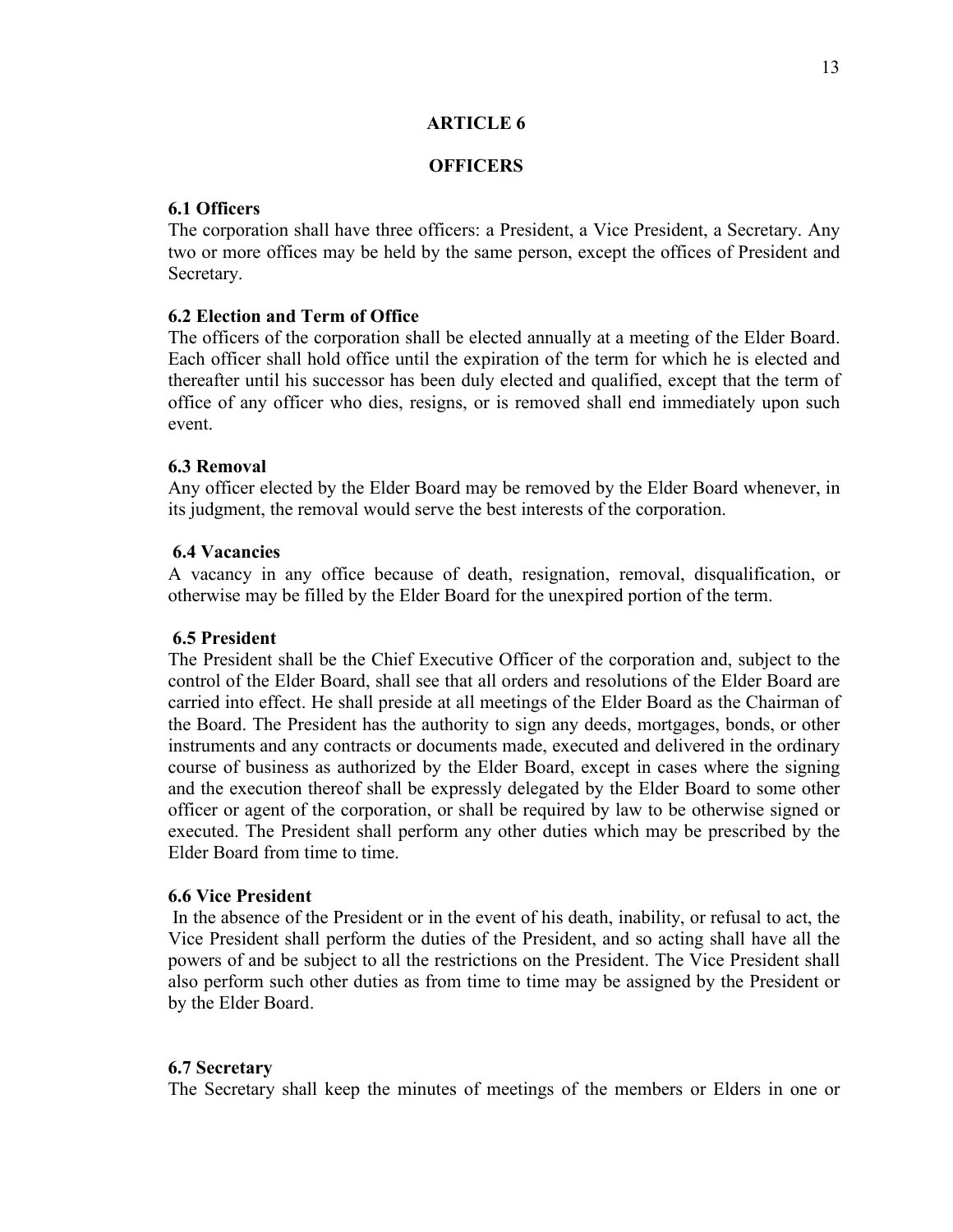14<br>more books provided for that purpose; shall see that all notices of meetings are duly<br>given according to these Bylaws; shall be custodian of the corporate records; shall keep a<br>register of the post office address of eac 14<br>more books provided for that purpose; shall see that all notices of meetings are duly<br>given according to these Bylaws; shall be custodian of the corporate records; shall keep a<br>register of the post office address of eac 14<br>more books provided for that purpose; shall see that all notices of meetings are duly<br>given according to these Bylaws; shall be custodian of the corporate records; shall keep a<br>register of the post office address of eac 14<br>
nore books provided for that purpose; shall see that all notices of meetings are duly<br>
given according to these Bylaws; shall be custodian of the corporate records; shall keep a<br>
register of the post office address of 14<br>
Secretary and the provided for that purpose; shall see that all notices of meetings are duly<br>
given according to these Bylaws; shall be custodian of the corporate records; shall keep a<br>
register of the post office addr more books provided for that purpose; shall see that all notices of meetings are given according to these Bylaws; shall be custodian of the corporate records; shall register of the post office address of each member and El 14<br>
IF the set that all notices of meetings are duly<br>
shall be custodian of the corporate records; shall keep a<br>
of each member and Elder as furnished by the member<br>
1 in general perform all duties incident to the office o 14<br>provided for that purpose; shall see that all notices of meetings are duly<br>ing to these Bylaws; shall be custodian of the corporate records; shall keep a<br>e post office address of each member and Elder as furnished by th more books provided for that purpose; shall see that all notices of r<br>given according to these Bylaws; shall be custodian of the corporate receptister of the post office address of each member and Elder as furnish<br>or Elder 14<br>
14<br>
14<br>
14 more books provided for that purpose; shall see that all notices of meetings are duly<br>
given according to these office address of cach member and Elder as furnshed by the member<br>
or Elder to the Secretary, a contract and to execute and deliver any instrument in the name of and on behalf of the 14<br>
igniven according to these Bylaws; shall see that all notices of meetings are duly<br>
given according to these Bylaws; shall be custodian of the corporate records; shall keep a<br>
register of the post office address of eac more books provided for that purpose; shall see that all notices of r<br>given according to these Bylaws; shall be custodian of the corporate receptister of the post office address of each member and Elder as furnish<br>or Elder Move oscar powered on the contracted on the map in the corporation and the corporation and European shall be custodian of the corporation records; shall keep a register of the post office a dots on the most of find on the indebted in its case of the post office address of each member and Elder as furnished by the member<br>or Elder to the Secretary, and shall in general perform all duties incident to the office of<br>or Elder to the Secretary and

respace to the Exercise cancel control in peneral perform all duties incident to the office of<br>Sceretary and such other duties as may from time-to-time be prescribed by the President<br>or by the Elder Board.<br> **ARTICLE 7**<br> **C** instances. **ARTICLE 7**<br> **CONTRACTS, LOANS, CHECKS, AND DEPOSITS**<br> **7.1 Contracts**<br>
The Elder Board may authorize any officer or officers, agent or agents, to enter into any<br>
contract and to execute and deliver any instrument in the n ARTICLE 7<br>
CONTRACTS, LOANS, CHECKS, AND DEPOSITS<br>
The Elder Board may authorize any officer or officers, agent or agents, to enter into any<br>
contract and to execute and deliver any instrument in the name of and on behalf **EXECT:**<br> **EXECT:** CONTRACTS, LOANS, CHECKS, AND DEPOSITS<br>
The Elder Board may authorize any officer or officers, agent or agents, to enter into any<br>
contract and to execute and deliver any instrument in the name of and on **CONTRACTS, LOANS, CHECKS, AND DEPOSITS**<br>
The Elder Board may authorize any officer or officers, agent or agents, to enter into any<br>
The Elder Board may authorize any officer or officers, agent or agents, to enter into any **CONTRACTS, LOANS, CHECKS, AND DEPOSITS**<br> **7.1 Contracts**<br>
The Elder Board may authorize any officer or officers, agent or agents, to enter into any<br>
contract and to execute and deliver any instrument in the name of and on 7.1 Contracts<br>The Elder Board may authorize any officer or officers, agent or agents<br>contract and to execute and deliver any instrument in the name of an<br>corporation; and such authority may be general or confined to specif All Funds of the corporation in such bary the corporation is a stellar Board may authorize any officer any instrument in the name of and on behalf of the corporation; and such authority may be general or confined to specif The case of the corporation in such banks, the corporation in such that the corporation; and such authority may be general or confined to specific instances.<br> **7.2 Loans**<br> **7.2 Loans**<br> **7.2 Loans**<br> **7.2 Loans**<br> **7.2 Loans** Solution and such an existent and competition, and not discussed and such an exist of the comporation; and such authority may be general or confined to specific instances.<br>
T.2 Loans<br>
No loan shall be contracted on behalf **7.2 Loans**<br>
No loan shall be contracted on behalf of the corporation, and no evidences of<br>
indebetdens shall be issued in its name, unless authority is specifically given by a<br>
incebetdense shall be issued in its name, un The Corporation and the contracted on behalf of the corporation, and no evidences of indebtedness shall be issued in its name, unless authority is specifically given by a inclusion of the Elder Board. Such authority may b

For the basis of the Elder Board in the same, unless authority is specifically given by a resolution of the Elder Board, Such authority may be general or confined to specific instances.<br>
T.3 Checks, Drafts, Etc.<br>
All check mesolution of the Elder Board. Such authority may be general or confined to specific instances.<br>
7.3 Checks, Drafts, Etc.<br>
7.3 Checks, Drafts, Etc.<br>
7.1 Checks, Drafts, Etc.<br>
7.1 Checks, and the roter orders for the paymen regular of the Enter Exact and analytics) imay be general of communistances.<br>
T.3 Checks, praffs, Etc.<br>
All checks, drafts, or other orders for the payment of money, notes, or othe<br>
indebtedness issued in the name of the c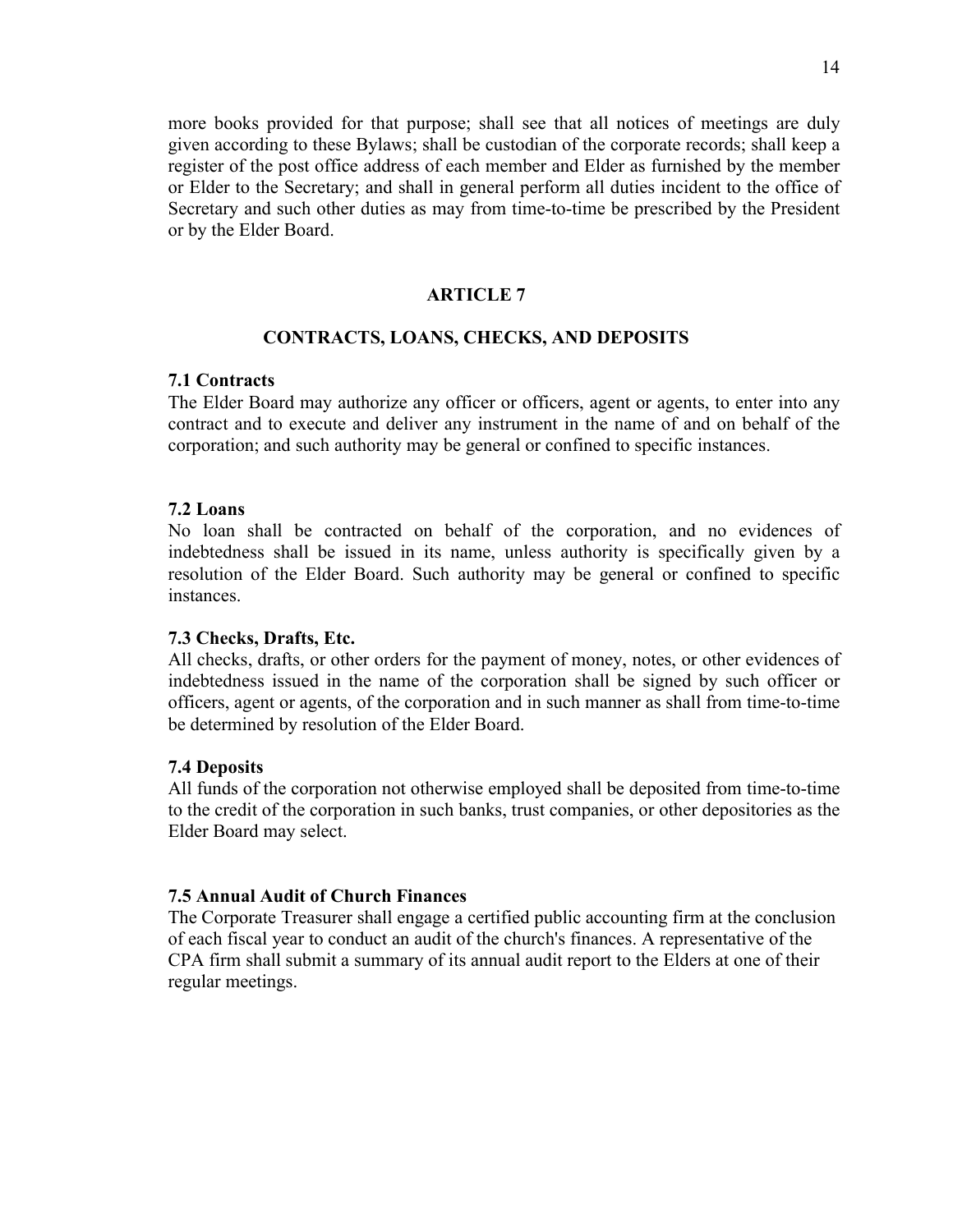# 15<br>
ARTICLE 8<br>
F OFFICERS AND ELDERS<br>
The Elder or officer who was in an industry of the base

**INDEMNIFICATION OF OFFICERS AND ELDERS**<br> **EXECUTE:**<br> **EXECUTE:**<br> **EXECUTE:**<br> **EXECUTE:**<br> **EXECUTE:**<br> **EXECUTE:**<br> **EXECUTE:**<br> **EXECUTE:**<br> **EXECUTE:**<br> **EXECUTE:**<br> **EXECUTE:**<br> **EXECUTE:**<br> **EXECUTE:**<br> **EXECUTE:**<br> **EXECUTE:**<br> **ARTICLE 8**<br>**ARTICLE 8**<br>**RATICLE 8.1**<br>**RATICLE 8.1**<br>**RATICLE 8.**<br>**RATICLE 8.**<br>**RATICLE 8.**<br>**RATICLE 8.**<br>**RADICALE 8.**<br>**RADICALE 8.**<br>**RADICALE 8.**<br>**OF 1** Indemnification of proposition is all extend to the personal represen **THE CORRET SET ATTELL S**<br> **THE CORRET SET ATTES SAND ELDERS**<br> **S.1 Indemnification**<br>
The corporation shall indemnify any Elder or officer who was, is, or is threatened to be<br>
made a party to a completed, pending, or threa **MADE A PARTICLE 8**<br>**MADE A PARTICUS AND STATE ASSES AND ELDERS**<br>**8.1 Indemnification**<br>The corporation shall indemnify any Elder or officer who was, is, or is threatened to be<br>made a party to a completed, pending, or threa **ISMON ARTICLE 8**<br> **RATICLE 8**<br> **RATICLE 8**<br> **RATICATION OF OFFICERS AND ELDERS**<br> **RATICLE 8**<br> **RATICLE 8**<br> **RATICLE 8**<br> **RATICLE 8**<br> **RATICLE 8**<br> **RATICLE 8**<br> **RATICLE 8**<br> **RATICLE 8**<br> **R**<br> **R D**<br> **RETICATION OF OFFICER independent of a deceased to the personal representation**<br> **EXECUTE: SAI Indemnification**<br> **SAI Indemnification**<br> **SAI Indemnification**<br> **SAI Indemnification**<br> **EXECUTE:** The corporation shall extend to the personal rep **is the Elder or officer School School School School School School School School School School School School School School School School School School School School School School School School School School School School S EXPECTE S**<br> **EXPECTEVE S**<br> **EXPECTEVE SAND ELDERS**<br> **S.1 Indemnification**<br> **S.1 Corporation shall indemnify any Elder or officer who was, is, or is threatened to be<br>
The corporation shall indemnify any Elder or officer wh ISM ARTICLE 8**<br>
INDEMNIFICATION OF OFFICERS AND ELDERS<br> **8.1 Indemnification**<br>
The corporation shall indemnify any Elder or officer who was, is, or is threatened to be<br>
made a party to a completed, pending, or threatened settlement, and the mention of orthogonal as attorneys at the memorial indemnify any Elder or officer who was, is, or is threatened to be The coproration shall indemnify any Elder or officer who was, is, or is threatened t **EXECT ANDERE AND ARTICLE 8**<br> **ARTICLE 8**<br> **ANDERE AND ELDERS**<br> **ANDERE AND TREAS AND FLUERS**<br> **ANDERE AND TREAS AND TREAS AND TREAS AND TREAS CONDIME TO a completed promptom** and a party to a completed promptom or procee **ARTICLE 8**<br> **EXECUTE: SAMPLE INTERT AND ELDERS**<br> **SAMPLE EXECUTE AS AND ELDERS**<br> **SAMPLE EXECUTE AND ALL CONDENS**<br> **SAMPLE EXECUTE CONDENT**<br> **EXECUTE EXECUTE CONDENT**<br> **EXECUTE EXECUTE:** THE CONDENTIFICATION INTERTED TH **INDEMNIFICATION OF OFFICERS AND ELDERS**<br> **S.1 Indemnification**<br>
The corporation shall indemnify any Elder or officer who was, is, or is threatened to be<br>
The corporation shall indemnify any Elder or officer's officer who **INDEMINIFICATION OF OFFICERS AND ELDERS**<br>**S.1 Indemnification**<br>The corporation shall indemnify any Elder or officer who was, is, or is threatened to be<br>made a party to a completel, pending, or threatened action or proceed **8.1 Indemnification**<br>The corporation shall indemnify any Elder or officer who was, is, or is threatened to be<br>The corporation shall extend to the presonal representative of a deceased Elder or officer<br>if due Elder or off The structure manner and the Elder or offered action or proceeding from any<br>
made a party to a completed, pending, or therefore of the action or proceeding from any<br>
ilability arising from the Elder or officer sorticer's o

proceeding. Failing from the Elder's or officer's official capacity with the corporation. This arising from the Elder's or officer's official capacity with the corporation. This ification shall extend to the personal representative of Finder Euler or officer would, if living, be entitled to indemnification under these Bylaws.<br> **8.2 Costs and Expenses Covered by Indemnification** to the payment of a judgment, indemnification provided under these Bylaws s The context works, it is the probably interest to mean<br>infication provided under these Bylaws shall extend to the payment of a judgment,<br>perhapsive, or fine, as well as attorneys' fees, court costs, and other reasonal<br>essa by Indeminication<br>and the payment of a judgment,<br>see Bylaws shall extend to the payment of a judgment,<br>ll as attorneys' fees, court costs, and other reasonable<br>by the Elder or officer with respect to the action or<br>n<br>to, or From a successive of the state counterpart of the state of the state of the state of the state of the state of the state of the state of the Elder or officer with respect to the action or is the Elder or officer establishe

- 
- 8.3 Limitation on Indemnification<br>
No indemnification shall be made to, or on behalf of, any Elder or off<br>
or other final adjudication adverse to the Elder or officer establishes his<br>
(a) for any breach of the duty of loya **8.3 Limitation on Indemnification**<br>
No indemnification shall be made to, or on behalf of, any Elder or officer if a judgment<br>
or other final adjudication adverse to the Elder or officer establishes his or her liability:<br> The state of officer caterialists into the intensity.<br>
of loyalty to the corporation or its members;<br>
n good faith or which involve intentional misconduct or<br>
7; or<br>
c assets of the corporation which is unlawful under<br> **AR** or ale dary or Ryany to the experimented to the interface s,<br>issions not in good faith or which involve intentional misconduct or<br>altion of law; or<br>which of the assets of the corporation which is unlawful under<br>ARTICLE 9<br>F
- 10.1 Designation<br>
The parallel matrix and the space and structure involve included<br>
10.1 Determination<br>
The fiscal year of the corporation shall be fixed by resolution of the Elder<br> **ARTICLE 9**<br> **COMPENDENT SEAL YEAR**<br>
10.

The parliamentary authority of the sasses of the corporation which is unlawful under<br>
Tennessee law.<br> **ARTICLE 9**<br>
FISCAL YEAR<br>
9.1 Determination<br>
The fiscal year of the corporation shall be fixed by resolution of the Elde (c) for any distribution of the assets of the corporation which is unlawful under<br>
Tennessee law.<br> **ARTICLE 9**<br> **FISCAL YEAR**<br> **9.1 Determination**<br>
The fiscal year of the corporation shall be fixed by resolution of the El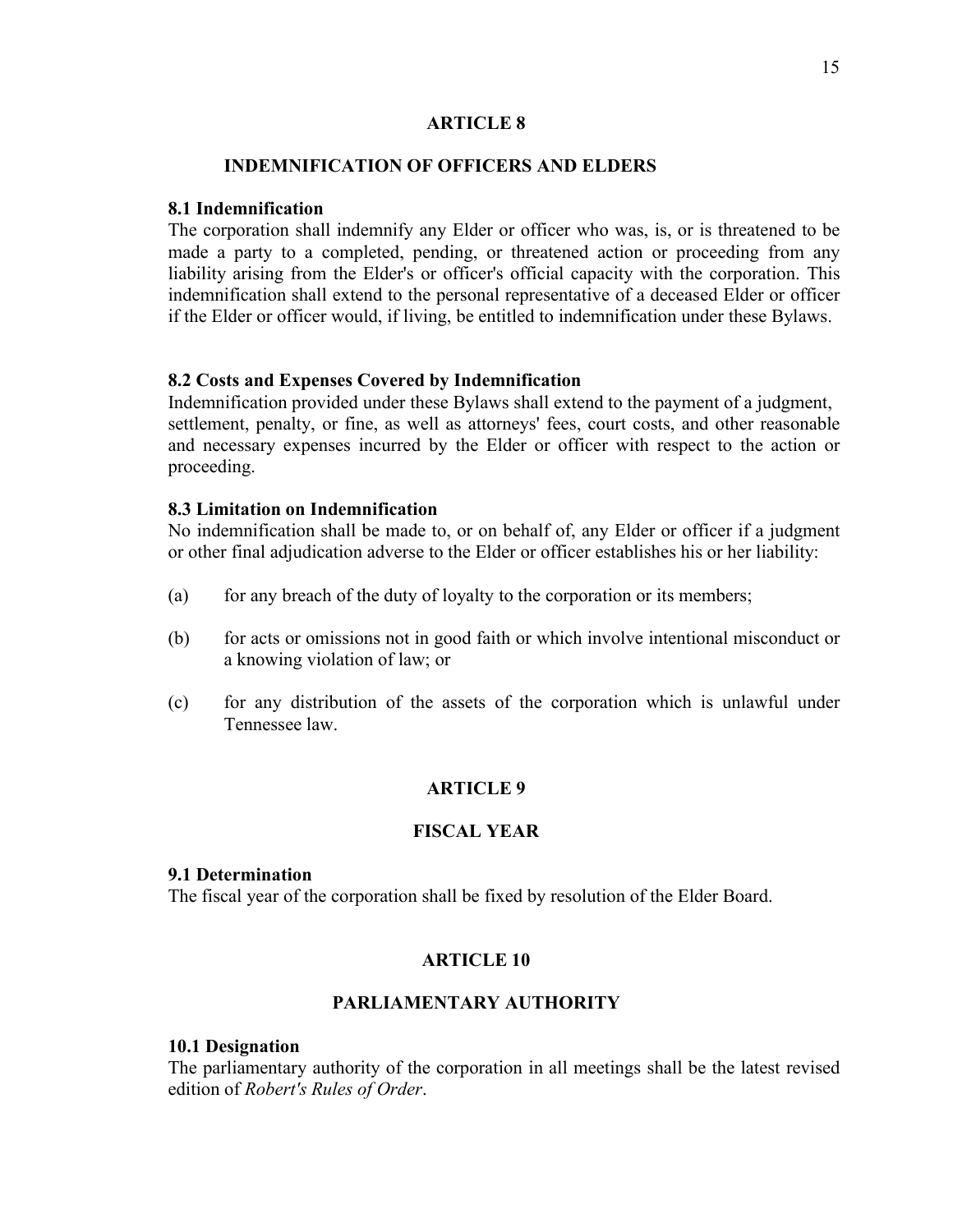# **AMENDMENTS**

16<br>
ARTICLE 11<br>
MENDMENTS<br>
a succeled and sure Delays associated that a state **ARTICLE 11**<br>**AMENDMENTS**<br>**11.1 Procedure**<br>These Bylaws may be amended or repealed, and new Bylaws may be ac<br>of the Elders then in office, consistent with section 3.2 of these Bylaffirmative vote of 75% of the Membership i 16<br> **ARTICLE 11**<br> **AMENDMENTS**<br> **These Bylaws may be amended or repealed, and new Bylaws may be adopted, by a vote**<br>
These Bylaws may be amended or repealed, and new Bylaws may be adopted, by an<br>
affirmative vote of 75% of **COMBON SET ASSEM ANCELL ASSEMAL SET ASSEMAL ANCE ASSEMAL STATE OF THE ELOTS THEORY THESE BY A SURFACT THESE BY A SURFACT THEORY SURFACT THEORY SOURCE THEORY SOURCE THEORY SURFACT AS prescribed in sections 2.6–2.13.3 of th ARTICLE 11**<br>**AMENDMENTS**<br>**AMENDMENTS**<br>**These Bylaws** may be adopted, by a vote<br>**These Bylaws** may be amended or repealed, and new Bylaws may be adopted, by a vote<br>of the Elders then in office, consistent with section 3.2 **ARTICLE 11**<br>**AMENDMENTS**<br>**11.1 Procedure**<br>**These Bylaws may be amended or repealed, and new Bylaws may be adopted, by a vote<br>of the Elders then in office, consistent with section 3.2 of these Bylaws, and by an<br>affirmative ARTICLE 11**<br>**ANENDMENTS**<br>**I.1. Procedure**<br>**These Bylaws** may be amended or repealed, and new Bylaws may be adopted, by a vote<br>of the Elders then in office, consistent with section 3.2 of these Bylaws, and by an<br>affirmativ **ARTICLE 11**<br>**AMENDMENTS**<br>**These Bylaws may be amended or repealed, and new Bylaws may be adopted, by a vote<br>of the Elders then in office, consistent with section 3.2 of these Bylaws, and by an<br>affirmative vote of 75% of t** meeting is to consider a proposed amendment or repeal of the Bylaws, unless notice is waived. The notice shall be accompanied by a copy or summary of the amendment or 16<br> **STATE ANTICLE 11**<br> **STATE ANTICLE 11**<br> **STATE ANTICUS ANTICUS ANTICUS**<br> **STATE ANTICUS**<br> **STATE AMENDMENTS**<br> **STATE AMENDMENTS**<br> **Of the Elders then in office, consistent with section 3.2 of these Bylaws, and by an<br>
a ARTICLE 11**<br>**ANENDMENTS**<br>**ARTICLE 11**<br>**AMENDMENTS**<br>**These Bylaws may be amended or repealed, and new Bylaws may be act<br>of the Elders then in office, consistent with section 3.2 of these Bylaffirmative vote of 75% of the M ARTICLE 11**<br>**AMENDMENTS**<br>**These Bylaws may be amended or repealed, and new Bylaws may be adopted, by a vote<br>These Bylaws may be amended or repealed, and new Bylaws may be adopted, by a vote<br>of the Elders them in office, ARTICLE 11**<br> **AMENDMENTS**<br> **These Bylaws may be amended or repealed, and new Bylaws may be adopted, by a vote<br>
of the Elders then in office, consistent with section 3.2 of these Bylaws, and by<br>
anfifirmative vote of 75% ARTICLE 11**<br> **AMENDMENTS**<br> **These Bylaws may be amended or repealed, and new Bylaws may be adopted, by a vote** of the Elders then in office, consistent with section 3.2 of these Bylaws, and by an affirmative vote of 75% **EXECT ASSET ASSET ASSET ASSET ASSET ASSET ASSET ASSET ASSET ASSET ASSET ASSET ASSET ASSET ASSET ASSET ASSET ASSET ASSET ASSET ASSET ASSET ASSET ASSET ASSET ASSET ASSET ASSET AND A THE PROPORT AND WILL BE THE PROPORT AND AMENDMENTS**<br> **These Bylaws may be amended or repealed, and new Bylaws may be adopted, by a vote<br>
of the Elders then in office, consistent with section 3.2 of these Bylaws, and by an<br>
affirmative vote of 75% of the Member** 11.1 Procedure<br>These Bylaws may be amended or repealed, and new Bylaws may be adopted, by a vote<br>of the Elders then in office, consistent with section 3.2 of these Bylaws, and by an<br>affirmative vote of 75% of the Membershi

reparation the proposes of minimal more given in<br>the fight these Bylaws, stating that one of the purposes of the<br>d amendment or repeal of the Bylaws, unless notice is<br>mpanied by a copy or summary of the amendment or<br>ndment From the Baptist Church of Springfield, TN can only occur as the companied by a copy or summary of the amendment or<br>translation of the experimental and a 75% affirmative vote by the current<br>eccision of the current Edder Bo For biblical references, see www.bfm.sbc.net/bfm2000/.<br>
The Section of the announced of the announced of the control of the current Elder Board and a 75% affirmative vote by the current<br>
How, Upon the chance of dissolution Baptist Church of Springfield, TN can only occur at the<br>
ILENE Board and a 75% affirmative vote by the current<br>
ILENE Bosolution, the items and properties of Epiphany<br>
TN will be given to the Robertson County Baptist<br>
In t

# APPENDICES

Membership Body. Upon the chance of dissolution, the items and properties of Epiphany<br>Bapits Church of Springfield, TN will be given to the Robertson County Bapits<br>Association, If not accepted, then the Tennessee Bapitst A **It is a perfect treasure of controllant and the metallic of the Scheme and Alexander Alexander Alexander Alexander Alexander Alexander Alexander Alexander Alexander Alexander Alexander Alexander Alexander Alexander Alexa** Association, If not accepted, then the Tennessee Baptist Association. If not accepted by<br>
them, then the nearest Southern Baptist Church of similar method and aspirations.<br> **APPENDICES**<br> **APPENDICES**<br> **APPENDICES**<br> **APPEND** them, then the nearest Southern Baptist Church of similar method and aspirations,<br>them, then the nearest Southern Baptist Church of similar method and aspirations.<br>APPENDICES<br>APPENDICES<br>APPENDICES<br>To biblical references, s the end of the world, the world, the world, the summer of Faith and Message 2000<br>
APPENDIX I<br>
Statement of Faith—Baptist Faith and Message 2000<br>
For biblical references, see www.bfm.sbc.net/bfm2000/.<br>
I. The Seriptures<br>
Th **APPENDICES**<br> **APPENDIX I**<br> **Statement of Faith—Baptist Faith and Message 2000**<br>
For biblical references, see www.bfm.sbc.net/bfm2000/.<br> **I.** The Seriptures<br>
The Holy Bible was written by men divinely inspired and is God's APPENDICES<br>
APPENDIX I<br>
Statement of Faith—Baptist Faith and Message 2000<br>
For biblical references, see www.bfm.sbc.net/bfm2000/.<br>
I. The Scriptures<br>
The Holy Bible was written by men divine) inspired and is God's revelati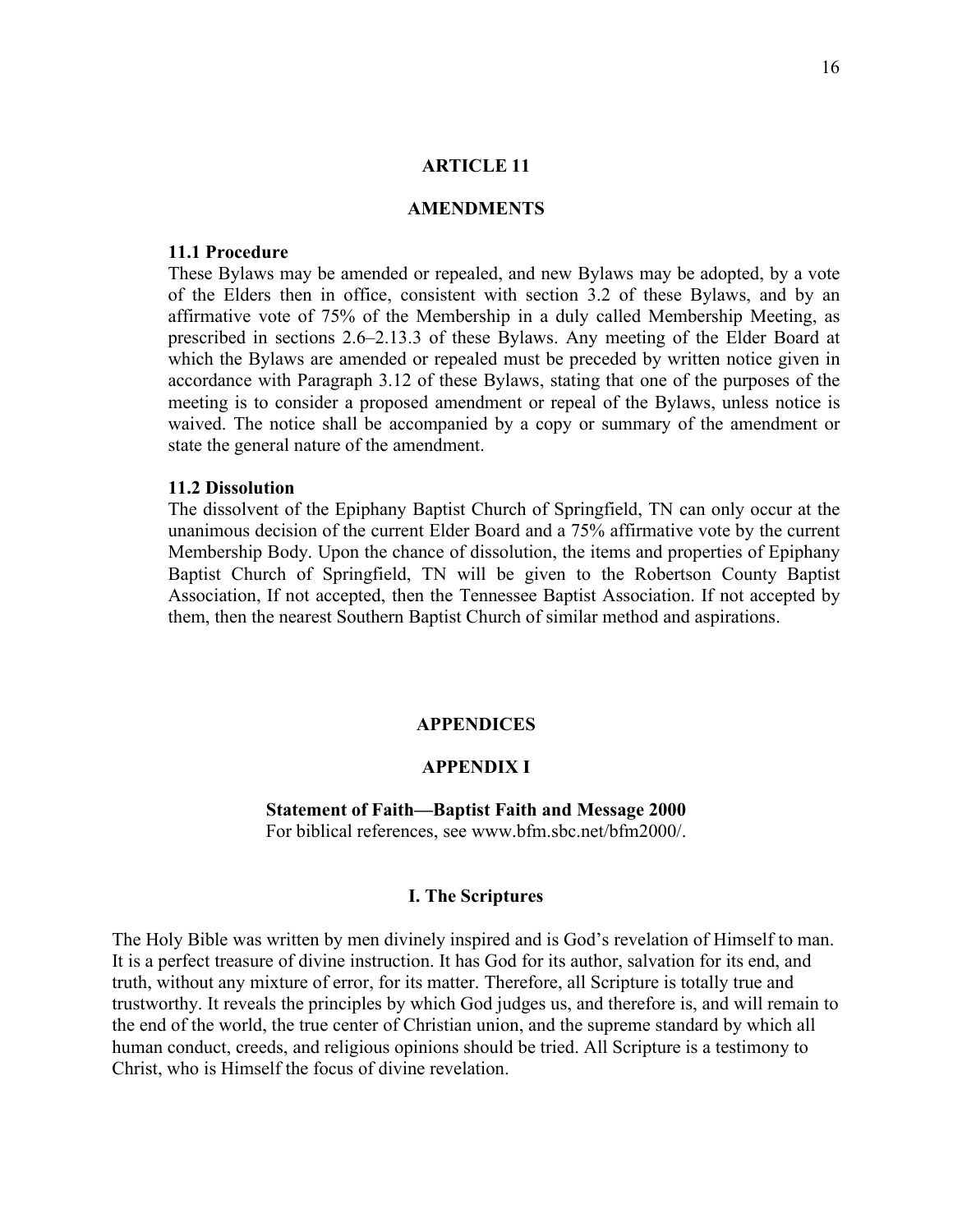17<br>
II. God<br>
d. He is an intelligent, spiritual, and personal Being,<br>
of the universe. God is infinite in holiness and all<br>
knowing; and His perfect knowledge extends to all **IT. God**<br> **There is one and only one living and true God. He is an intelligent, spiritual, and personal Being,<br>
the Creator, Redeemer, Preserver, and Ruler of the universe. God is infinite in holiness and all<br>
other perfe II. God**<br> **II. God**<br> **II. God**<br> **II. God**<br> **II. God**<br> **II. God**<br> **II. God**<br> **II. God**<br> **II. God**<br> **II. God**<br> **II. God**<br> **II. God**<br> **II. God**<br> **II. God**<br> **II. Songler,** and Being,<br> **II. Songler is an External**<br> **II** is per **II. God**<br> **II. God**<br> **II. God**<br> **II. God**<br> **II. God**<br> **II. God**<br> **II. God**<br> **II. God**<br> **II. God**<br> **II. God**<br> **II. God**<br> **II. God**<br> **II. Excends to all powerful and all knowing; and His perfect knowledge extends to all<br> II. God**<br> **II. God**<br> **II. God**<br> **II. God**<br> **II. God**<br> **II. God**<br> **II. God**<br> **II. God**<br> **II. God**<br> **II. God**<br> **II. God**<br> **II. Songle creator, Redeemer, Preserver, and Ruler of the universe. God is infinite in holiness and II. God**<br> **II. God**<br>
There is one and only one living and true God. He is an intelligent, spiritual, and personal Being,<br>
the Creator, Redeemer, Preserver, and Ruler of the universe. God is infinite in holiness and all<br>
o **Father, Son, and Properties, and Holy Spirit, with distinct personal attributes, and Father, personal Being**, the Creator, Redeemer, Preserver, and Ruler of the universe. God is infinite in holiness and all other perfecti **II. God**<br> **II. God**<br>
There is one and only one living and true God. He is an intelligent, spiritual, an<br>
the Creator, Redeemer, Preserver, and Ruler of the universe. God is infinite in h<br>
other perfections. God is all pow **II. God**<br> **II. God**<br> **II. God**<br>
There is one and only one living and true God. He is an intelligent, spiritual, and<br>
the Creator, Redeemer, Preserver, and Ruler of the universe. God is infinite in ho<br>
other perfections. G **IDENT 17 IDENT 18 EXECTS CONDUM** IDENT TO THE TON THE TRANSIFY THE REFERENCE TO THE TREFERENCE TO THE TREFERENCE IN THE USE THE TREFERENT CONDIT UP THE TREFERENT CONDITABLY THE USER, INCREDIBNE, THE TREFERENT CONDUPT **Stract 12 IT. God**<br>There is one and only one living and true God. He is an intelligent, spiritual, and personal Being,<br>the Creator, Redeemer, Preserver, and Ruler of the universe. God is infinite in holiness and all<br>oth 17<br> **all Cod**<br> **There is one and only one living and true God. He is an intelligent, spiritual, and personal Being,<br>
the Creator, Redeemer, Preserver, and Ruburg ind His perfect knowledge extends to all<br>
things, past, pres in 17**<br> **II. God**<br> **II. God**<br> **II. God**<br> **II. God**<br> **II. God**<br> **II. Codement, Preserver, and Ruler of the universe. God is infinite in holiness and all<br>
other perfections. God is all powerful and all knowing; and His perf II. God**<br>**II. God**<br>**II. God**<br>**II. God**<br>**II. God**<br>**II. God**<br>**II. God**<br>**II. God**<br>**II. God**<br>**II. God**<br>**II. God**<br>**II. God**<br>**II. God**<br>**II. God**<br>**II. God**<br>**II. God**<br>**II. God**<br>**II. God**<br>**II. Bohncomery, and including the fluture** There is one and only one living and true God. He is an intelligent, spiritual, and personal Being,<br>the Creator, Redeemer, Preserver, and Ruler of the universe. God is infinite in holiness and all<br>other perfections. God is There is one and only one living and true God. He is an intelligent, spiritual, and personal Being,<br>the Creator, Redeemer, Preserver, and Ruler of the universe. God is infinite in holliness and all<br>the reprefections. God i

the Creator, Redeemer, Preserver, and Ruler of the universe. God is infinite in holiness and all<br>the Creator, Redeemer, Preserver, and Ruler of the universe. God is infinite in holiness and all<br>other perfections. God is al other perfections. God is all powerful and all knowing; and His perfect knowledge extends to all<br>things, past, present, and future, including the future decisions of His free creatures. To Him we<br>divine honored the divine things, past, present, and future, including the future decisions of His free creatures. To Him we<br>the fidures love, reverence, and obedence. The eternal, triune God reveals Himself to us as<br>we the highest love, reverence, we the highest love, reverence, and obedience. The eternal, triune God reveals Himself to us as Fahre, Son, and Holy Spirit, with distinct personal attributes, but without division of nature, Son, and Holy Spirit, with dis Father, Son, and Holy Spirit, with distinct personal attributes, but without division of nature,<br>essence, or being.<br>A. God the Father<br>Ciod as Father reigns with providential care over His universe, His creatures, and the f essence, or being.<br>
A. God the Father<br>
A. God the Father<br>
God as Father reigns with providential care over His universe, His creatures, and the flow of the<br>
stream of human history according to the purposes of His grace. H **A. God the Father**<br>Cod as Father reigns with providential care over His universe, His creatures, and the flow of the<br>stream of human history according to the purposes of His grace. He is all powerful, all knowing,<br>all lo A. God the Father<br>Cod as Father reigns with providential care over His universe, His creatures, and the flow of the<br>stream of human history according to the purposes of His grace. He is all powerful, all knowing,<br>all lovi Example of the relationship providential care over His universe, His creatures<br>
God as Father rejays with providential care over His universe, His creatures<br>
all loving, and all wise. God is Father in truth to those who b Social Manus (Section Intervals and the purposes of His grace. He is all powerful, all<br>all loving, and all wise. God is Father in truth to those who become children of God th<br>in Jesus Christ. He is fatherly in His attitude In Jesus Christ. He is fatherly in His attitude toward all men.<br>
B. God the Son<br>
Christ is the eternal Son of God. In His incarnation as Jesus Christ He was conceived of the Holy<br>
Spirit and born of the virgin Mary. Jesus **B. God the Son**<br>Christ is the eternal Son of God. In His incarnation as Jesus Christ He was conceived of the Holy<br>Christ is the eternal Son of God. In His incarnation as Jesus Christ He was conceived of the Holy<br>Himself h **B. God the Son**<br>Christ is the cternal Son of God. In His incarnation as Jesus Christ He was conceived of the Holy<br>Spirit and born of the virgin Mary. Jesus perfectly revealed and did the will of God, taking upon<br>Himself relation. This image was thrist in the was conceived of the Holy<br>Christ is the eternal Son of God. In His incarnation as Jesus Christ He was conceived of the Holy<br>Spirit and born of the virgin Mary. Jesus perfectly reveale Christ is the eternal Son of God. In His incarnation as Jesus Christ He was conceived of the Holy<br>Spirit and born of the virgin Mary. Jesus perfectly revealed and did the will of God, taking upon<br>Himself human nature with Sprint and how other was made that believer that church is the seals the seal with the seals the seal of the seals the seal of the will of God, taking upon mankind yet without sin. He honored the divine law by His personal Firmself human nature with its demands and necessities and identifying Himself completely with mankind yet without sin. He honored the diving in the subscrittence, and in His substitutionary death on the cross He made prov

Frameon Manuari and the consection of the control of the church in the completion of the church in the bused from the characteristic was raised from the character was with them before this dividend provision for the redem Evantively and the medical control and the consisted control and service. The process studied in the cross He made provision for the redemption of men from was raised from the dead with a glorified body and appeared to His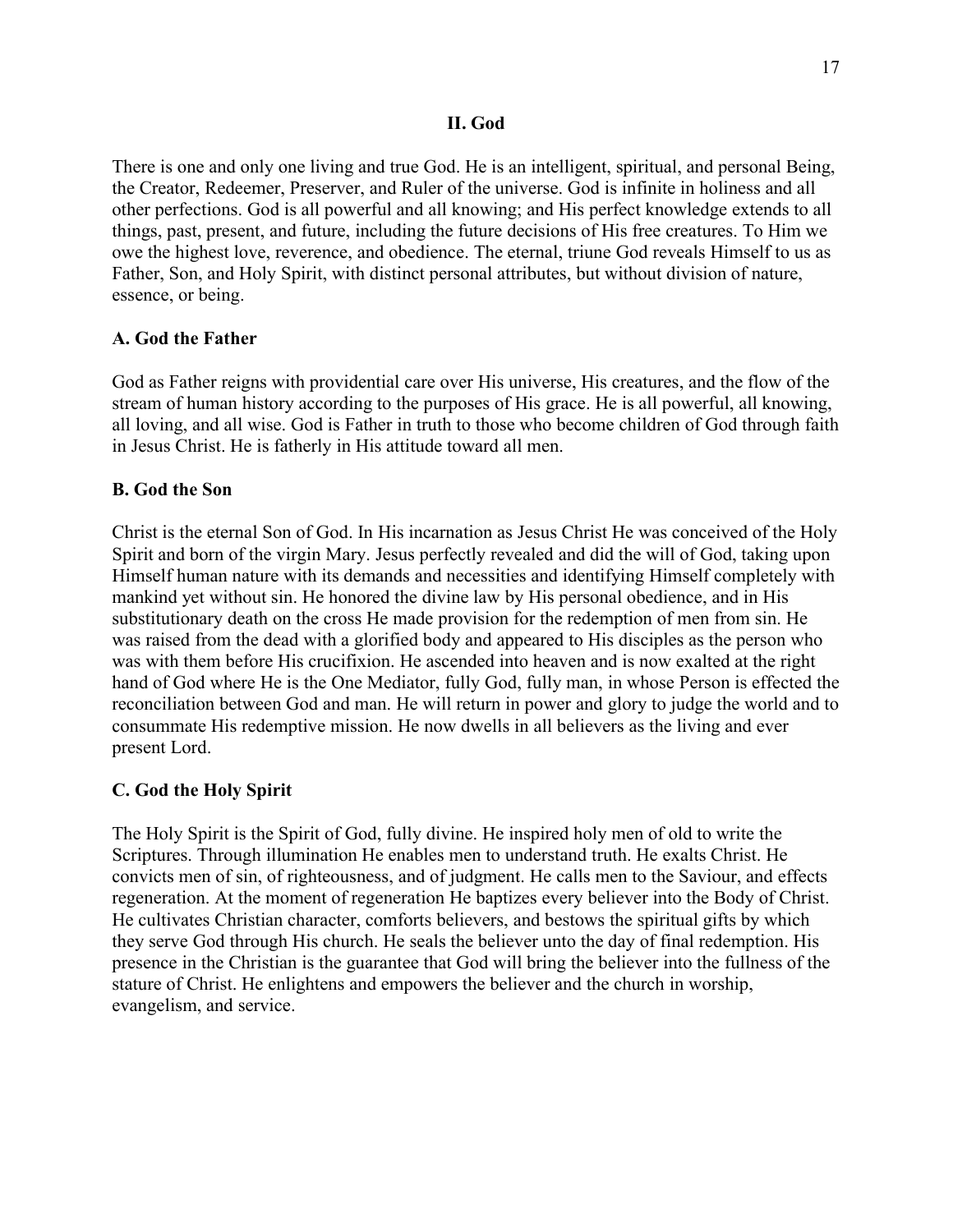18<br>III. Man<br>His own image. He created them male and female as<br>of gender is thus part of the goodness of God's<br>of sin and was endowed by his Creator with **III. Man**<br>
Man is the special creation of God, made in His own image. He created them male and female as<br>
the crowning work of His creation. The gift of gender is thus part of the goodness of God's<br>
creation. In the begin **III. Man**<br>**III. Man**<br>**III. Man**<br>**III. Man**<br>**III. Man**<br>**III. Man**<br>**III. Man**<br>**III. Man**<br>**III. Man**<br>**III. Man**<br>**III. Man**<br>**III. Man**<br>**III** crowning work of His creation. The gift of gender is thus part of the goodness of Go **III. Man**<br> **III. Man**<br> **III. Man**<br> **III. Man**<br> **III. Man**<br> **III. Man**<br> **III. Man**<br> **III. Man**<br> **III. Man**<br> **III. Man**<br> **III. Man**<br> **III. Our**<br> **III. Our**<br> **III. Our**<br> **III. Our**<br> **III. Our**<br> **III. Our**<br> **III. Free Community** Freedom of God, made in His own image. He created them male and female as the crowning work of His creation. The gift of gender is thus part of the goodness of God's creation. In the beginning man was inno **III. Man**<br>**III. Man**<br>**III. Man**<br>**III. Man**<br>**III. Man**<br>**ICOM** is creation. The gift of gender is thus part of the goodness of God's<br>recation. In the beginning man was innocent of sin and was endwed by his Creator with<br>free **IFF. Man**<br> **IFF. Man**<br>
Man is the special creation of God, made in His own image. He created them male and female as<br>
the crowning work of His creation. The gift of gender is thus part of the goodness of God's<br>
freedom of **IFI. Man**<br>**IFI. Man**<br>**IFI. Man**<br>**IFI. Man**<br>**IFI. Man**<br>**IFI. Man**<br>**IFI. Man**<br>**IFI. Man**<br>**IFI. Man**<br>**IFI. Man**<br>**IFI. Man**<br>**IFI. Man**<br>**IFI. Man**<br>**IFI. Man**<br>**IFI. Man**<br>**IFI. Man**<br>**IFI. Man**<br>**IFI. Man**<br>**IFI. Man**<br>**IFI.** They i **ITI. Man**<br> **ITI. Man**<br>
Man is the special creation of God, made in His own image. He created them male and female as<br>
the crowning work of His creation. The gift of gender is thus part of the goodness of God's<br>
creation. **Example 18 Fulfill Man**<br>**Fulfill Man**<br>**Example 18 Fulfill is observed the creative purpose** of God's creation. In the beginning man was innocent of sin and was endowed by his Creator with<br>freedom of choice. By his fre **III. Man**<br> **Comparison** is the special creation of God, made in His own image. He created them male and female as<br>
the crowning work of His creation. The gift of gender is thus part of the goodness of God's<br>
creation. In race possesses full dignity and is worthy of respect and Christian love. 18<br>
III. Man<br>
in His own image. He created them male and female as<br>
ift of gender is thus part of the goodness of God's<br>
ent of sin and was endowed by his Creator with<br>
1 simned against God and brought sin into the human<br> IM. **Man**<br>
IM. **Man**<br>
IM. **Man**<br>
the crowning work of His creation. The gift of gender is thus part of the goodness of God's<br>
creation. In the beginning man was innocent of sin and was endowed by his Creator with<br>
freedom III. Man<br>III. Man<br>III. Man<br>the crowning work of His creation. The gift of gender is thus part of the goodness of God's<br>creation. In the beginning man was innocent of sin and was endowed by his Creator with<br>freedom of choic III. Man<br>
III. Man<br>
III. Man<br>
this own image. He created them male and female as<br>
the crowning work of His creation. The gift of gender is thus part of the goodness of God's<br>
creation. In the beginning man was innocent of Man is the special creation of God, made in His own image. He created them male and female as<br>the crowning work of His creation. The girl if gender is thus part of the goodness of God's<br>creation. In the beginning man was i the crowning work of His creation. The gift of gender is thus part of the goodness of God's creation. In the beginning man was innocent of sin and was endoved by his Creator with receion in the believers where the mean fre creation. In the beginning man was innocent of sin and was choloved by his Creator with<br>freedom of choice. By his fee choice man simed against God and brought sin into the human<br>frace. Through the temptation of Satan man t freedom of choice. By his free choice man transpersed the command against God and brought sin into the human<br>race. Through the temptation of Satam man transperses det command of God, and fell from his<br>original innocence wh Frace. Through the temptation of Statan man transgressed the command of God, and fell from his original innocence whereby his posterity inheric an atten and an environment inclinical toward sin. Therefore, as soon as they Therefore, as soon as they are capable of moral action, they become transgressors and are under<br>condemnation. Only the greece of God can bring man into His holy fellowship and eanble man<br>fulfill the creative purpose of God condemnation. Only the grace of God can bring man into His holy fellowship and enable man to condemnation. Only the grace of God can bring man into His holy fellowship and enable man to fulfill the creative purose of God.

created man in His own image, and in that Christ died for man; therefore, every person of every<br>race possesses full dignity and is worthy of respect and Christian love.<br> **IV. Salvation**<br>
Salvation involves the redemption o race possesses full dignity and is worthy of respect and Christian love.<br>
IV. Salvation<br>
Salvation involves the redemption of the whole man, and is offered freely to all who accept Jesus<br>
Christ as Lord and Saviour, who by IV. Salvation<br>IV. Salvation<br>IV. Salvation<br>Christ as Lord and Saviour, who by His swon blood obtained erend redemption for the be<br>Christ as Lord and Saviour, who by His swon blood obtained erend redemption for the<br>In its br Salvation involves the redemption of the whole man, and is offered freely to all who accept Jesus<br>Christ as Lord and Saviour, who by His own blood obtained cternal redemption for the believer.<br>In its broadest sense salvati Salvation involves the redemption of the whole man, and is offered freely to all who accept Jesus<br>Christ as Lord and Saviour, who by His own blood obtained eternal redemption for the believer.<br>This broadest sense salvation Christ as Lord and Saviour, who by His own blood obtained eternal redemption for the believer.<br>
In its broadest sense slavation includes regeneration, justification, sanctification, and<br>
difficultion, and generation in suc In its broadest sense salvation includes regeneration, justification, sanctification, and<br>In its broadcst sense salvation includes regeneration, justification, sanctification, and<br>glorification. There is no salvation apart A. Regeneration, or the new birth, is a work of God's grace whereby believe become new<br>
A. Regeneration, or the new birth, is a work of God's grace whereby believes become new<br>
creatures in Christ Jesus. It is a change of

In repentance toward God and faith in the Lord Jesus Christ.<br>
Ile experiences of grace.<br>
om sin toward God. Faith is the acceptance of Jesus Christ.<br>
om sin toward God. Faith is the acceptance of Jesus Christ and<br>
ity to H Repentance is a genuine tunning from since ward God. Faith is the acceptance of Jesus Christ and Commitment of the entire personality to Him as Lord and Saviour.<br>
B. Justification is God's gracious and full acquittal upon Repentance is a genuine turning from sin toward God. Faith is the acceptance of Jesus Christ and<br>commitment of the entire personality to Him as Lord and Saviour.<br>B. Justification is God's gracious and full acquittal upon p

redeemed.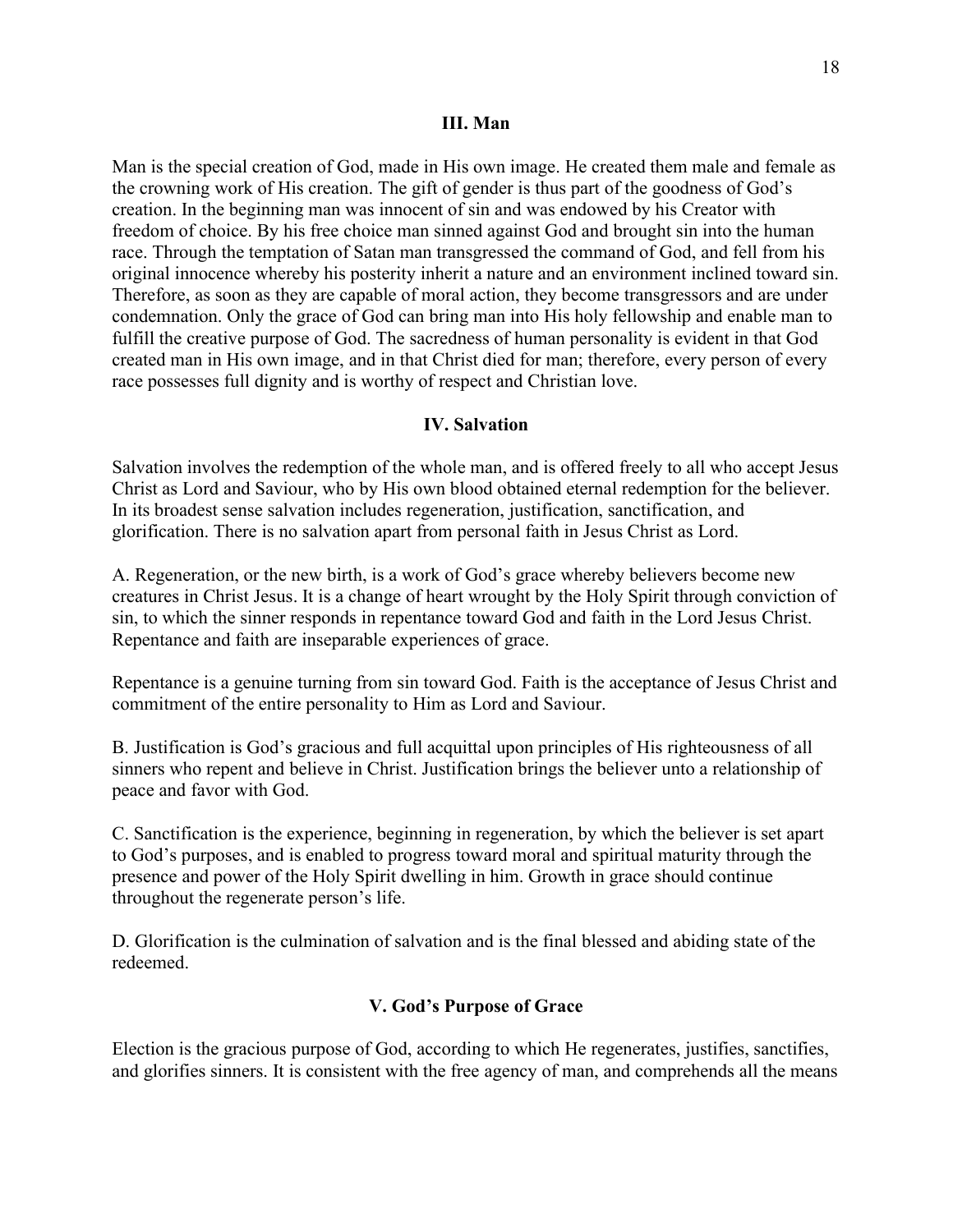19<br>in connection with the end. It is the glorious display of God's sovereign goodness, and is<br>infinitely wise, holy, and unchangeable. It excludes boasting and promotes humility.<br>All true believers endure to the end. Those <sup>19</sup><br>in connection with the end. It is the glorious display of God's sovereign goodness, and is<br>infinitely wise, holy, and unchangeable. It excludes boasting and promotes humility.<br>All true believers endure to the end. Tho 19<br>
in connection with the end. It is the glorious display of God's sovereign goodness, and is<br>
infinitely wise, holy, and unchangeable. It excludes boasting and promotes humility.<br>
All true believers endure to the end. Th 19<br>
in connection with the end. It is the glorious display of God's sovereign goodness, and is<br>
infinitely wise, holy, and unchangeable. It excludes boasting and promotes humility.<br>
All true believers endure to the end. Th in connection with the end. It is the glorious display of God's sovereign goodness, and is<br>infinitely wise, holy, and unchangeable. It excludes boasting and promotes humility.<br>All true believers endure to the end. Those wh 19<br>in connection with the end. It is the glorious display of God's sovereign goodness, and is<br>infinitely wise, holy, and unchangeable. It excludes boasting and promotes humility.<br>All true believers endure to the end. Those 19<br>
in connection with the end. It is the glorious display of God's sovereign goodness, and is<br>
infinitely wise, holy, and unchangeable. It excludes boasting and promotes humility.<br>
All true believers endure to the end. Th VI. The Church

<sup>19</sup><br>
in connection with the end. It is the glorious display of God's sovereign goodness, and is<br>
infinitely wise, holy, and unchangeable. It excludes boasting and promotes humility.<br>
All true believers cndure to the end. 19<br>
in connection with the end. It is the glorious display of God's sovereign goodness, and is<br>
infinitely wise, holy, and unchangeable. It excludes boasting and promotes humility.<br>
All true believers endure to the end. Th 19<br>
in connection with the end. It is the glorious display of God's sovereign goodness, and is<br>
infinitely wise, holy, and unchangeable. It excludes boasting and promotes humility.<br>
All true believers endure to the end. Th 19<br>
in connection with the end. It is the glorious display of God's sovereign goodness, and is<br>
infinitely wise, holy, and unchangeable. It excludes boasting and promotes humility.<br>
All true believers endure to the end. Th 19<br>
in connection with the end. It is the glorious display of God's sovereign goodness, and is<br>
infinitely wise, holy, and unchangeable. It excludes boasting and promotes humility.<br>
All true believers endure to the end. Th <sup>19</sup><br>
in connection with the end. It is the glorious display of God's sovereign goodness, and is<br>
infinitely wise, holy, and unchangeable. It excludes boasting and promotes humility.<br>
All true believers endure to the end. in connection with the end. It is the glorious display of God's sovereign goodness, and is<br>infinitely wise, holy, and unchangeable. It excludes boasting and promotes humility.<br>All true believers endure to the end. Those wh in connection with the end. It is the glorious display of God's sovereign goodness, and is<br>infinitely wise, holy, and unchangeable. It excludes boasting and promotes humility.<br>All true believers enduce to the end. Those wh All true believers endure to the end. Those whom God has accepted in Christ, and sanctified by His Spirit, will never fall away from the state of grace, but shall persever to the end. Believers<br>may fall into sin through n All true believers endure to the end. Those whom God has accepted in Christ, and sanctified by<br>His Spirit, will never fall away from the state of grace, but shall persevere to the end. Believers<br>may fall into sin through n et and temperation where the Supper<br>
The Supper Supper Supper Supper Supper Supper Supper Supper Supper Supper Supper Supper Supper Supper Supper Supper Supper Supper Supper Supper Supper Supper Supper Supper Supper Supper Etherstame of the Extern of God through faith unto salvation.<br>
Christian baptism is the state of Christ is an autonomous local congregation of<br>
A New Testament church of the Lord Jesus Christ is an autonomous local congreg VI. The Church<br>
VI. The Church<br>
VI. The Church<br>
A New Testament church of the Lord Jesus Christ is an autonomous local congregation of<br>
baptized believers, associated by covenant in the faith and fellowship of the gospel; VI. The Church<br>
W. The Church<br>
New Testament church of the Lord Jesus Christ is an autonomous local congregation of<br>
baptized believers, associated by covenant in the faith and fellowship of the gospel; observing<br>
the two A New Testament church of the Lord Jesus Christ is an autonomous local congregation of<br>baptized believers, associated by covenant in the faith and fellowship of the gospel; observing<br>the two ordinances of Christ, governed A New Testament church of the Lord Jesus Christ is an autonomous local congregation of<br>baptized believers, associated by covenant in the faith and fiellowship of the gospel; observing<br>the two ordinances of Christ, governed The Lord's Supper<br>
The Lord's Supper is a symbolic at of both wine, memorialized believers, associated by covenant in the faith and fellowship of the gost<br>
the two ordinances of Christ, governad by His laws, exercising the

invested in them by His Word, and eseking to extend the gospel to the ends of the earth. Each<br>congregation operates under the Lordship of Christ through democratic processes. In such<br>congregation cach member is responsible congregation operates under the Lordship of Christ through democratic processes. In such a congregation operates under the Lordship of Christ through democratic processes. In such a configure are process and accounts to ch congregation cach member is responsible and accountable to Christ as Lord. Its scriptural officers are pastors and deacons. While both men and women are gifted for service in the due office of pastor is limited to men as q as qualified by Scripture.<br>
Le church as the Body of Christ which includes all of the<br>
mevery tribe, and tongue, and people, and nation.<br> **ptism and the Lord's Supper**<br>
f a believer in water in the name of the Father, the The New Testament speaks also of the church as the Body of Christ which includes all of the redecenced of all the ages, believers from every tribe, and tongue, and people, and nation.<br>
VII. **Baptism and the Lord's Supper**<br> redecmed of all the ages, believers from every tribe, and tongue, and people, and nation.<br> **VII. Baptism and the Lord's Supper**<br>
Christian baptism is the immersion of a believer in water in the name of the Father, the Son, **Example of the United Conducts** of a believer in water in the name of the Father, the Son, and the Holy Spirit. It is an atter of obedience symbolizing the believer is and the Flohy Spirit. It is and the believer's death **CHATE ANTIFUS CONTE CONSTRANT CONSTRANT CONT CONSTRANT CONSTRANT UNITELNATE CONSTRANT UNITELNATE UNITELNATE UNITELNATE UNITELNATE UNITELNATE WITHOUT WORTHANT WHOW WE WANT THE WEIGHT OF WHATE WITHOUT WORTHANT UNITELNATE WA**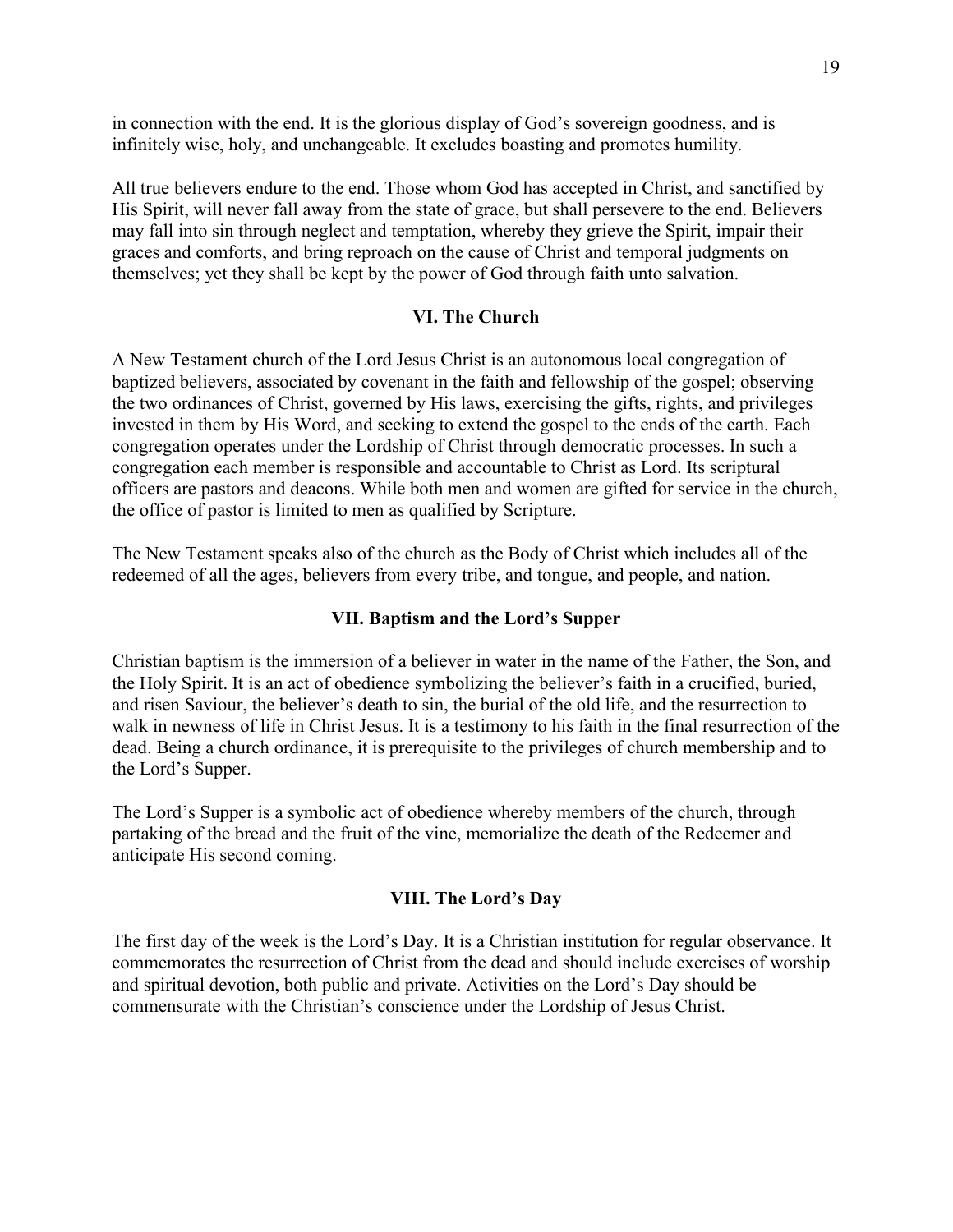20<br>
IX. The Kingdom<br>
Seperal sovereignty over the universe and His particular<br>
Seperal sovereignty over the universe and His particular<br>
The Kingdom is the<br>
Seperal Seperal Commitment to Jesus Christ. **IX. The Kingdom**<br>**IX. The Kingdom**<br>The Kingdom of God includes both His general sovereignty over the universe and His particular<br>kingship over men who willfully acknowledge Him as King. Particularly the Kingdom is the<br>rea **Kingdom**<br>**Kingship over men who willfully acknowledge Him as King. Particularly the Kingdom is the realm of salvation into which men enter by trustful, childlike commitment to Jesus Christ.<br>Christians ought to pray and to IX. The Kingdom**<br>**IX. The Kingdom**<br>The Kingship over men who willfully acknowledge Him as King. Particularly the Kingdom is the<br>realm of salvation into which men enter by trustful, childlike commitment to Jesus Christ.<br>Ch **Christians of God includes both His general sovereignty over the universe and His particular kingship over men who willfully acknowledge Him as King. Particularly the Kingdom is the realm of salvation into which men enter Example 12** 20<br> **Example 12** 20<br> **Example 12** 20<br> **Example 12** 20<br> **Example 12** 20<br> **Example 12** 20<br> **Example 12** 20<br> **Example 12** 20<br> **Example 12** 20<br> **Example 12** 20<br> **Example 12** 20<br> **Example 12** 20<br> **Example 12** 20<br> **IX. The Kingdom**<br> **IX. The Kingdom**<br> **IX. The Kingdom**<br> **IX. The Kingdom**<br> **IX. The Kingdom**<br> **IX. The Kingdom**<br> **IX. The Kingdom**<br> **IX. Bracklare Example 2018**<br> **IX. Dividends Example 2018**<br> **Consumerably Consumer Sectio** 20<br>
X. The Kingdom<br>
Seneral sovereignty over the universe and His particular<br>
Iedge Him as King. Particularly the Kingdom is the<br>
by trustful, childlike commitment to Jesus Christ.<br>
the Kingdom may come and God's will be d **EX. The Kingdom**<br>The Kingdom of God includes both His general sovereignty over the universe and His particular<br>kingship over men who willfully acknowledge Him as King. Particularly the Kingdom is the<br>realm of salvation in to His promise, Jesus Christ will return personally and visibly in glory to the earth; the dead will **EX. The Kingdom**<br> **EX. The Kingdom**<br> **EX. The Kingdom**<br> **EX. The Kingdom**<br> **EX. The Christians** over men who will<br>
thildly acknowledge Him as King. Particularly the Kingdom is the<br>
real most alwation into which men enter Hell, the place of everlasting punishment. The righteous in their resurrected and glorified bodies **EXAMPERT INTERT INTERT INTERT INTERT INTERT INTERT INTERT INTERT INTERT INTERT INTERT INTERT INTERT INTERT INTERT INTERT INTERT INTERT INTERT INTERT INTERT INTERT INTERT INTERT INTERT INTERT INTERT INTERT INTERT INTERT IN** IX. The Kingdom<br>
IX. The Kingdom<br>
acknowledge Him as King. Particularly the Kingdom is the<br>
nenter by trustful, childlike commitment to Jesus Christ.<br>
bor that the Kingdom may come and God's will be done on<br>
the Kingdom aw The Kingdom of God includes both His general sovereignty over the universe and His particular kingship over men who willfully acknowledge Him as King. Particularly the Kingdom is the realm of salvation into which men enter

The Kingdom of God includes both His general sovereignty over the universe and His particular<br>
kingship over men who willfully achorowedge Him as King. Particularly the Kingdom is the<br>
realin of salvation into which men en Ether the birth of matrix will be considered to the birth of matrix and the birth of love for the birth of love for the birth of love for the part of birth of love for the consideration of the Consistence of the Consistenc Fraction into which men enter by trustful, childlike commitment to Jesus Christ.<br>Christians ought to pray and to labor that the Kingdom may come and God's will be done on Christians ought to pray and to labor that the King Christians ought to pray and to labor that the Kingdom may come and God's will be done on<br>carth. The full consummation of the Kingdom awaits the return of Jesus Christ and the end of<br>this age.<br><br>**X.** Last Things<br>God, in His each. The full consummation of the Kingdom awaits the return of Jesus Christ and the end of this age.<br> **X.** Last Things<br>
God, in His own time and in His own way, will bring the world to its appropriate end. According<br>
to t **EXECTS UNITEL THE SECTS UNITELAT CONDUCTS**<br> **EXECUTE:** The gospel of this with the gospel of the gospel of the gospel of the gospel of this promise, Jesus Christ will return personally and visibly in glory to the earth; t Christ. En 2018 Transform and the world to its appropriate end. According<br>
ers consily and visibly in glory to the earth; the dead will<br>
In righteousness. The unrighteous will be consigned to<br>
I. The righteous in their resurrected Christianity is the faith of enlightenment and intelligence. The uniterastive subsection in the Kiristiani intelligent and Christianian in the treasures. The uniterastive subsect and Christiani intelligent all the place of be raised, and Christ will judge all men in righteousness. The unrighteous will be consigned to<br>
Hell, the place of everlasting punishment. The righteous in their resurrected and glorified bodies<br>
will receive their reward Hell, the place of everlasting punishment. The righteous in their resurrected and glorified bodies<br>will receive their reward and will dwell forever in Heaven with the Lord.<br>W. Evangelism and Missions<br>It is the duty and pri will receive their reward and will dwell forever in Heaven with the Lord.<br>
XI. Evangelism and Missions<br>
It is the duty and privilege of every follower of Christ and of every burch of the Lord Jesus<br>
Christ is co-ordinate d **Example 18 and solution and Solution Solution Solution Solution Example 18 and Solution** Christ and of every follower of Christ and of every burch of the Lord Jesus Christ to endeavor to make dissiples of all nati **XI. Evangelism and Missions**<br> **Astachable Subset Christ** to endeavor to make disciples of all nations. The new birth of man's spirit by God's Holy<br>
Christ to endeavor to make disciples of all nations. The new birth of man Christian est estation in the Kingdom of Christian education is necessary to make a shorth of man's spirit by God's Holy<br>Christ to endeavor to make disciples of all nations. The new birth of man's spirit by God's Holy<br>spir

people. Spirit means the birth of love for others. Missionary effort on the part of all rests thus upon a<br>Spirit means the birth of love for others. Missionary effort on the part of all rests thus upon a<br>spiritual necessity of the Firm all the receiver absolute. The control of a teacher in a Christian school, college, or seminated in the freedomings of Christ. The Lord Jesus Christ has commanded the preaching of the gospel to all nations. It is the Free things of Christ. The Lord Jesus Christ has commanded the preaching of the gospel to all<br>teachings of Christ. The Lord Jesus Christ has commanded the preaching of the gospel to all<br>nations. It is the duty of every chi mations. It is the duty of every child of God to seck constantly to win the lost to Christ by verbal<br>arations. It is the duty of every child of God to seck constantly to win the lost to Christ by verbal<br>avities undergirede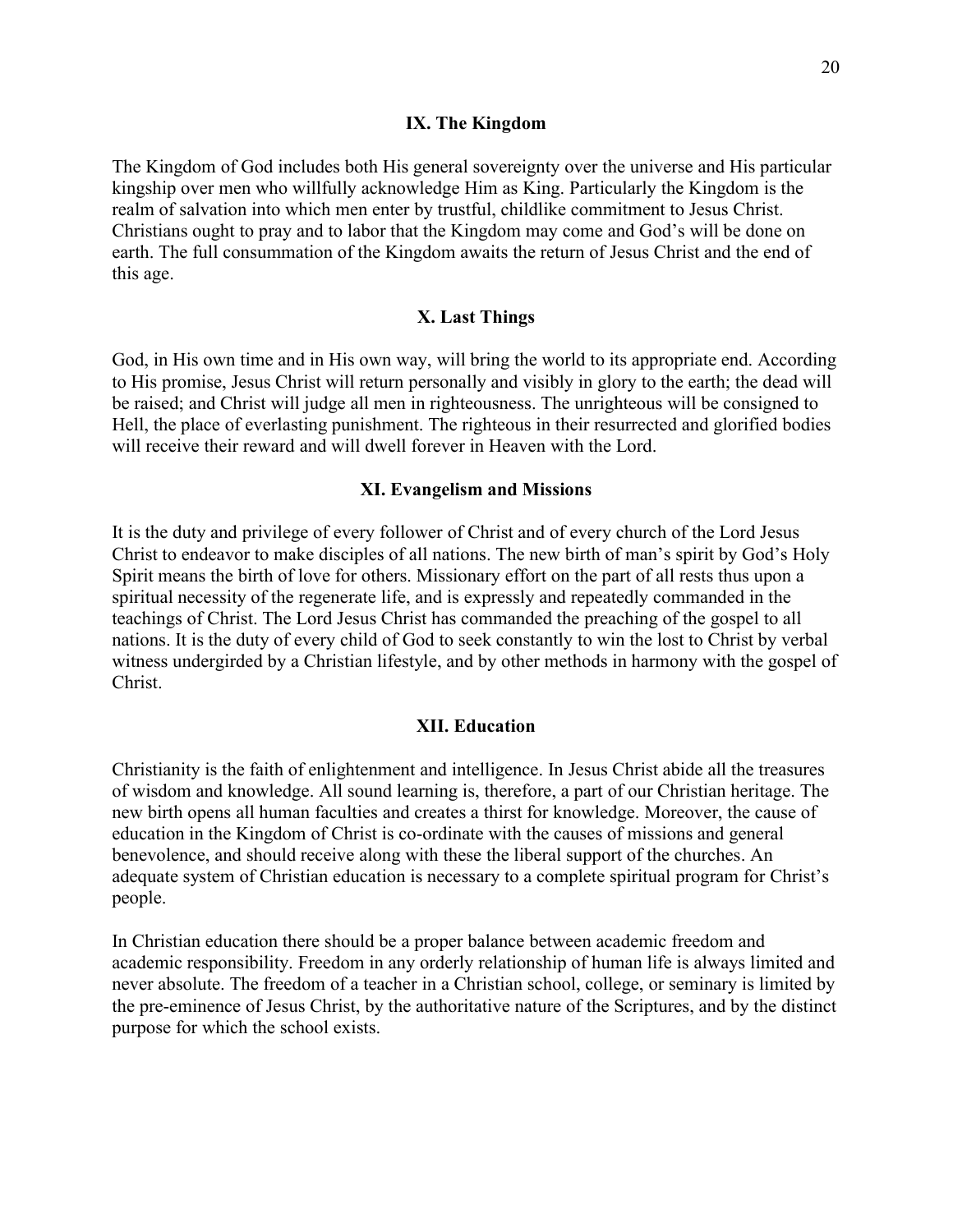21<br>
XIII. Stewardship<br>
ooral and spiritual; all that we have and are we owe to Him.<br>
b the whole world, a holy trusteeship in the gospel, and a<br>
s. They are therefore under obligation to serve Him with **XIII. Stewardship**<br>
God is the source of all blessings, temporal and spiritual; all that we have and are we owe to Him.<br>
Christians have a spiritual debtorship to the whole world, a holy trusteeship in the gospel, and a<br> **XIII. Stewardship**<br> **Cood** is the source of all blessings, temporal and spiritual; all that we have and are we owe to Him.<br>
Christians have a spiritual debtorship to the whole world, a holy trusteeship in the gospel, and **XIII. Stewardship**<br> **Cood** is the source of all blessings, temporal and spiritual; all that we have and are we owe to Him.<br>
Christians have a spiritual debtorship to the whole world, a holy trusteeship in the gospel, and XIII. Stewardship<br>
God is the source of all blessings, temporal and spiritual; all that we have and are we owe to Him.<br>
Christians have a spiritual debtorship to the whole world, a holy trusteeship in the gospel, and a<br>
bi XIII. Stewardship<br>
God is the source of all blessings, temporal and spiritual; all that we have and are we owe to Him.<br>
Christians have a spiritual debtorship to the whole world, a holy trusteship in the gospel, and a<br>
bin **Example 10** 21<br> **Contribute of the source of all blessings, temporal and spiritual; all that we have and are we owe to Him.**<br>
Christians have a spiritual debtorship to the whole world, a holy trusteeship in the gospel, an **XIII. Stewardship**<br> **Cold is the source of all blessings, temporal and spiritual, all that we have and are we owe to Him.**<br>
Christians have a spiritual debtorship to the whole world, a holy trusteeship in the gospel, and 21<br>
XIII. Stewardship<br>
oral and spiritual; all that we have and are we owe to Him.<br>
the whole world, a holy trusteeship in the gospel, and a<br>
in S. They are therefore under obligation to serve Him with<br>
oins; and should re 21<br>XIII. Stewardship<br>
Cod is the source of all blessings, temporal and spiritual; all that we have and are we owe to Him.<br>
Christians have a spiritual debtorship to the whole world, a holy trusteeship in the gospel, and a<br> 21<br>
XIII. Stewardship<br>
Ciod is the source of all blessings, temporal and spiritual; all that we have and are we owe to Him.<br>
Christians have a spiritual debtorship to the whole world, a holy trusteeship in the gospel, and

**Example 19** 21<br> **Example 10** 21<br> **AUTL Stewardship**<br>
Christians have a spirritual electrofic in the whole world, a holy trustees<br>hign in the gospel, and a binding stewardship in their possessions. They are therefore under XIII. Stewardship<br>
XIII. Stewardship<br>
Ciod is the source of all blessings, temporal and spiritual; all that we have and are we owe to Him.<br>
Christians have a spiritual debtorship to the whole world, a holy trusteeship in t XIII. Stewardship<br>
WIII. Stewardship<br>
Christians have a spiritual debtorship to the whole world, a holy trusteeship in the gospel, and a<br>
binding stewardship in their possessions; They are therefore under obligation to se XIII. Stewardship<br>
Cod is the source of all blessings, temporal and spiritual, all that we have and are we owe to Him.<br>
Christians have a spiritual debtorship to the whole world, a holy trustceship in the gospel, and a<br>
bi XIII. Stewardship<br>
XIII. Stewardship<br>
Christians have a spiritual clotorship to the whole world, a holy trust<br>ceship in the gospel, and a bin-ibinding stewardship in the strosesions. They are there<br>
or the streetion under God is the source of all blessings, temporal and spiritual; all that we have and are we owe to Him.<br>Christians have a spiritual debtorship to the whole world, a holy trusteeship in the gospel, and a<br>binding stewardship in God is the source of all blessings, temporal and spiritual; all that we have and are we ove to Him-<br>Christians have a spiritual deborship to the whole world, a holy transcession<br>Functions have a spiritual decoration to the Cooperation in the second of conscience or compromise or conscience or conscience or conscience or conscience and His this diverse in the second their time, talents, and material possessions; a They are therefore under obl Examente the presention of the steamed in the Social Order All Christians are under obligation to serve Him with their time, talents, and material possessions: They are therefore under obligation to serve Him with their ti All for the Society of the Social Order and Forest<br>and for helping others. According to the Scriptures, Christians should<br>benerfully, regularly, systematically, proportionately, and liberally for<br>deemer's cause on earth.<br> The diventual constrained in the Redemer's cause on earth.<br>
XIV. Cooperation<br>
XIV. Cooperation<br>
XIV. Cooperation<br>
XIV. Cooperation<br>
SIV. Cooperation<br>
SIV. Cooperation<br>
Seeks secure cooperation for the great objects of the **Example 20** and society. **Cooperation**<br> **AIIV. Cooperation**<br>
Christ's people should, as occasion requires, organize such associations and conventions as may<br>
best sceure cooperation for the great objects of the Kingdom of XIV. Cooperation<br>
XIV. Cooperation same conventions as may<br>
best sccure cooperation for the great objects of the Kingdom of God. Such organizations have no<br>
authority over one another or over the churches. They are volunta Christ's people should, as occasion requires. Corperations and conventions as may<br>best secure cooperation for the great ebjects of the Kingdom of God. Such organizations have no<br>authority over one another or over the churc Christ's people should, as occasion requires, organize such associations and conventions as may<br>bets secure cooperation for the great objects of the Kingdom of God. Such organizations have no<br>authority over one another or

best every concernation for the church energy and energy and advisory bodies and energy of the Kingdom of God. Such organizations have no<br>designed to elicit, combine, and direct the energies of our people in the most effec and in buman society. Means and methods used for the increasing the needy work the needy solution Members of New Testament churches should cooperate with one another in carrying forward the missionary, educational, and den designed to elicit, combine, and direct the energies of our people in the most effective manner.<br>Members of New Testament churches should cooperate with one another in earrying forward the<br>Missionary, educational, and bene Members of New Testament christians should cooperate with one another in earrying forward the missionary, educational, and brenevelent ministries for the extension of Christ's Kingdom.<br>Christian unity in the New Testament society. Means and brancher in the New Testmann society<br>and the swate whole unit of the syar control of Christ's Kingdom.<br>Christian unity in the New Testmann senes is spiritual harmony and voluntary cooperation for<br>Christi notes these ends by variables and work of the ready to encerate these ends of the ready of christians unity in the New Testament sense is spiritual harmony and voluntary cooperation for common ends by various common consen somman ends by various groups of Christ's people. Cooperation is desirable between the various<br>Christian denominations, when the end to be attained is itself justified, and when such<br>cooperation involves no violation of co Christian denominations, when the dob to attained is itself justified, and when such<br>Christian denominations, when the end to be attained is itself justified, and when such<br>cooperation involves no violation of conscience o Example the Social Order<br>
Since the will of Christ supreme in our own lives<br>
ant.<br>
The seck to make the will of Christ supreme in our own lives<br>
hods used for the improvement of society and the<br>
fluctividual by the saving XV. The Christian and the Social Order<br>
All Christians are under obligation to seek to make the will of Christ supreme in our own lives<br>
establishment of righteousness among men can be truly and permanently felpital only w All Christians are under obligation to seek to make the will of Christ supreme in our own lives<br>and in human society. Means and methods used for the imiprovement of society and the<br>establishment of righteousness among men All Christians are under obligation to seek to make the will of Christ st<br>and in human society. Means and methods used for the improvement o<br>establishment of righteousness among men can be truly and permannent of<br>are roote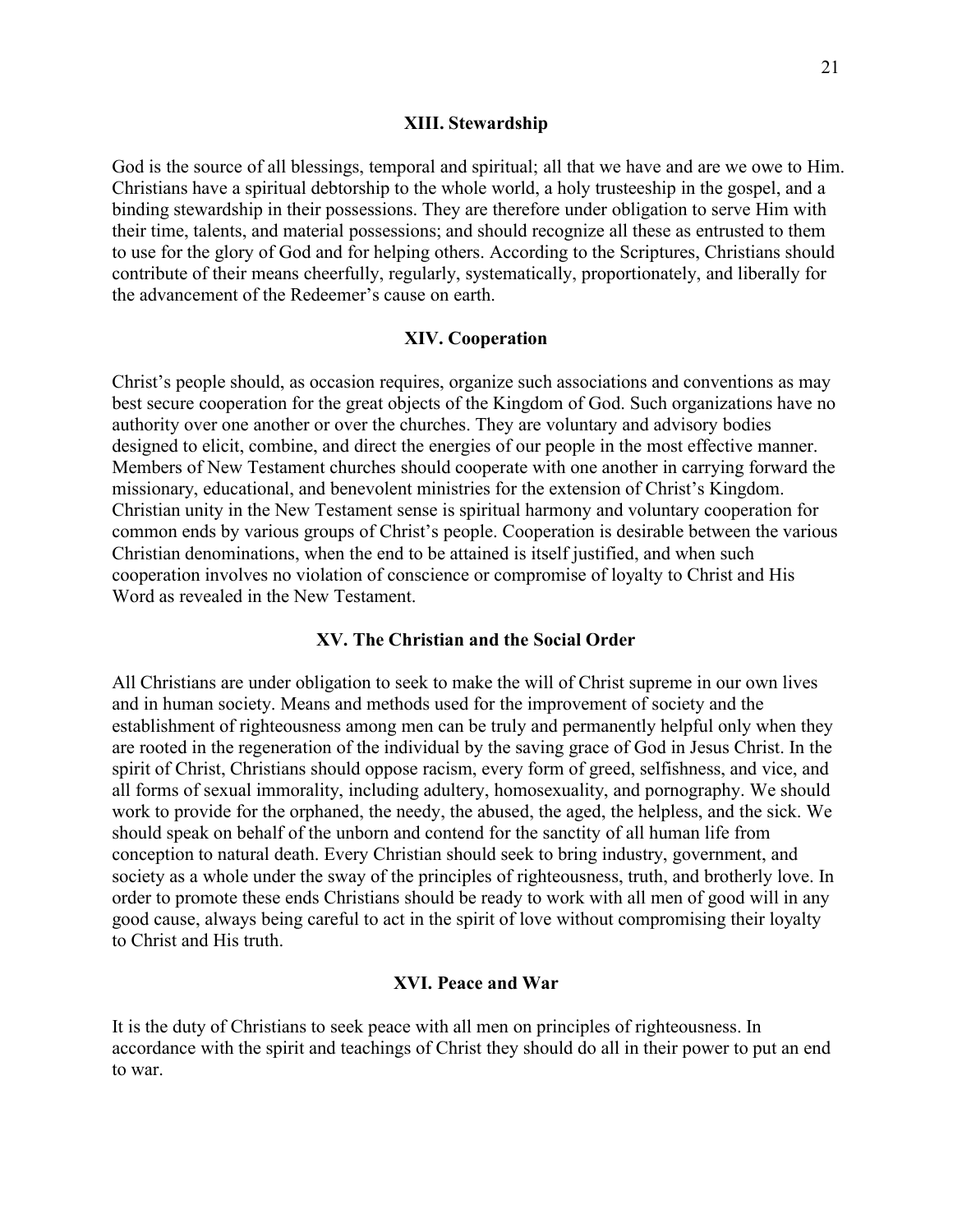22<br>The true remedy for the war spirit is the gospel of our Lord. The supreme need of the world is<br>the acceptance of His teachings in all the affairs of men and nations, and the practical application<br>of His law of love. Chr 22<br>The true remedy for the war spirit is the gospel of our Lord. The supreme need of the world is<br>the acceptance of His teachings in all the affairs of men and nations, and the practical application<br>of His law of love. Chr 22<br>
The true remedy for the war spirit is the gospel of our Lord. The supreme need of the world is<br>
the acceptance of His teachings in all the affairs of men and nations, and the practical application<br>
of His law of love. The true remedy for the war spirit is the gospel of our Lord. The suprer<br>the acceptance of His teachings in all the affairs of men and nations, an<br>of His law of love. Christian people throughout the world should pray if<br>of 22<br>the gospel of our Lord. The supreme need of the world is<br>ll the affairs of men and nations, and the practical application<br>throughout the world should pray for the reign of the Prince<br>XVII. Religious Liberty<br>XVII. Religi

22<br>The true remedy for the war spirit is the gospel of our Lord. The supreme need of the world is<br>the acceptance of His teachings in all the affairs of men and nations, and the practical application<br>of His law of love. Chr 22<br>The true remedy for the war spirit is the gospel of our Lord. The supreme need of the world is<br>the acceptance of His teachings in all the affairs of men and nations, and the practical application<br>of His law of love. Chr should be separate. The state owes to every church protection and full freedom in the pursuit of 22<br>
The true remedy for the war spirit is the gospel of our Lord. The supreme need of the world is<br>
the acceptance of His teachings in all the affairs of men and nations, and the practical application<br>
of His law of love. 22<br>
22<br>
22<br>
The true remedy for the war spirit is the gospel of our Lord. The supreme need of the world is<br>
the acceptance of His teachings in all the affairs of men and nations, and the practical application<br>
of Fias law 22<br>22<br>22<br>22<br>the acceptance of His teachings in all the affairs of men and nations, and the practical application<br>of dis law of love. Christian people throughout the world should pray for the reign of the Prince<br>of Peace.<br> 22<br>22<br>22<br>The true remedy for the war spirit is the gospel of our Lord. The supreme need of the world is<br>the acceptance of His teachings in all the affairs of men and nations, and the practical application<br>of His law of lov 22<br>22<br>22<br>The true remedy for the war spirit is the gospel of our Lord. The supreme need of the world is<br>the acceptance of His teachings in all the affairs of men and nations, and the practical application<br>of His law of lov 22<br>
The true remedy for the war spirit is the gospel of our Lord. The supreme need of the world is<br>
the acceptance of His teachings in all the affairs of men and nations, and the practical application<br>
of Its law of love. 22<br>
The true remedy for the war spirit is the gospel of our Lord. The supreme need of the world is<br>
of Fais law of love. Christian people throughout the world should pray for the reign of the Prince<br>
of Fais law of love. C The true remedy for the war spirit is the gospel of our Lord. The supreme need of the world is<br>the acceptance of His teachings in all the affairs of men and nations, and the practical application<br>of His law of love. Christ The true remedy for the war spirit is the gospel of our Lord. The supreme need of the world is<br>the acceptance of His teachings in all the affairs of men and nations, and the practical application<br>of His law of love. Christ **Example 19 The Family Solution** State Theorem and the surface extends the world should pray for the reign of the Prince oughout the world should pray for the reign of the Prince Mary to His Word or not contained in it. Ch XVII. Religious Librerty<br>
Sol alone is Lord of the conscience, and He has left it free from the doctrines and<br>
commandments of men which are contrary to His Word or not contained in it. Church and state<br>
should be separate XVII. Religious Liberty<br>
XVII. Religious Liberty<br>
God alone is Lord of the conscience, and He has left it free from the doctrines and<br>
school de separate. The state owes to every church protection and full freedom in the p God alone is Lord of the conscience, and He has left it free from the doctrines and<br>commandments of men which are contrary to His Word or not contained in it. Church and state<br>should be separate. The state owes to every c commandments of men which are contrary to His Word or not contained in it. Church and state should be separate. The state owes to every church protection and full freedom min the pursuit of should be separate. The state ow should be separate. The state owes to overy channel protection and full freedom in the pursuit of its spiritual ends. In providing for such freedom no ecclesiatical group or denomination should be favored by the state more its spiritual ends. In providing for such freedom no ecclesiastical group or denomination should<br>he favored by the state more than others. Civil government being ordand of God, it is the duty<br>of Christians to render loyal of Christians to render loyal obedience thereto in all things not contrary to the revealed will of God. The church should not resort to the civil power to crary on its work. The google of Christ contemplates spiritual mean

God. The church should not resort to the civil power to carry on its work. The gospel of Christ<br>coatemplates spirriual means alone for the pursuit of its ends. The state has no right to impose<br>penalties for religious opin contemplates spiritual means alone for the pursuit of its ends. The state has no right to impose<br>contemplates for religious opinions of any kind. The state has no right to impose<br>ansay for religious opinions of any kind. T servallies for religious opinions of any kind. The state has no right to impose taxes for the support<br>of any form of religious opinions of any kind. The state has no right to impose taxes for the support<br>of any form of rel For the church will be continuous that the church will also the church will be the church will be chause to fight of free and unhindered access to God on the part of all men, and the right to form and<br>right of free and unh inglul of free and unimated access to God on the part of all men, and the right to form and<br>
inglul of free and unhindered access to God on the part of all men, and the right to form and<br>
propagate opinions in the sphere o propagate opinions in the sphere of religion without interference by the civil power.<br> **XVIII.** The Family<br>
God has ordained the family as the foundational institution of human society. It is composed of<br>
persons related t XVIII. The Family<br>
Sod has ordained the family as the foundational institution of human society. It is composed of<br>
persons related to one another by marriage, blood, or adoption.<br>
Marriage is the uniting of one man and on God has ordained the family as the foundational institution of human society. It is composed of<br>persons related to one another by marriage, blood, or adoption.<br>Marriage is the untiting of one man and one woman in covenant God has ordained the family as the foundational institution of human society. It is composed of persons related to one another by marriage, blood, or adoption.<br>
Marriage is the uniting of one man and one woman in covenant persons related to one another by marriage, blood, or adoption.<br>Marriage is the uniting of one man and one woman in covenant commitment for a lifetime. It is<br>God's unique gift to reveal the union between Christ and His chu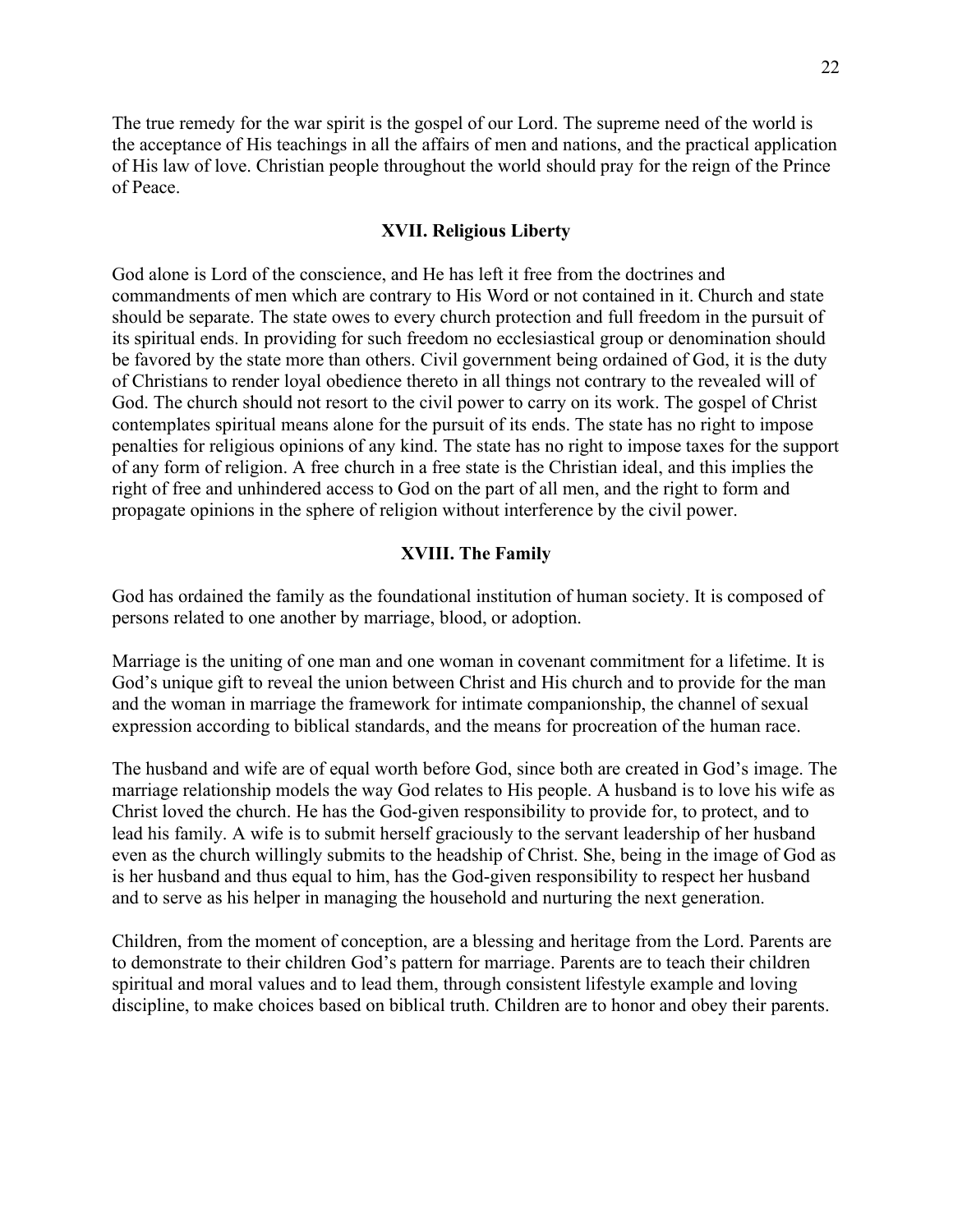# 23<br>APPENDIX II<br>Membership Covenant<br>CHURCH MEMBERSHIP COVENANT 23<br>
APPENDIX II<br>
Church Membership Covenant<br>
SAPTIST CHURCH MEMBERSHIP COVENANT<br>
Cord and Savior and boting boostboard and boting in

23<br> **APPENDIX II**<br> **Church Membership Covenant**<br> **THE EPIPHANY BAPTIST CHURCH MEMBERSHIP COVENANT**<br>
reeived Christ as my Lord and Savior, and having been baptized, and being in<br>
with Epiphany's statements, strategy, and st 23<br>
23<br>
23<br>
Church Membership Covenant<br>
THE EPIPHANY BAPTIST CHURCH MEMBERSHIP COVENANT<br>
"Having received Christ as my Lord and Savior, and having been baptized, and being in<br>
agreement with the Epiphany's statements, stra **EXECT ASSET WE ARE A SET ASSET WE ARE SET ASSET WE ARE SET AND ASSET STATE EPIPHANY BAPTIST CHURCH MEMBERSHIP COVENANT**<br>
The epipement with Epiphany's statements, strategy, and structure, I now feel led by the Holy Spirit THE EPIPHANY BAPTIST CHURCH MEMBERSHIP COVENANT<br>
THE EPIPHANY BAPTIST CHURCH MEMBERSHIP COVENANT<br>
Thaving received Christ as my Lord and Savior, and having been baptized, and being in<br>
agreement with Epiphany's statements, **EXECUTE ASSEMALL AT A SET ASSEMALL CONDUCT A SET ASSEMALL CONDUCT AND SET AND SET AND SET AND SET AND SET AND SET AND SET AND SET AND THE EPIPHANY BAPTIST CHURCH MEMBERSHIP COVENANT THE UNITY BASEM TO the with the followi** 1. I WILL PROTECT THE UNITY OF MY CHURCH …by acting in love toward other members APPENDIX II<br>
Church Membership Covenant<br>
THE EPIPHANY BAPTIST CHURCH MEMBERSHIP COVENANT<br>
"Having received Christ as my Lord and Savior, and having been baptized, and being<br>
agreement with Epiphany's statements, strategy, **EXECT AND APTENDIX II**<br> **EXECUTE ANTIVE CHURCH MEMBERSHIP COVENANT**<br> **EXECUTE ANTIFICATE AND ASSET CHURCH MEMBERSHIP COVENANT**<br> **EXECUTE ANTIFICATE AND THE LATE AND SUPPORT AND SUPPORT AND SUPPORT AND ASSET AND SUPPORT OF** "We then who are strong ought to bear with the scruples of the weak, and not to please **CHERE COVENATE COVENATE COVENATE COVENATE COVENANT**<br> **Charge THE EPIPHANY BAPTIST CHURCH MEMBERSHIP COVENANT**<br> **CHERE COVENANT**<br>
The strain grecent with Epiphany's statements, strategy, and structure, I now feel led by th THE EPIPHANY BAPTIST CHURCH MEMBERSHIP COVENANT<br>
"Having received Christ as my Lord and Savior, and having been baptized, and being in<br>
agreement with the Fipiphany Paptist Church family. In doing so, I commit myself to Go **THE EPIPHANY BAPTIST CHURCH MEMBERSHIP COVENANT**<br>
"Having received Christ as my Lord and Savior, and having been baptized, and being in<br>
agreement with Epiphany Stattements, strategy, and strategy, Commit myself to unite "Having received Christ as my Lord and Savior, and having been baptized, and being in agreement with Epiphany's statements, strategy, and structure, I now feel led by the Holy Spirit to unite with the Epiphany Baptist Chur Traving recorrect Communication proceed out of your mouth, but what is good for necessary<br>agreement with Epiphany's statements, strategy, and structure, I now feel led by the Holy Spirit<br>to unite with the Epiphany Baptist

- 
- 

edification, that it may instance to the hearers." For the watch in the means of the mean term of the other members of the following:<br>
1. I WILL PROTECT THE UNITY OF MY CHURCH<br>
...by acting in love toward other members<br>
.. 1. 1 WILL PROTECT THE UNITY OF MY CHURCH<br>
...by acting in love toward other members<br>
...by refusing to gossip<br>
...by following and supporting the leaders<br>
"We then who are strong ought to bear with the scruples of the weak 1. I WILL PROTECT THE UNITY OF MY CHURCH<br>
...by acting in love toward other members<br>
...by refusing to gossip<br>
...by following and supporting the leaders<br>
"We them who are strong ought to bear with the seruples of the weak 1. TWEET NOTEST THE SIMIT OF WE STROMENT<br>
...by refusing to gossip<br>
...by refusing to gossip<br>
...by following and supporting the leaders<br>
"We then who are strong ought to bear with the scruples of the weak, and not to ple y erlasing to or easosip<br>y relasing to gossip<br>y following and supporting the leaders<br>tehen who are strong ought to bear with the seruples of the weak, and not to please<br>selves." Romans 15:1<br>www.may the God of patience and …by formulation and supporting the leaders<br>
"We then who are strong ought to bear with the scruptes of the weak, and not to please<br>
ourselves." Romans 15:1<br>
"Now may the God of patience and comfort grant you to be like-mi "We then who are strong ought to bear with the scruples of the weak, and not to please<br>ourselves." Romans 15:1<br>"Now may the God of patience and comfort grant you to be like-minded toward one another,<br>according to Christ Je we encore who are storing out of particles who well be the weak, and not to phease<br>
ourselves." Romans 15:1<br>
"Now may the God of patience and comfort grant you to be like-minded toward one another,<br>
according to Christ Jes "Now may the God of patience and comfort grant you to be like-minded toward one another,<br>according to Christ Jesus." Romans 15:5<br>"... love one another fervently with a pure heart." 1 Peter 1:22<br>Tect no corrupt communicatio Frow may be coal or paintece and connoit grant you to be like-finited toward one<br>according to Christ Jesus." Romans 15:5<br>"...love one another fervently with a pure heart." 1 Peter 1:22<br>"Let no corrupt communication procee "...love one another fervently with a pure heart." 1 Peter 1:22<br>
"Let no corrupt communication proceed out of your mouth, but what is good for necessary<br>
edification, that it may impart grace to the hearers." Ephesians 4:2 2.1.1.000 come another let octantly wint a plue neart. Preceding but what is good for necessary "Let no corrup to communication proceed out of your mouth, but what is good for necessary differento, that it may impart grac In Cortop communication proceed out of your mount, out what is good for necessary<br>fication, that it may impart grace to the bearers." Ephesians 4:29<br>bey those who rule over you, and be submissive, for they watch out for yo

- 
-